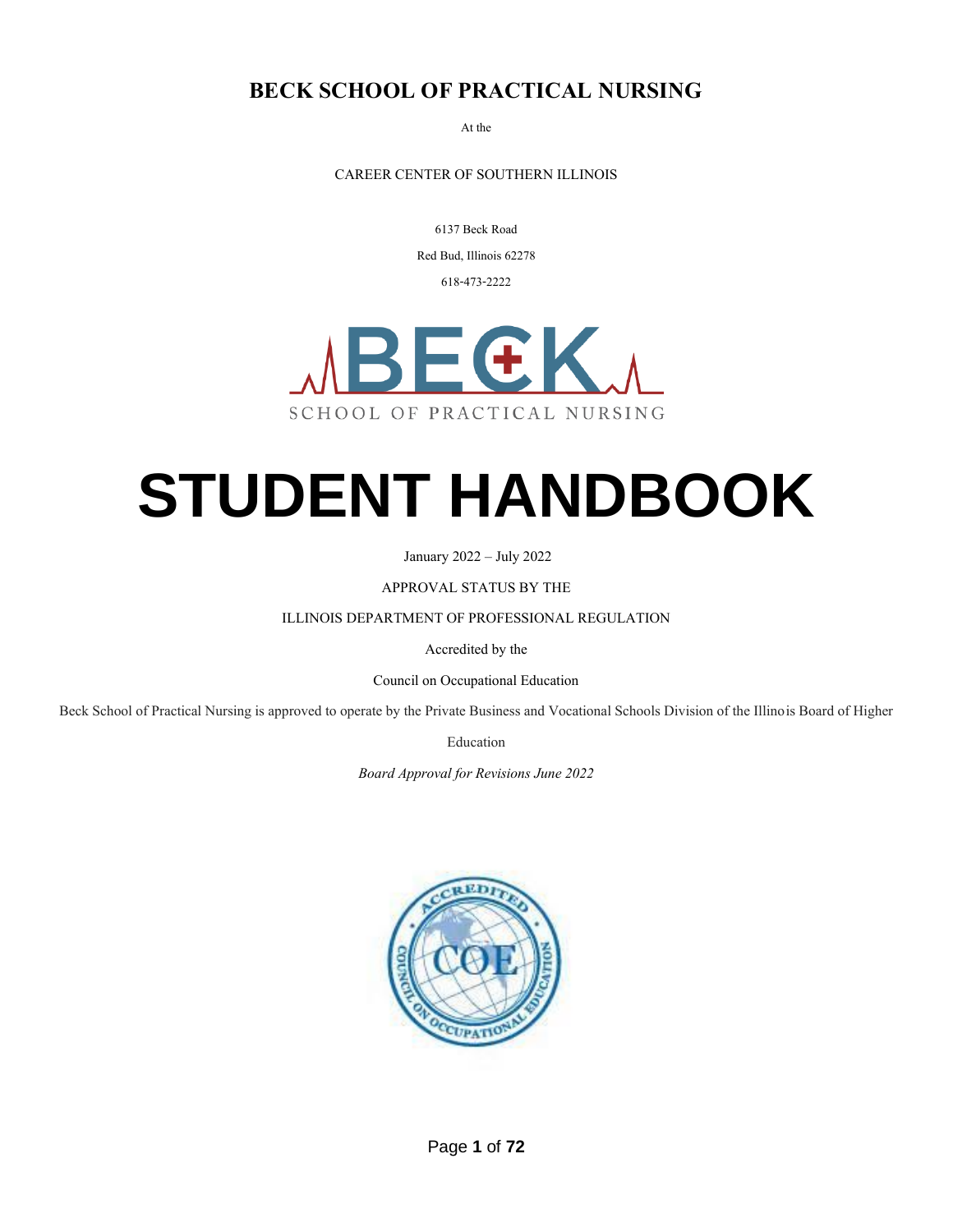## **Administrative Staff**

| Ms. Stephanie Mohr              | Director, Career Center                                |  |  |
|---------------------------------|--------------------------------------------------------|--|--|
| Mr. Mitch North                 | Assistant Director, Career Center                      |  |  |
| Ms. Holly Szopinski, MSN, RN    | Director, Practical Nursing, University of Phoenix     |  |  |
| Ms. Lucretia Gaines             | <b>Administrative Assistant &amp; Student Services</b> |  |  |
| Ms. Christine Sosa              | <b>Administrative Assistant</b>                        |  |  |
| Ms. Stacey Schilling            | <b>Financial Aid Counselor</b>                         |  |  |
|                                 | <b>Faculty - Full Time</b>                             |  |  |
| Ms. Lori Hoffman, MSN, RN       | Southern Illinois University                           |  |  |
| Ms. Danielle Miller BSN, RN     | <b>Walden University</b>                               |  |  |
| Ms. Kimberly Wright MSN, RN     | University of Phoenix                                  |  |  |
|                                 | <b>Faculty - Part Time</b>                             |  |  |
| Ms. Elizabeth Bert, BSN, RN     | McKendree University                                   |  |  |
| Ms Cheryl Blakeslee BSN, RN     | <b>Chamberlain University</b>                          |  |  |
| Dr. Chistopher Guelbert DNP, RN | <b>McKendree University</b>                            |  |  |
| Ms. Frances Karnuth             | <b>Maryville University</b>                            |  |  |
| Ms. Tina Lippert BSN, RN        | <b>Chamberlain University</b>                          |  |  |
| Ms. Crea Rose BSN, RN           | Dalton State College                                   |  |  |
| Ms, Amanda Shoemaker MSN, RN    | <b>Webster University</b>                              |  |  |
| Ms. Janna Westbrook, BSN, RN    | Southern Illinois University - Edwardsville            |  |  |
|                                 | <b>Faculty - Substitute</b>                            |  |  |
| Ms. Janice Augustine, MSN, RN   | St. Louis University                                   |  |  |
| Ms. Shandra Goersch MSN, RN     | <b>Chamberlain University</b>                          |  |  |
| Ms. Katherine Goltzer BSN, RN   | University of Iowa                                     |  |  |
| Ms. LaKesha Hill BSN, RN        | Goldfarb School of Nursing                             |  |  |
| Ms. Kelly Kalmer, MSN, APRN     | <b>Walden University</b>                               |  |  |
| Ms. Jennifer Knott MSN, RN      | <b>Western Governor's University</b>                   |  |  |
| Ms. Tiffany Lehde, BSN, RN      | University of Phoenix                                  |  |  |
| Ms. Jessica Moran, BSN, RN      | <b>McKendree University</b>                            |  |  |
| Ms. Cynthia Nobe, BSN, RN       | McKendree University                                   |  |  |
| Ms. Jacqueline Parrish MSN, RN  | Western Governor's University                          |  |  |
| Ms. Marion Rose, MS, BSN, RN    | University of the State of NY                          |  |  |
| Ms. Jane Strubhart, BSN, RN     | McKendree University                                   |  |  |
| Ms. Jennifer Swiney, BSN, RN    | <b>Chamberlain University</b>                          |  |  |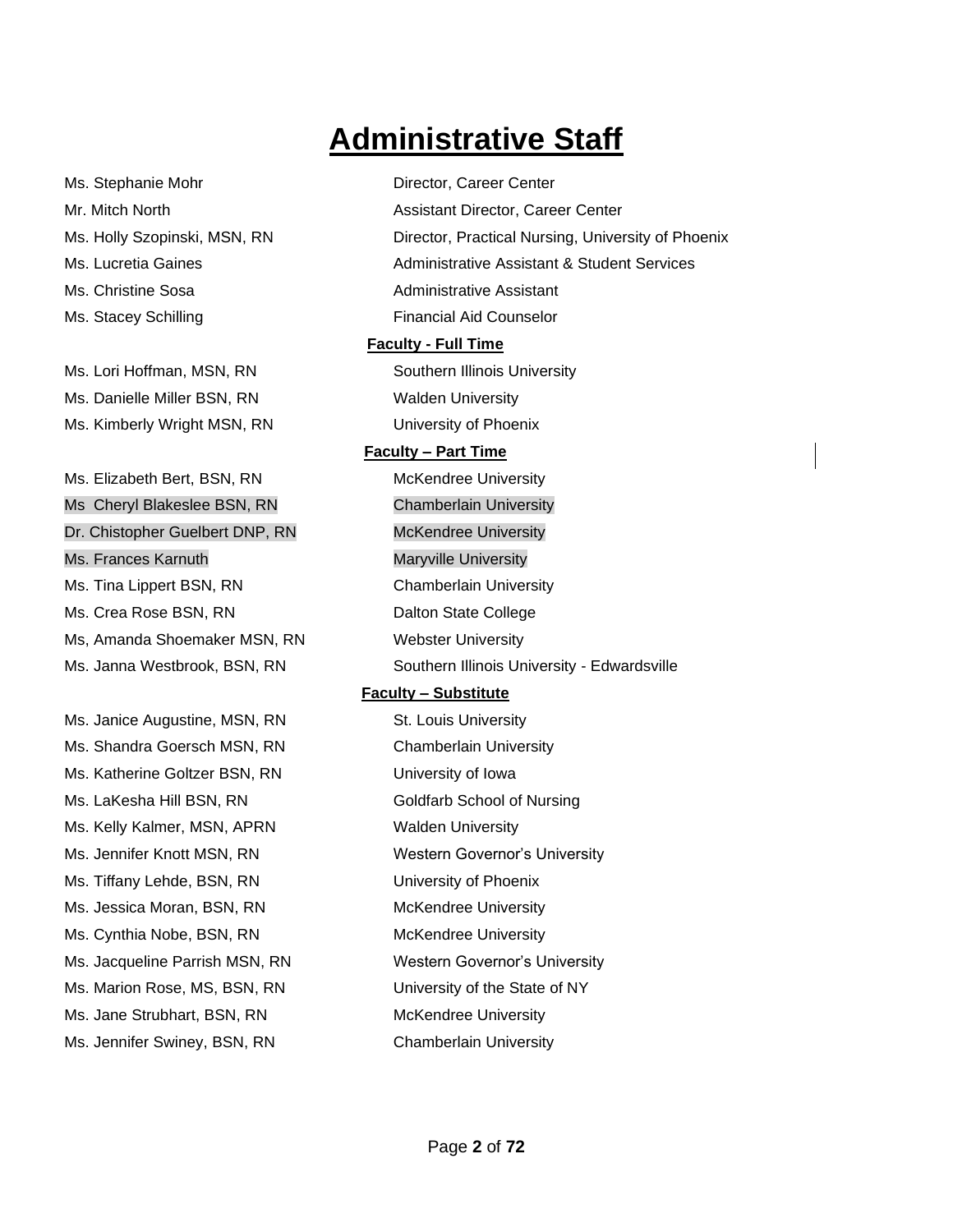#### **TABLE OF CONTENTS**

| 5<br>$\sqrt{5}$  |
|------------------|
| 5                |
| 6                |
| $\overline{7}$   |
| $\overline{7}$   |
| $\overline{7}$   |
| $\overline{7}$   |
| 8                |
| 8                |
|                  |
| 8                |
| 8                |
| 8                |
| 8                |
| $\boldsymbol{9}$ |
| 9                |
| 10               |
| 10               |
| 10               |
| 10               |
| 10               |
| 10               |
| 11               |
| 12               |
| 12               |
| 12               |
| 12               |
| 13               |
| 14               |
| 14               |
| 15               |
| 16               |
| 17               |
| 18               |
| 18               |
| 19               |
| 20               |
| 20               |
| 21               |
| 21               |
| 21               |
| 21               |
| 22               |
| 22               |
| 22               |
| 23               |
| 23               |
| 23               |
|                  |
| 23               |
| 24               |
| 24               |
| 24               |
| 24               |
| 25               |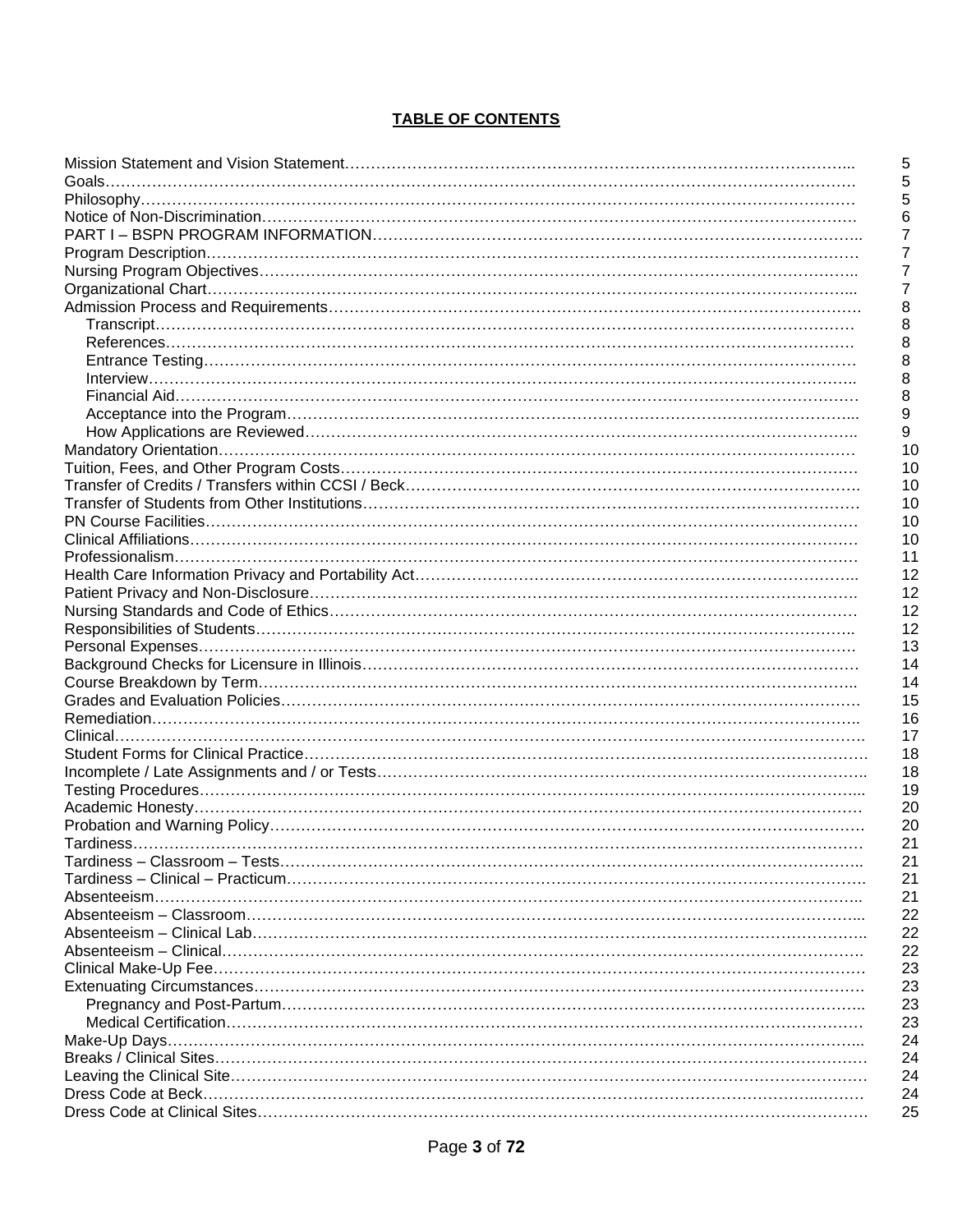| 27 |
|----|
| 27 |
| 27 |
| 28 |
| 28 |
| 29 |
| 29 |
| 29 |
| 29 |
| 29 |
| 30 |
| 30 |
| 30 |
|    |
| 30 |
| 30 |
| 31 |
| 31 |
| 31 |
| 31 |
| 31 |
| 31 |
| 32 |
| 32 |
| 32 |
| 32 |
| 32 |
|    |
| 33 |
| 33 |
| 33 |
| 34 |
| 37 |
| 38 |
| 39 |
| 39 |
| 39 |
| 41 |
| 42 |
| 42 |
| 42 |
| 43 |
| 43 |
|    |
| 43 |
| 45 |
| 45 |
| 45 |
| 46 |
| 46 |
| 46 |
| 47 |
| 47 |
| 48 |
| 48 |
| 48 |
| 49 |
| 49 |
|    |
| 49 |
| 50 |
| 50 |
| 51 |
| 51 |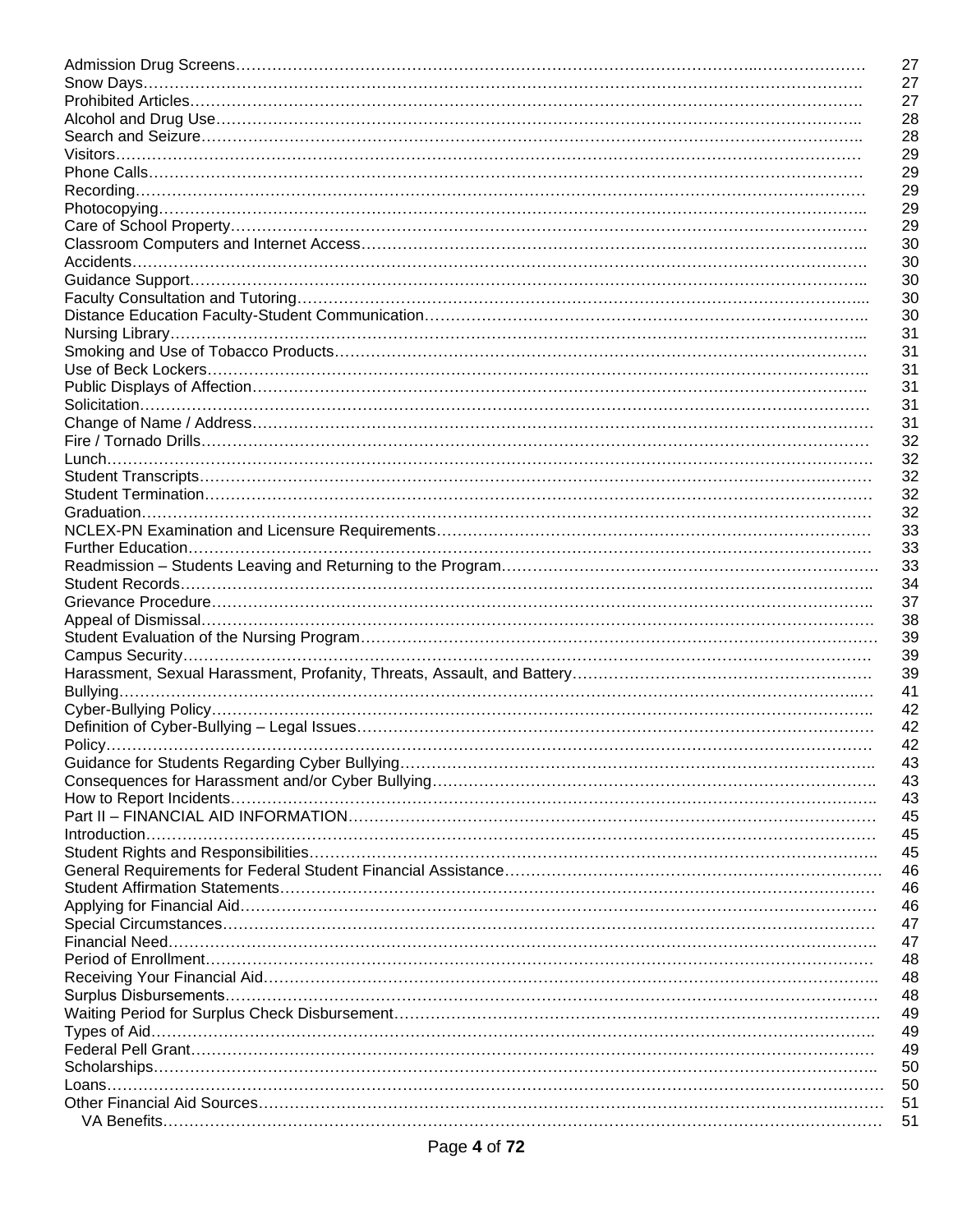| 51 |
|----|
| 52 |
| 52 |
| 52 |
| 53 |
| 53 |
| 53 |
| 54 |
| 55 |
| 56 |
| 58 |
| 59 |
| 59 |
| 59 |
| 59 |
| 59 |
| 60 |
| 61 |
| 63 |
| 64 |
| 66 |

## **MISSION STATEMENT**

The mission of the Beck School of Practical Nursing Program is to offer quality allied-health and nursing programs that integrate professional skills, career-focused education and hands-on practical experience, empowering students to develop and achieve their personal and career potentials.

Beck School of Practical Nursing believes that education should promote the development of positive self- esteem. Therefore, the institution provides services that support the efforts of students to succeed academically, vocationally and personally. The Center provides a sophisticated level of training to individuals who desire a professional career in the medical field. This is accomplished through educational programs utilizing up to date training equipment, didactic lectures and hands-on experience provided by highly trained instructors, and faculty.

#### **VISION STATEMENT**

Beck School of Practical Nursing believes that education should promote the development of positive individual and professional responsibility and accountability by providing services that support the efforts of students to succeed academically, vocationally, and personally.

#### **GOALS**

- To prepare both youth and adults to function effectively in their careers and personal lives.
- To adopt curricula to current career requirements.
- To upgrade facilities and equipment continually to maintain state-of-the-art levels.
- To raise enrollment by active recruitment.
- To increase program offerings as enrollment warrants.
- To provide placement services for students who complete their programs successfully.
- To emphasize and teach employability skills.
- To expand in-service professional development of the staff.
- To seek input from former students, parents, employers, community leaders, and member districts on ways to expand and improve programs.
- To provide positive public relations through a variety of media resources.
- To work towards articulation with post-secondary institutions.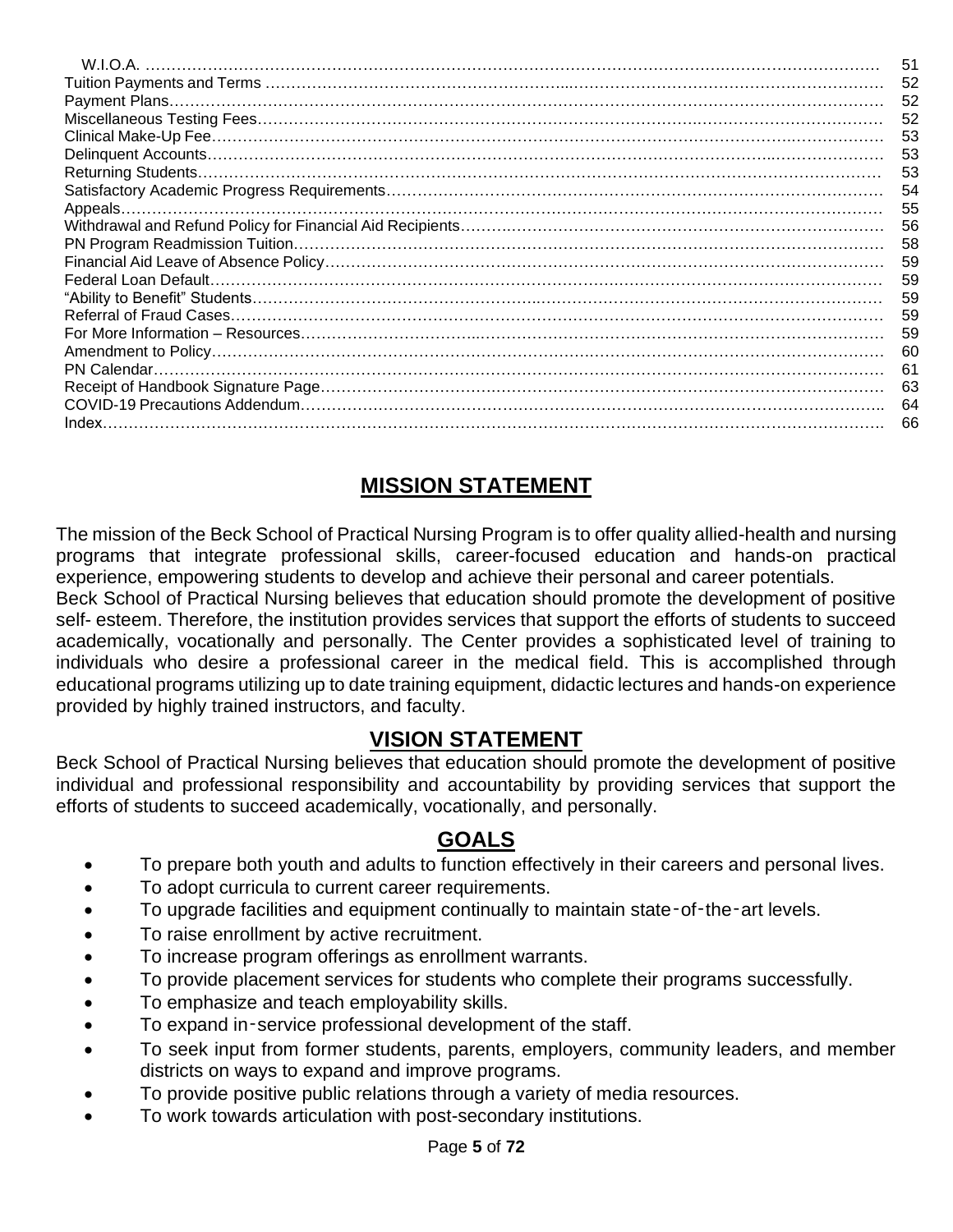## **PHILOSOPHY**

In accordance with the philosophy and mission of the Beck School of Nursing, we the faculty of the Practical Nursing Program believe:

- Individuals are unique, dynamic and interactive beings with capacity to change and potential for growth. Each has an innate right to experience life as fully as his/her potential allows.
- Nursing practice is broad in scope and serves individuals in a multiplicity of settings based on the nurse's level of educational preparation and experience.
- Education of the Practical Nurse is designed to prepare individuals to assess, plan, intervene, and evaluate individuals/groups with the goal of reaching and/or maintaining optimal levels of functioning within the health-illness continuum in accordance with the Illinois Nursing Act.
- The teaching-learning process is a responsibility shared by faculty and student. The faculty is accountable for providing opportunities for experience and guidance, which will facilitate the student's achievement of self-development in nursing. The responsibility for learning rests with the student and the level of achievement is contingent upon the individual's ability, career goals, and self-determination.
- Nurses work in various health care settings and have to continually adapt to the changing needs of society and consumer expectations.

#### **NOTICE OF NON-DISCRIMINATION**

Notice is hereby given that CCSI/Beck provides equal educational and opportunities to all students and does not discriminate on the basis of race, color, national origin, religion, sex, sexual orientation, ancestry, age, or physical or mental disability, gender identity, status of being homeless, immigration status, order of protection status, actual or potential marital or parental status, including pregnancy in admission or access to its programs.

The Americans with Disabilities Act of 1990 ("ADA") protects individuals with disabilities. The ADA requires equal opportunity for individuals with disabilities in employment, public accommodations, transportation, state and local government services, and telecommunications.

Any person having inquiries concerning CCSI/Beck's compliance with regulations implementing either the Americans with Disabilities Act and/or Section 504 of the Rehabilitation Act should contact Director, Stephanie Mohr.

Student complaints alleging that that CCSI/Beck has violated the student's rights guaranteed by the State or Federal Constitution, State or Federal statute or these policies should make a complaint in accordance with this policy's Grievance Procedure. For complaints of sexual harassment, please refer to CCSI's Formal Title IX Sexual Harassment Complaint Grievance Process.

#### **TITLE II OF THE AMERICANS WITH DISABILITIES ACT**

Under Subtitle A, Title II of the ADA, no qualified individual with a disability shall, by reason of such disability, be excluded from participation in or be denied the benefits of CCSI programs or activities, or be subjected to discrimination by CCSI. CCSI services, programs and activities, when viewed as a whole, are required to be accessible to qualified persons with disabilities, and communications with persons with disabilities are to be as effective as communications with others.

CCSI is required to reasonably accommodate persons with disabilities where necessary to comply with these requirements. Retaliation for exercising rights under the ADA, making a complaint, or participating in an ADA investigation is prohibited. Persons may not be discriminated against because of a relationship or association with a person with a disability.

#### **SECTION 504 OF THE REHABILITATION ACT**

CCSI does not discriminate against students on the basis of disability as defined under regulations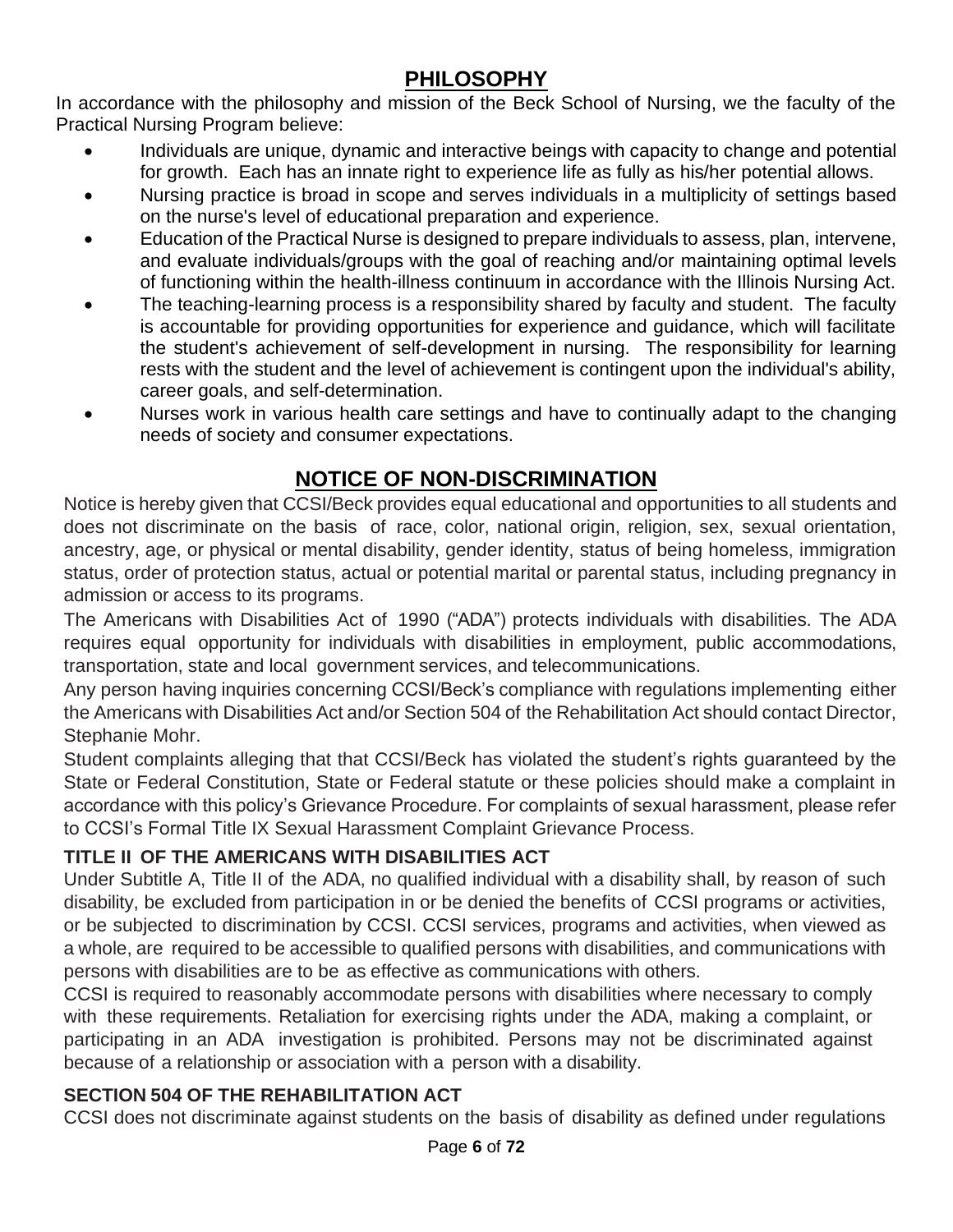implementing Section 504 of the Rehabilitation Act of 1997 (hereinafter "Section 504") as regards to, or the use of, CCSI's programs, services, and activities.

## **PART I BSPN PROGRAM INFORMATION PROGRAM DESCRIPTION**

The course consists of eleven months of classroom theory and clinical experience. The curriculum is divided into four 10 - 12 week terms for a total of approximately 1440 clock hrs. Excluding holidays. The course is full time, Monday through Friday, for an average of 35–40 hours per week. Campus classes are generally from 8:15 a.m. to 2:45 pm but may last as long as 3:30 p.m., and clinical days are generally from 6:30 a.m. to 3:00 p.m. After the first 4 weeks, two days per week are scheduled as clinical assignments at selected health care institutions. Students may have to attend meetings, seminars, classes, clinical practicum, etc. during the evening and/or weekends. The student will be given prior notice should this occur. A diploma and a recommendation to write the National Council of State Boards Exam for Practical Nursing are granted upon successful completion of the program.

## **NURSING PROGRAM OBJECTIVES**

Students and graduates of Beck's Practical Nursing Program

- 1. Will function effectively in his/her nursing role by applying basic principles and techniques of nursing in the care of selective patients.
- 2. Will perform nursing functions safely, both independently and under supervision, depending on the complexity of the nursing situation.
- 3. Will recognize and work within the framework of his/her legal limitations.
- 4. Will maintain personal health and grow intellectually, socially, and emotionally, which will encourage him/her to continue development in his/her chosen field.
- 5. Will understand his/her role on the healthcare team and acquire skills in interpersonal and career relationships.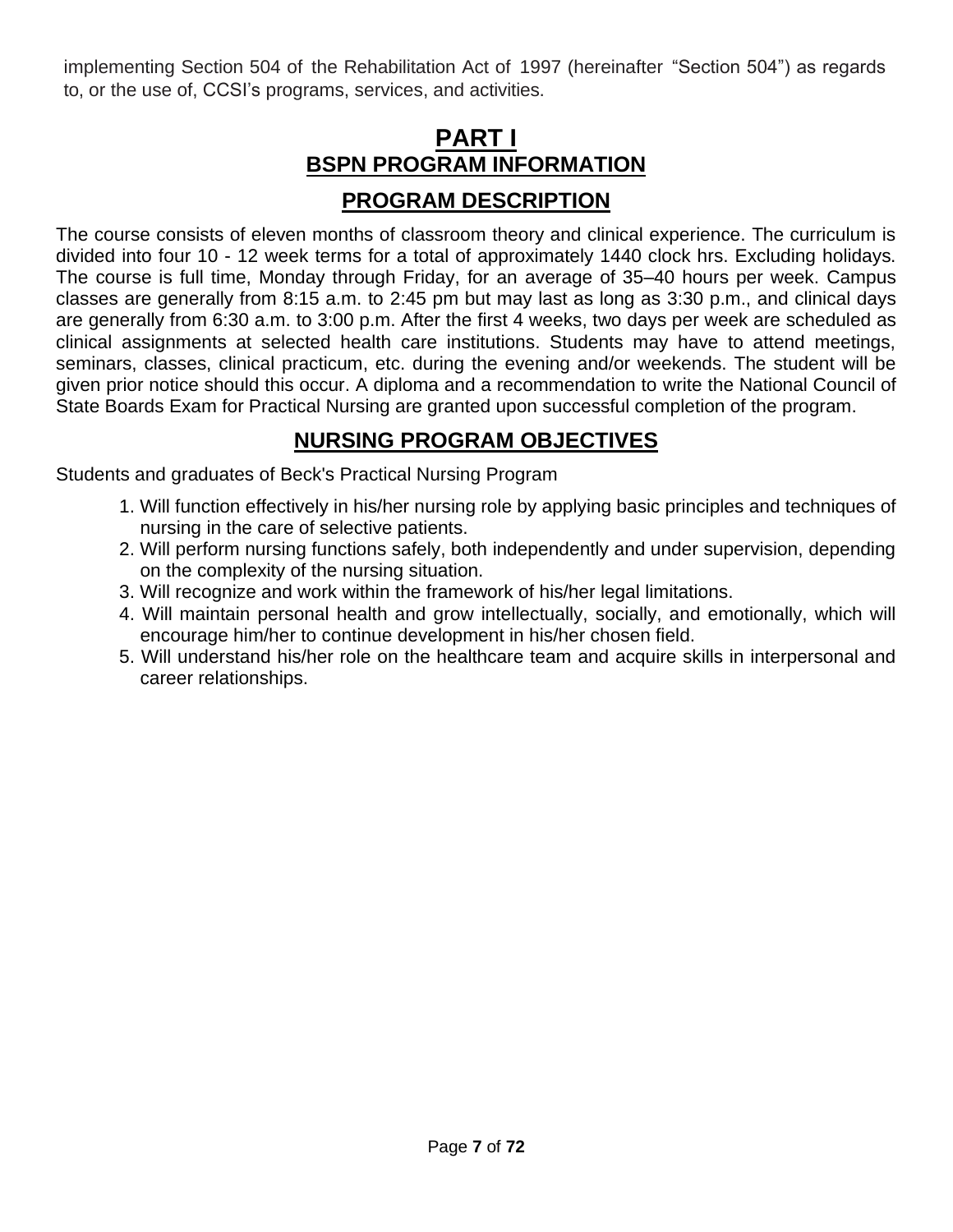

## **ADMISSION PROCESS AND REQUIREMENTS**

APPLICATION: Application can be printed or submitted through the school website. An applicant is welcome to come to the school and complete the application online if it is not feasible at home. You may print a copy of the application for your records, if desired. When completing the application, you must list any schools attended, even for short periods of time for which you did not get any academic credit or diploma. The applicant's Financial Aid history and eligibility will be reviewed as part of my application process.

**TRANSCRIPT:** All transcripts must be official and not copies and sent to us from the school, in an Officially Sealed Envelope.

*Required***: 1.** Graduation transcript from an accredited high school or GED certificate. The GED must show test scores.

**2.** College transcripts (if applicable) for all schools attended even if no

course credit or diploma was received. Other transcripts are accepted if the information will provide further indication that WorkKeys testing is not necessary.

**REFERENCES:** Two professional references/recommendations endorsing admission. These references must be from persons other than relatives.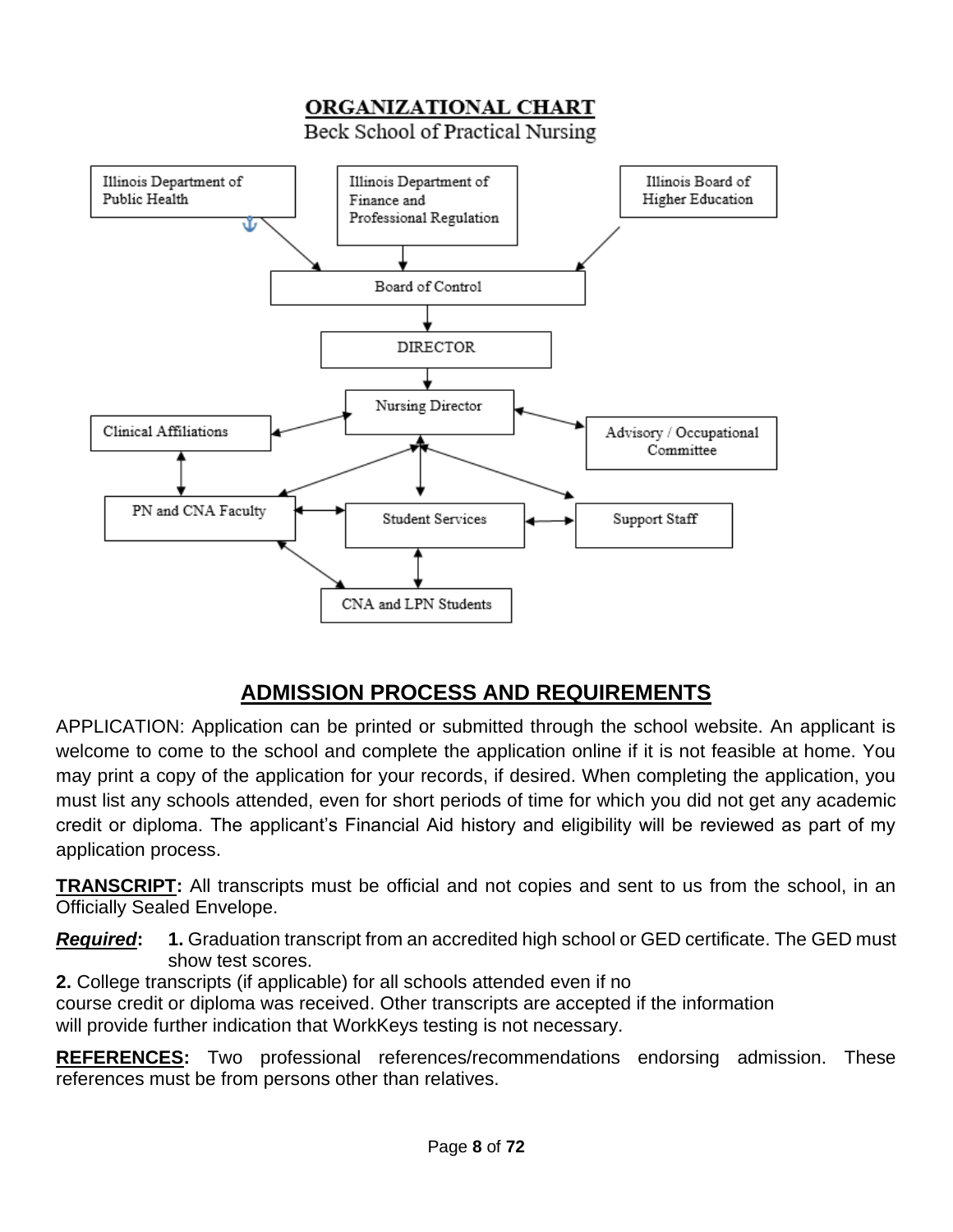**ENTRANCE TESTING:** Satisfactory score on Work Keys pre-entrance testing, or a documented composite ACT score of 18 or SAT score of 860 or higher will meet the entrance testing requirements. Also considered in lieu of admission testing are passing college credits (C or higher) in the following subjects: Literature, English, Composition or Technical Report Writing, Biology, Anatomy, Botany, etc. to meet the Workplace Documents and Graphic Literacy Requirements. College Algebra, Advanced Algebra or other Mathematics-related courses, Chemistry, etc. will meet the Mathematics requirements. Approval of acceptable transcript substitute for Work Keys testing is at the discretion of the Director of Nursing. Testing is conducted through the Monroe-Randolph Regional Office of Education (ROE) in Waterloo (618-939-5650) and Chester (618-826-5471).

Any applicants who may have questions about the need to complete Work Keys testing based ACT, SAT, or previous college credits should contact Student Services or the Director of Nursing for clarification prior to scheduling WorkKeys testing. No refunds will be granted for cancellations after transcript approval. Record Review: All application materials upon receipt will be reviewed by the Department of Nursing.

*NOTE***:** Not all candidates receive interviews with the admissions committee or the Director of Nursing. Some records may be record review only. Phone interviews may be substituted when necessary.

**INTERVIEW:** Satisfactory personal interview with Beck staff. Your interview will be scheduled by our office after the above criteria are met. You will be notified in writing regarding your acceptance. Included in consideration for admission as a part of the "Interview Phase" is a candidate's public Social Media background, which must reflect a professionally appropriate standard comparable to those required of a prospective Health Care employer.

**FINANCIAL AID:** Financial aid information must be completed before entrance into the program. Must be a United States of America Citizen or have appropriate documentation from the Department of Homeland Security.

*NOTE***:** All admissions are conditional, pending satisfactory physical and dental exams, drug screen, background check and successful completion of a healthcare provider CPR training class provided by the American Red Cross or American Heart Association. The PN program is an integrated curriculum; therefore, we do not accept credits from other institutions. However, if you are listed in good standing on the Illinois Department of Public Health Healthcare Worker Registry, credit will be given for the basic skills portion of the curriculum. Information for that will be given when the student is enrolled in the program. Incomplete or partial applicant files (including pre-entrance tests) not completed within 6 months are discarded. Once submitted, application documents become the property of Beck and will not be returned.

**ACCEPTANCE INTO THE PROGRAM:** The applicant will receive written notification as to whether or not he/she has been accepted for admission. Each applicant to the PN program has equal opportunity for selection. Beck does not discriminate because of race, age, color, gender, religion, national origin, handicap or status as a veteran.

This acceptance letter is contingent upon confirmation of eligible financial aid awards and student eligibility for funding. Students who are not eligible for Financial Aid must have a payment plan arranged in advance with the first payment complete prior to the program start date. No textbooks will be issued to any student who has not made a payment plan or confirmed financial aid eligibility.

If, during the process of confirming financial aid availability, it is determined that the applicant has attended schools which were not listed on the application, the student's acceptance will be placed on hold until transcripts from the unreported schools have been received by BSPN.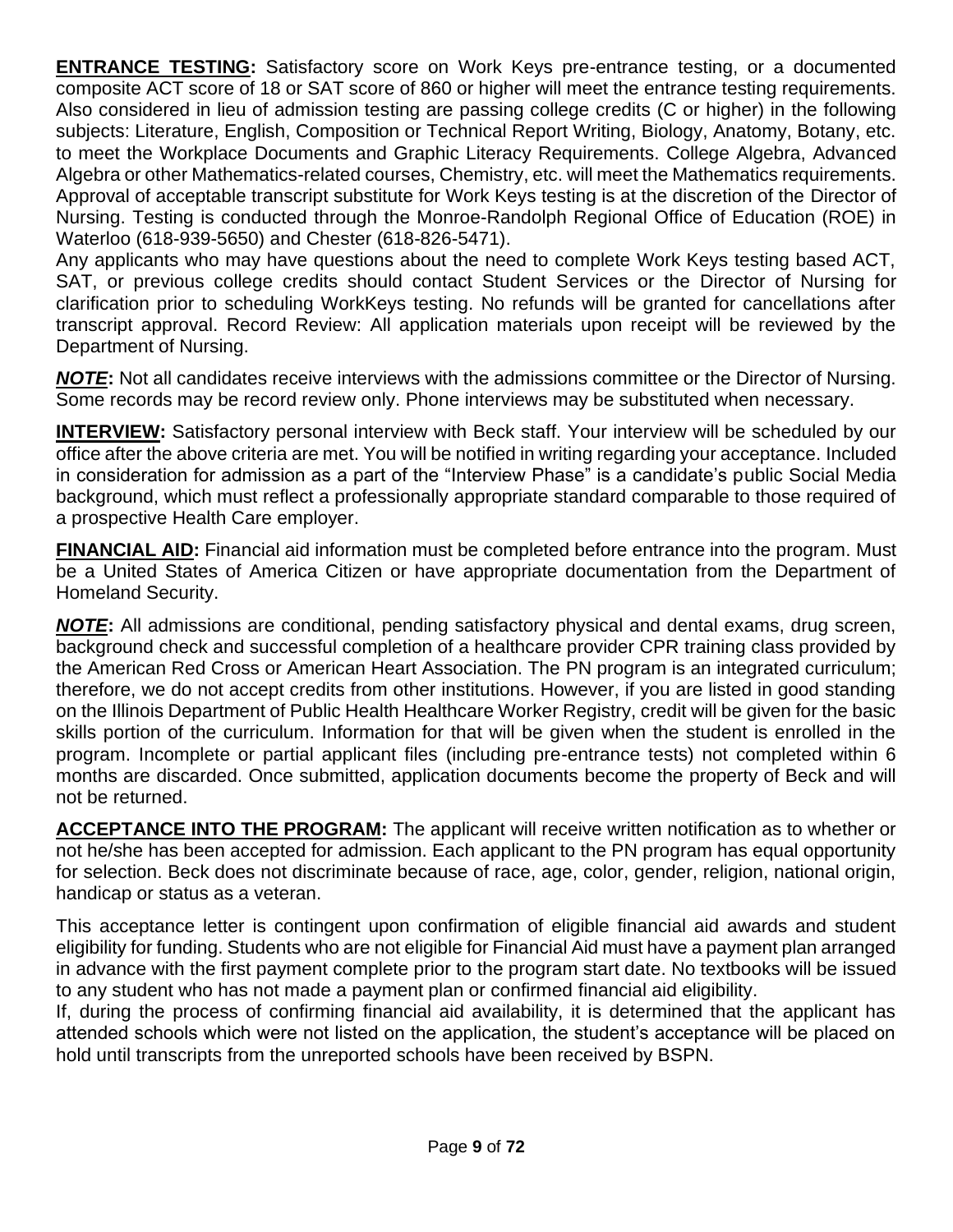**HOW APPLICATIONS ARE REVIEWED:** Administrative staff and faculty spend time evaluating your academic achievements in light of the opportunities available to you and your demonstrated capacity to contribute to the intellectual life at Beck School of Practical Nursing. The factors considered include:

- 1. Academic grade point average in all completed College and High School courses.
- 2. Scores on the following tests: ACT, SAT, or the Work Keys.
- 3. Quality of your senior-year program as measured by the type and number of academic courses taken, in progress or planned.
- 4. Quality of your academic performance relative to the educational opportunities available in your high school.
- 5. Outstanding performance in one or more specific subject areas.
- 6. Outstanding work in one or more special projects in any academic field of study.
- 7. Recent, marked improvement in academic performance as demonstrated by academic GPA and the quality of coursework completed or in progress.
- 8. Special talents, achievements and awards in a particular field, such as visual and performing arts, communication or athletic endeavors; special skills, such as demonstrated written and oral proficiency in other languages; special interests, such as intensive study and exploration of other cultures; experiences that demonstrate unusual promise for leadership, such as significant community service or significant participation in student government; or other significant experiences or achievements that demonstrate the student's promise for contributing to the intellectual vitality of a campus.
- 9. Completion of special projects undertaken in the context of your community or school curriculum or in conjunction with special school events, projects or programs.
- 10.Academic accomplishments in light of your life experiences and special circumstances, including but not limited to: disabilities, low family income, first generation to attend college, need to work, disadvantaged social or educational environment, difficult personal and family situations or circumstances, refugee status or veteran status.
- 11.Evidence of strong, positive personal character as demonstrated by references and examination of Social Media.
- 12.Responses to the written questionnaire completed at the time of the interview which indicate your readiness to meet the time requirements of the nursing program, your ability to problem solve, how you address conflict, and your definition of personality traits which would define a "good nurse."

**DEADLINES:** To have priority for the January nursing class, application files should be completed by September 1. July nursing class application files should be completed by March 1. Note: A file is considered complete when it contains: Your application of High school or GED and college transcripts (sent to us from the school, or brought in person to our admissions office, in an Officially Sealed Envelope), two letters of professional reference, Passing Work Keys entrance tests or other qualifying educational criteria that has been approved by the Director of Nursing.

## **MANDATORY ORIENTATION**

Prior to the start of the program, a mandatory orientation will be held at BSPN to review the handbook, BSPN policies and procedures, classroom expectations, and tour the facilities. All newly enrolled students are to attend this important opportunity to meet with the faculty and staff.

## **TUITION FEES AND OTHER PROGRAM COST**

Page **10** of **72** Students will be required to sign an agreement which outlines the payment schedule to Career Center of Southern Illinois and Beck School of Practical Nursing to cover the remaining cost of tuition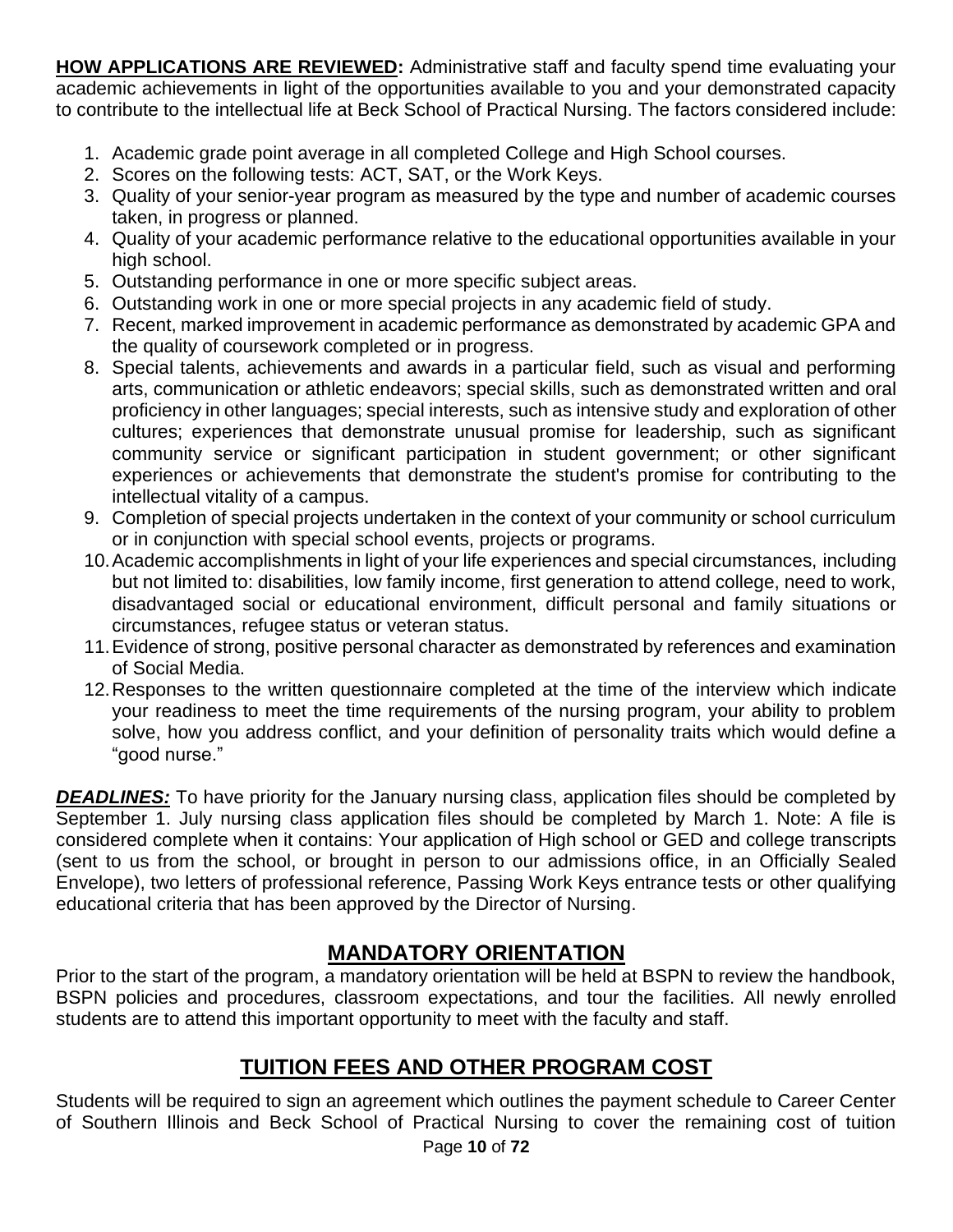outstanding. Payments are due no later than the stated due date. Failure to meet the required payments will result in removal from the program. The \$100.00 administrative deposit shall be deducted from the \$14,900 total tuition.

Financial Aid briefings are required prior to school admission, group and individual. The Financial Aid handbook will go in depth as to responsibilities and expectations.

## **TRANSFER OF CREDITS / TRANSFERS WITHIN CCSI / BECK**

The practical nursing student who has completed a CNA program and obtained certification is not required to attend the Level I Introduction to Nursing classroom sessions taught in the first weeks of the practical nursing program. Tuition credits are given when a Certified Nurse Aide is registered in the Beck School of Practical Nursing, if the course was completed at another institution or school. Students who began the CNA program at another institution and withdrew prior to certification will not receive credit for prior coursework completed.

## **TRANSFER OF STUDENTS FROM OTHER INSTITUTIONS**

BSPN is a clock hour program and as such does not accept classes from other college programs. The program is designed as an integrated program, requiring all students to complete all course work at BSPN. The only exception is CNA credit for Fundamentals Level I, as described above.

## **PN COURSE FACILITIES**

PN classes are taught in the Nursing building #6, where they also have access to the student lounge and break area. The students nursing laboratory is where they are taught and educated on didactic portions of the nursing program. The laboratory allows the student to gain aptitude and confidence by using high fidelity mannequins, low fidelity mannequins, equipment, and other students in role-playing situations to better prepare them for the hands-on opportunities provided in the clinical setting. The required clinical practice and observations of the PN course assure that the student displays proficiency in all manual skills prior to clinical experiences. The Media Center and computer labs are housed in the same building as the faculty offices. This is where students have access to computer resources, print and non-print media. Copy services are available in the Main Office, Building #1 for a small fee.

#### **CLINICAL AFFILIATIONS (Additional sites as needed)**

| <b>Aviston Countryside Manor</b>                 | Aviston               |
|--------------------------------------------------|-----------------------|
| <b>Bria Healthcare and Rehabilitation Center</b> | <b>Belleville</b>     |
| <b>Cedar Ridge Rehabilitation Center</b>         | Lebanon               |
| <b>Clinton Manor Living Center</b>               | New Baden             |
| <b>Coulterville Care Center</b>                  | Coulterville          |
| <b>Gateway Foundation</b>                        | Cahokia               |
| <b>Freeburg Care Center</b>                      | Freeburg              |
| <b>Integrity Healthcare of Smithton</b>          | Smithton              |
| Liberty Village                                  | Maryville             |
| <b>Memorial Hospital</b>                         | Shiloh                |
| <b>Memorial Hospital Medical Offices</b>         | Coulterville          |
| <b>Mercy Rehabilitation</b>                      | Swansea               |
| New Athens Home for the Aged                     | <b>New Athens</b>     |
| Oak Hill                                         | Waterloo              |
| Red Bud Hospital / Convalescent Center           | <b>Red Bud</b>        |
| St. Elizabeth's Hospital                         | Shiloh                |
| Southwestern Illinois Visiting Nurse Association | Swansea               |
| Southern Illinois Healthcare Foundation          | <b>Multiple Sites</b> |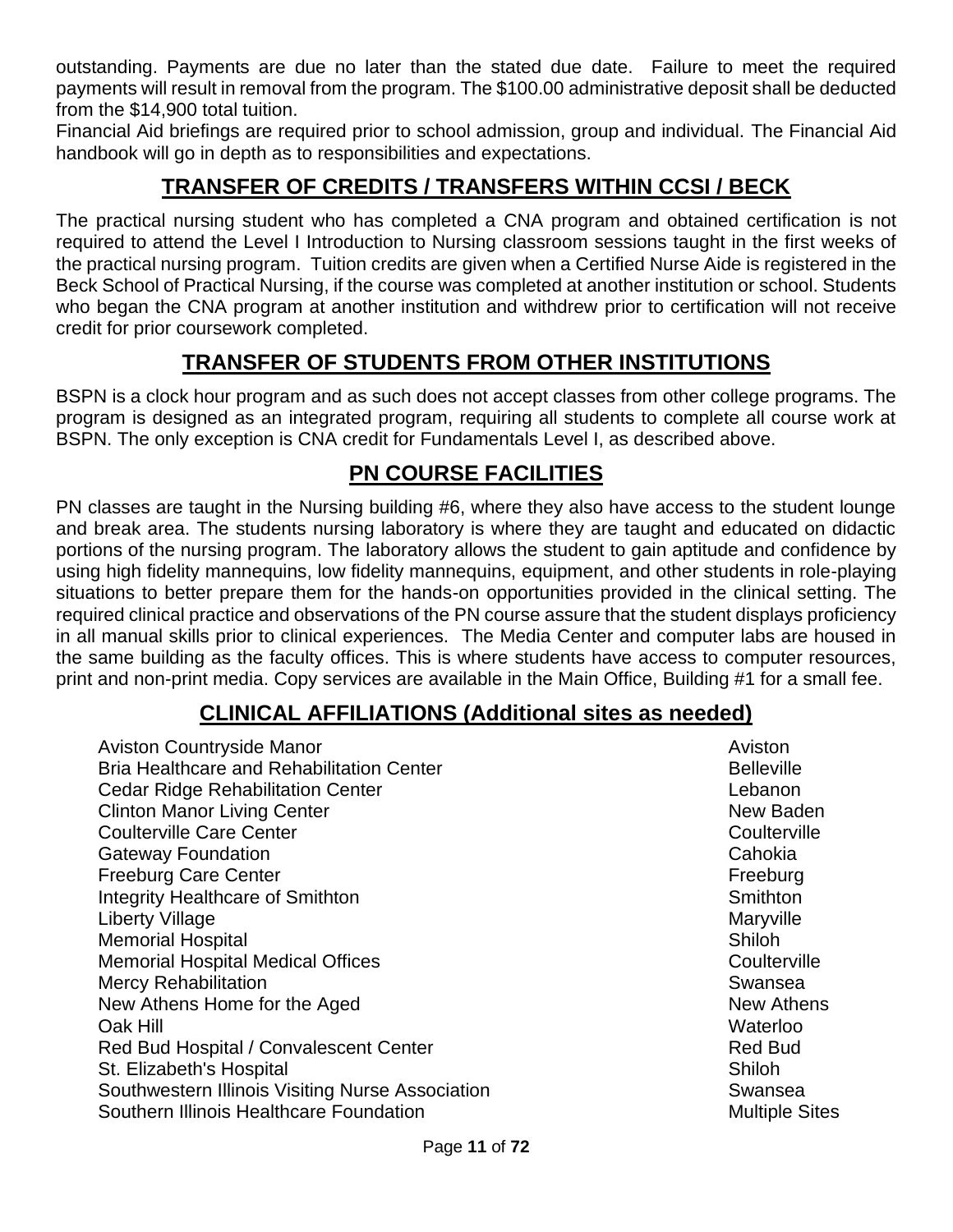Each student will have the opportunity to gain clinical experience at selected health care organizations. Assignments to clinical facilities are chosen at random. Students should expect to attend the clinical assignment during a full day shift (usually 6:30 a.m. to 3:30 p.m.) Times may be changed with weekend and evening hours assigned to meet the clinical institution needs.Students are responsible for providing their own transportation to and from their clinical affiliate.

Students *ARE REQUIRED* to abide by all the rules, regulations, policies, procedures, and dress codes and requirements of each institution and the Beck Practical Nursing Program. Failure to do so is cause for immediate dismissal from the nursing program. It is the clinical site's prerogative to change their policies, and Beck and its students must abide by them.

*Note***:** Clinical affiliates are subject to change.

Students are also required to contribute two (2) hours of volunteer service as a requirement for graduation. (Volunteer service requirement due prior to Term IV completion.) Students are to arrange the experience themselves, and have the site, date, and nature of the work approved by their instructor prior to the experience. Documentation must be provided to the instructor that this requirement has been met.

#### **PROFESSIONALISM**

A professional behavior and attitude is expected of each student, at all times, in both the classroom and clinical area. The student is expected to abide by the "American Nurses Association Code of Ethics available at the Nursing World Organization website. See Appendix 2 in this Handbook.: https://nursing.rutgers.edu/wp-content/uploads/2019/06/ANA-Code-of-Ethics-for-Nurses.pdf

A student may be terminated from the program for any inappropriate behaviors and/or unexcused clinical absences. Any student who leaves a clinical site without the specific permission of the instructor **"WILL"** be immediately dismissed from the program. Inappropriate behaviors include any verbal or non-verbal behaviors deemed inappropriate by the instructor and/or the clinical facility staff. Examples include falling asleep, sitting on the floors, stealing, lying, misrepresentation of assigned clinical time, sarcastic remarks, discussion of privileged information in inappropriate settings or on social media, not meeting the dress code, disobeying any policy or regulation of the institution or the instructor, tampering with another's property, etc.

Professionalism requires that the student maintain the privacy of all contacts and observations at clinical sites, regardless of setting. Students who attend clinical sites which do not fall under the HIPAA guidelines shall maintain confidentiality for all individuals present at that observational site. Failure to protect the privacy and confidentiality of clinical observations shall result in program dismissal.

#### **HEALTH CARE INFORMATION PRIVACY AND PORTABILITY ACT PATIENT PRIVACY & NON-DISCLOSURE**

Students enrolled in Beck's PN program, legally and ethically, are healthcare providers. Students are held to the same level of professionalism, competency and practice of all licensed practical nurses in the State of Illinois. Therefore, students must adhere to the rules and regulations of the Illinois Nurse Practice Act, to all federal and state laws pertaining to health care, and the policies, rules and regulations of Beck's affiliated clinical sites.

Students will be required to sign confidentiality and/or nondisclosure agreements with the clinical sites to which they are assigned. Students not signing such agreements cannot participate in patient care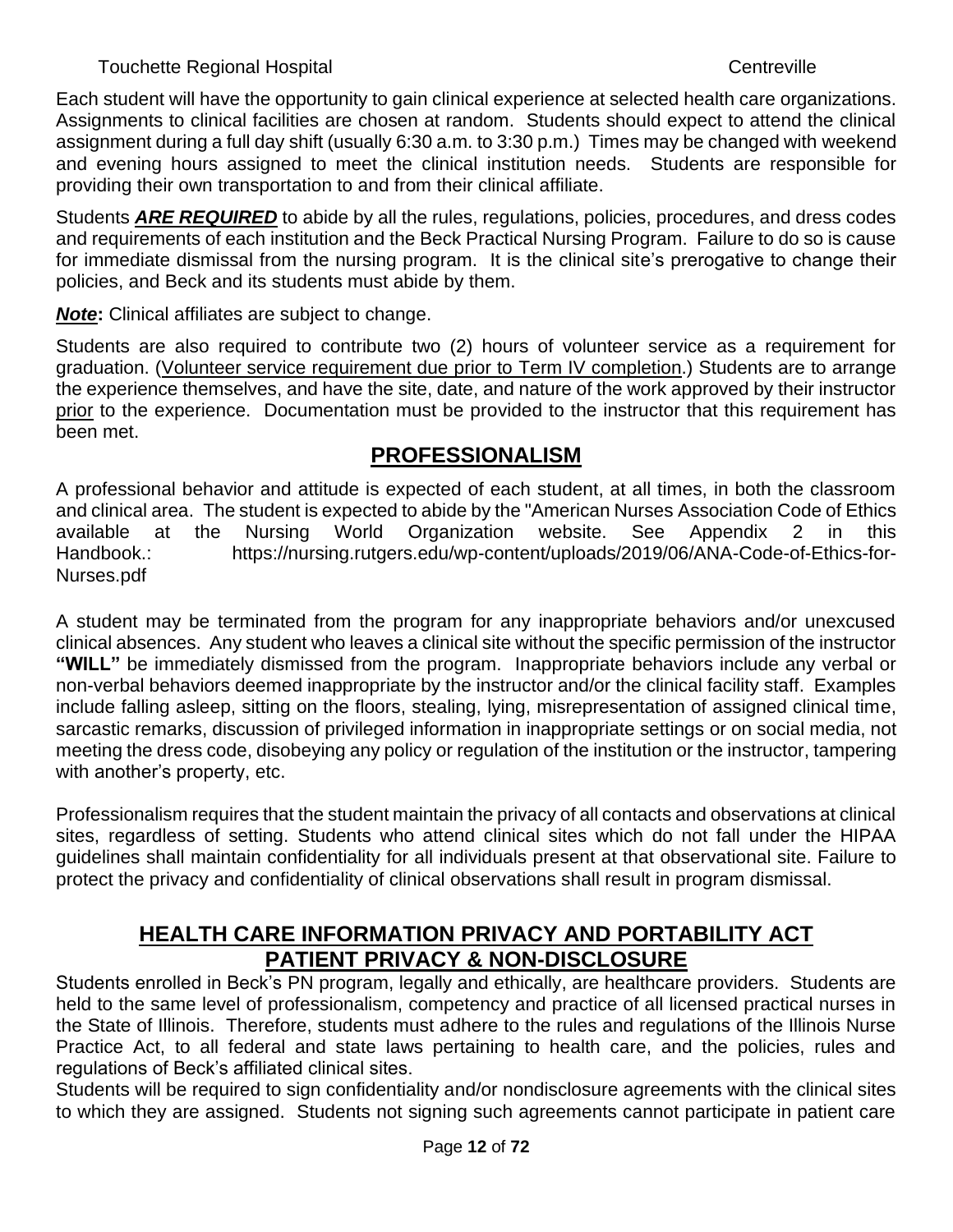at those facilities, and therefore will not meet the required clinical experience for graduation and licensure. It is the student's responsibility to understand that any and all information that identifies or can be used to identify an individual in a healthcare setting is strictly private and confidential. There are civil and criminal implications for those that unlawfully disclose any information or identity of any patient of any health care facility. Students may access only the minimum amount of patient information necessary to complete an assignment. Students must comply with the policies set forth by each individual clinical affiliate.

HIPAA, Health Insurance Portability and Accountability Act, is a health care regulation enforced by the Department of Health and Human Services to protect patients' confidential and medical information.

INFORMATION REGARDING PATIENTS' STATUS MAY NOT BE DISCUSSED AT ANY TIME; THIS INCLUDES TALKING TO OTHER PATIENTS, FAMILY MEMBERS, OR STAFF WHO ARE NOT DIRECTLY INVOLVED IN THE PATIENTS' DIRECT CARE. LEGAL AND ETHICAL OBLIGATIONS REQUIRE KEEPING INFORMATION REGARDING PATIENTS' STRICTLY CONFIDENTIAL. VIOLATION OF HIPAA WILL RESULT IN IMMEDIATE AND PERMANENT DISMISSAL FROM THE NURSING PROGRAM!

All Beck affiliates and health care agencies have developed comprehensive strategic plans to maintain patient confidentiality. This includes maintaining the patient's trust and confidence in how their medical records and/or information is stored, used, and transmitted. Patients at any time may contact the US Department of Health and Human Services, Office of Civil Rights, if he/she feels their privacy rights have been violated. Any student violating HIPAA standards are in violation of federal law and are subject to fines and/or imprisonment and PERMANENT dismissal from the nursing program.

## **NURSING STANDARDS AND CODE OF ETHICS**

Beck School of Practical Nursing stresses the importance of professional and ethical behavior in students, faculty and administration. The student is expected to abide by the "American Nurses Association Code of Ethics" See Appendix 1 at the end of this handbook. <https://nursing.rutgers.edu/wp-content/uploads/2019/06/ANA-Code-of-Ethics-for-Nurses.pdf>

## **RESPONSIBILITIES OF THE STUDENT**

The student is responsible for the following:

- For all costs of any medical care provided to the student by any clinical facility for any reason
- Adequate transportation to and from Beck and the assigned clinical facility
- Arrangements for home responsibilities, such as childcare, etc. It is the students' obligation to eliminate personal conflicts with the course
- Liability to self, occupants of his/her vehicle and to others in transportation to and from Beck and the assigned clinical facility
- Personal conduct at Beck, at the assigned clinical facility and in transportation between the two institutions
- Academic achievement and skill achievement in all education situations whether in the classroom or in the clinical facility. The student must maintain a classroom grade average of 78% or above in all courses and a satisfactory performance evaluation for all clinical work
- Students must pass all courses in each term. Medical-surgical nursing will not be considered to have been completed unless student has successfully passed the Nurse Achieve simulated NCLEX exam.
- Maintenance of work standards set by the clinical facility's supervisor and the Beck School of Practical Nursing at the Career Center of Southern Illinois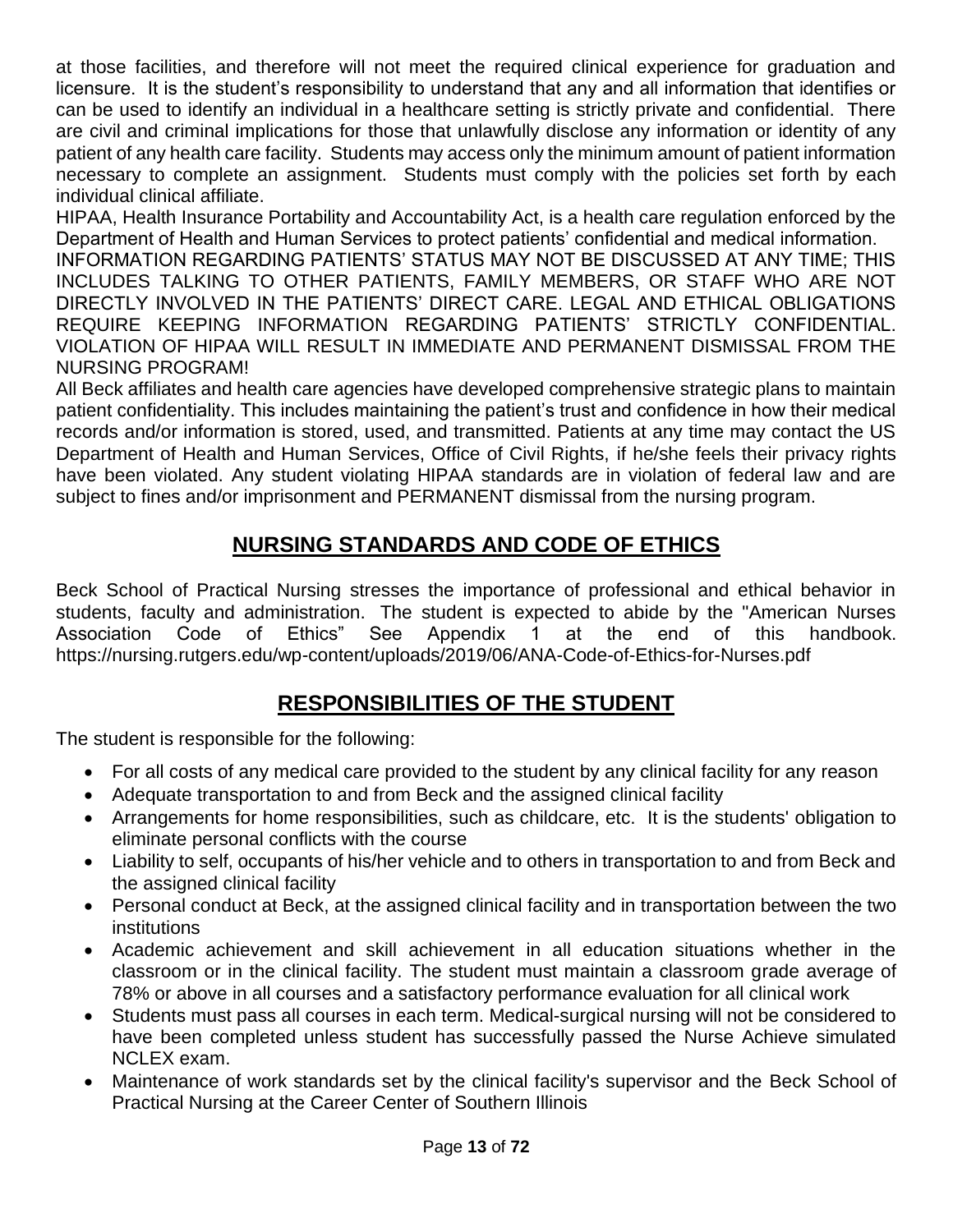- Required attendance at work experiences, classes, seminars, community service projects and individual conferences with the instructors. Some of these may require evening hours and/or weekend/holiday scheduling. A required number of classroom and clinical hours are mandatory for graduation. Time missed may have to be made up before the student will be allowed to graduate. Permission to write the NCLEX exam will be withheld until all requirements are met
- Abiding by the existing rules and regulations of the clinical facility, Career Center of Southern Illinois, the Beck Practical Nursing Program, and the Illinois Nursing Act. These rules include personal appearance, dress code, behavior, smoking, etc. For example, students are required to wear scrub pants in restricted areas such as OR, Labor & Delivery, etc.
- Abiding by the guidelines of the clinical instructor insofar as time, assignments, procedures, expectations, clinical behaviors, etc.
- Adhering to the components of an academic plan which may be developed for struggling students. This may include regular sessions with a faculty advisor and / or BSPN tutor. Group tutoring sessions may be required. Failure to follow the referral to tutoring may result in disciplinary action which may include probation, suspension, or program removal.
- Meeting with the tutor at the agreed-upon times. If you fail to come to the scheduled meeting, you will be charged an out-of-pocket fee of \$15, as that time period was unavailable to others who may have benefited from the opportunity. The fee must be paid before the student will be allowed to take the current term final exams. Students who arrive late will not have additional time granted for that session.
- Maintenance of good personal health necessary to fulfil the essential requirements of the program, with or without reasonable accommodation
- Completion and submission of required form(s) for licensure and NCSBN testing–including certified court documents and supplemental support documentation as required by licensing board
- Securing own employment after graduation & continuing education after graduation
- For re-application to the program through proper channels should it be necessary for the student to withdraw from the program for any reason

#### **PERSONAL EXPENSES**

Personal expenses may include the following and are subject to change without notice:

- Student uniform, watch, shoes, hosiery, scrub jacket, stethoscope, etc.
- School supplies (notebooks, pens, paper, etc.) *PLEASE NOTE***:** For all assignments and clinical practicums, one pen containing **BLACK** ink and one pen containing **RED** ink are required
- Transportation expenses variable
- Student Lab / Clinical kits (estimate of \$ 200) required to be purchased from Beck.
- Textbooks / Supplies (estimate of \$ 1100) if purchased from BSPN
- Simulated NCLEX / Exit Testing (estimate of \$400) which also provides access to Nurse Achieve for review – required purchase from Beck.
- Fees for state board exam & licensure (upon graduation) (estimate \$310) \*
- Background check for licensure (upon graduation) (estimate \$60) \*
- Class pin (upon graduation) optional (estimate \$50) \*
- Nursing cap (upon graduation if voted on by class) optional (estimate  $$20$ )\*
- White uniform (upon graduation if voted on by class. Not provided by school) optional (estimate \$30)\*
- Class photograph optional (estimate \$30) \*
- Beck Name Tag: Initial issue \$0.0 / there will be a \$5.00 replacement charge for a lost or damaged name tags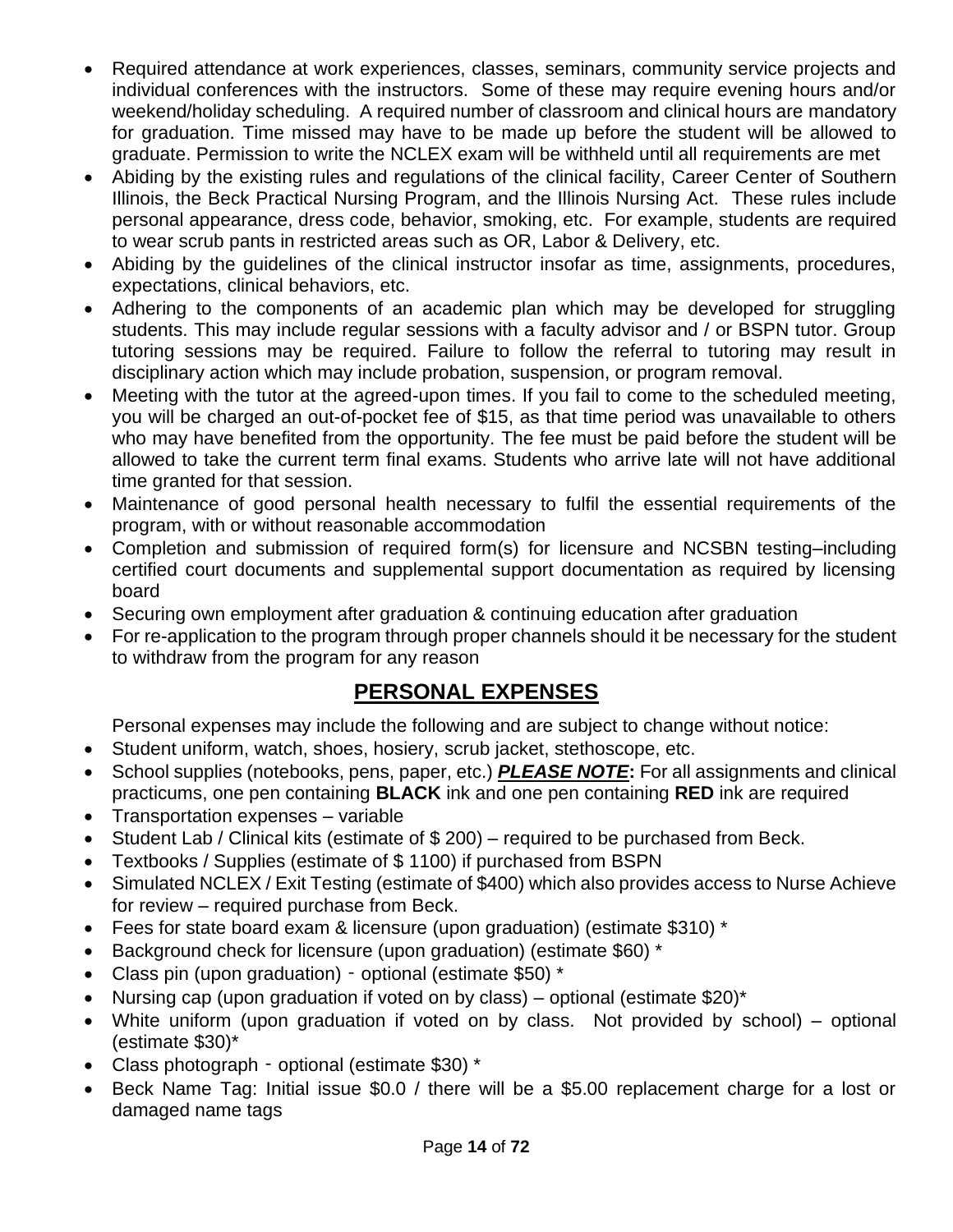- Campus Parking Pass (Initial issue is \$0): there will be a \$5.00 replacement charge for a lost parking pass
- Any expenses incurred for any services rendered at a clinical facility.
- Forfeited fees in case of student withdrawal or termination.
- Graduation expenses (Boards, Pin, and Photo) generally come due 4 weeks prior to the end of class.

#### **Students may use financial aid to cover the following items: Uniforms, scrub jacket, shoes, textbooks, clinical kit, and testing fees.**

\*These items are paid by the student at the end of the program and are generally not covered by financial aid.

Note: Students do not have to purchase their own malpractice/liability insurance. All students and faculty are covered under a blanket policy purchased by the school. This coverage pertains **only** to clinical performance as a student nurse under the direction of an instructor. It does not cover the student when working for compensation. Insurance coverage ceases on graduation day.

#### **BACKGROUND CHECKS FOR LICENSURE IN ILLINOIS**

All individuals applying for initial licensure as a practical nurse in Illinois must submit to a criminal background check and provide evidence of fingerprint processing from an approved "Live Scan" vendor as directed by the Illinois Board of Nursing.

Criminal history record information is defined as information collected by criminal justice agencies on individuals. It consists of identifiable descriptions and notation of arrests, detention, indictments, information, or other formal criminal charges, and any disposition arising there from, sentencing, correctional supervision and release.

The Illinois Division of Professional Regulation may refuse to issue, renew, revoke, suspend, probate, or reprimand any license based on any of the following:

- Conviction of any crime under the laws of any jurisdiction of the United States: (i) which is a felony; or (ii) which is a misdemeanor, an essential element of which is dishonesty,
- or (iii) of any crime which is directly related to the practice of nursing
- A pattern of practice or other behavior which demonstrates incapacity or incompetency to practice nursing
- Knowingly aiding or assisting another in violating any provision of the Nursing Act or its rules
- Engaging in dishonorable, unethical or unprofessional conduct of a character likely to deceive, defraud or harm the public
- Unlawful sale or distribution of any drug, **including marijuana,** narcotic, or prescription device, or unlawful conversion of any drug, **including marijuana,** narcotic, or prescription device
- Habitual or excessive use or addiction to alcohol, narcotics, stimulants, or any other chemical agent or drug**, including marijuana,** which results in a nurse's inability to practice with reasonable judgment, skill or safety
- Being named as a perpetrator in an indicated report by the Department of Children & Family Services and under the Abused & Neglected Child Reporting Act, and upon proof by clear and convincing evidence that the licensee has caused a child to be an abused child or neglected child
- The preceding list is not conclusive. Please speak with the PN Director if more information is needed.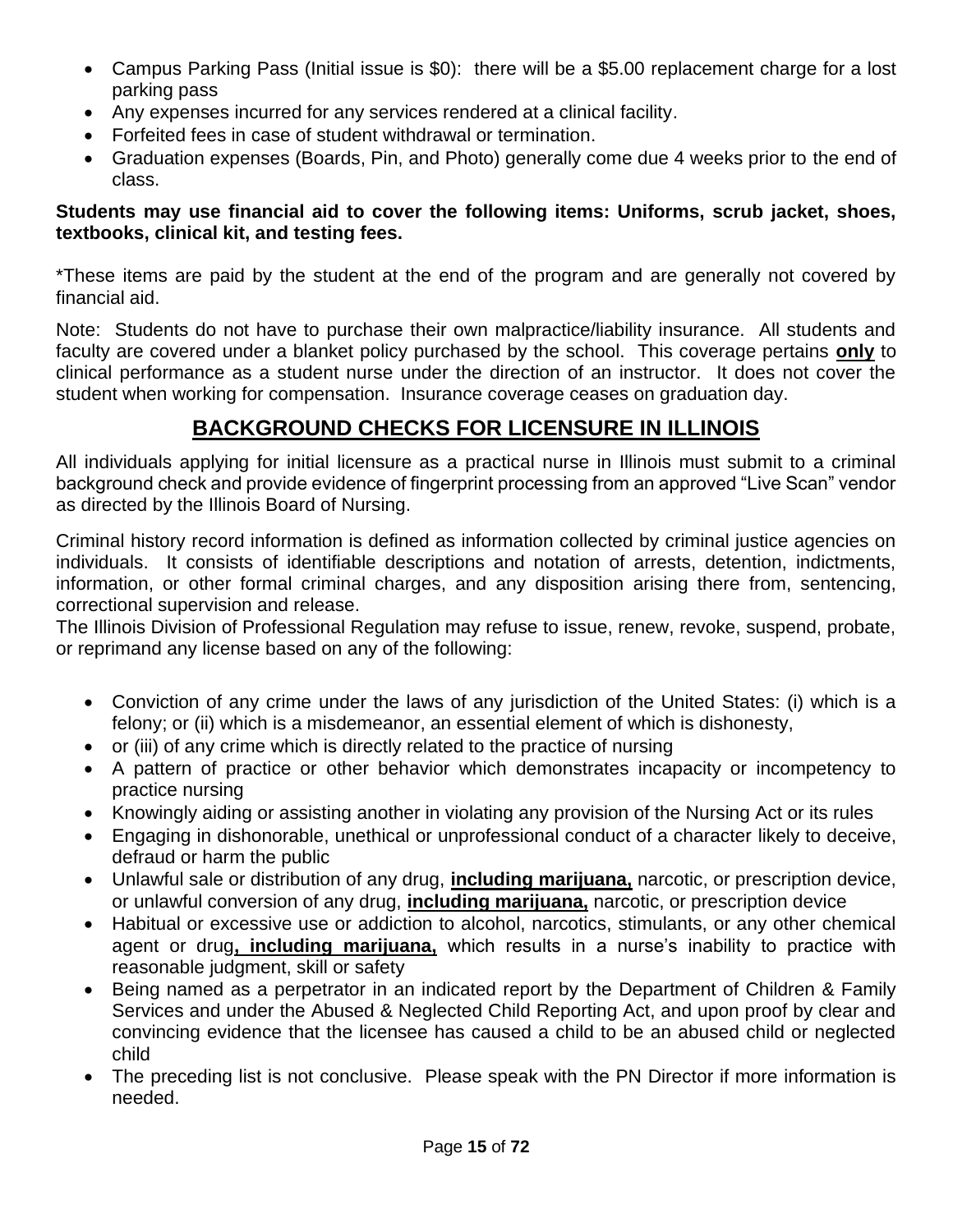#### **COURSE BREAKDOWN BY TERM**

Subject Theory Approximate Contact Hours Lab Clinical Approximate Contact Hours

| Subject                                              | Approximate         | Lab Hours      | Approximate           |
|------------------------------------------------------|---------------------|----------------|-----------------------|
|                                                      | <b>Theory Hours</b> |                | <b>Clinical Hours</b> |
| Anatomy & Physiology Term I                          | 48                  |                | 0                     |
| Anatomy & Physiology Term II                         | 49                  | 0              | $\overline{0}$        |
| Growth / Development / Personal /                    |                     |                |                       |
| <b>Community Nursing / Working</b>                   |                     |                |                       |
| Relationships* (Term 1)                              | 60                  | 0              | $\overline{0}$        |
| Pharmacology (Term 1)                                | 34                  | 8              | $\overline{0}$        |
| Pharmacology (Term 3)                                | 34                  | 0              | 16                    |
| Pharmacology (Term 4)                                | 35                  | $\overline{0}$ | 40                    |
| Nutrition (Term 3)                                   | 35                  | 0              | $\mathbf 0$           |
| Introduction to Nursing *** (Term 1)                 | 36                  | 10             | 8                     |
| Fundamentals of Nursing Term I (Includes Level I and | 47                  | 12             | 80                    |
| Level II)                                            |                     |                |                       |
| Fundamentals of Nursing Term II (Level II only)      | 148                 | 20             | $\Omega$              |
| Medical-Surgical Nursing (Term 3)                    | 95                  | 0              | 93                    |
| Medical-Surgical Nursing (Term 4)                    | 96                  | 0              | 92                    |
| Pediatric Nursing (Term 3)                           | 20                  | 0              | 29                    |
| Pediatric Nursing (Term 4)                           | 20                  | $\overline{0}$ | 30                    |
| Maternal-Child Health Nursing (Term 2)               | 66                  | 0              | 59                    |
| Mental Health Nursing Term I                         | 30                  | 0              | $\overline{0}$        |
| <b>Mental Health Nursing Term II</b>                 | 21                  | $\overline{0}$ | 51                    |
| Microbiology (Term 3)                                | 18                  | 0              | $\Omega$              |
| <b>Total Theory Hours</b>                            | 892                 |                |                       |
| <b>Total Lab Hours</b>                               |                     | 50             |                       |
| <b>Approximate Clinical Hours</b>                    |                     |                | 498                   |
| <b>Review/Practice for NCLEX</b>                     |                     |                |                       |

\*\*\*Introduction to Nursing is NOT required for students who have previously completed Certified Nurse Aide Certification. Those hours are credited to certified CNA.

**Total (approximate) 1440**

An average grade of (C) on all theory tests, final individual course examinations, a 78% (C) average, and a satisfactory in lab/clinical evaluations are the minimum requirements for passing nursing.

#### **GRADES & EVALUATION POLICIES**

A PN student must have a final grade of at least a "C", (defined as a minimum of 78%) average in all courses. Students failing to maintain a satisfactory academic average as stated above, will be removed from the program at the end of each term. All failed coursework must be successfully passed prior to moving forward into the next term.

For purposes of program continuation, the curriculum/academic year will be divided into four (4) distinct terms. Progress reports are issued every four – five (4-5) weeks. Progress reports are to alert the student to below average (<80%) work in a subject area. Grade reports are issued approximately every ten (10) – twelve (12) weeks, or at the end of each term of instruction, which will occur, five (5) times in the nursing program. Students are warned of low academia. The student who has an active course cumulative grade average of less than 78% and does not improve to above average within a 4 to 5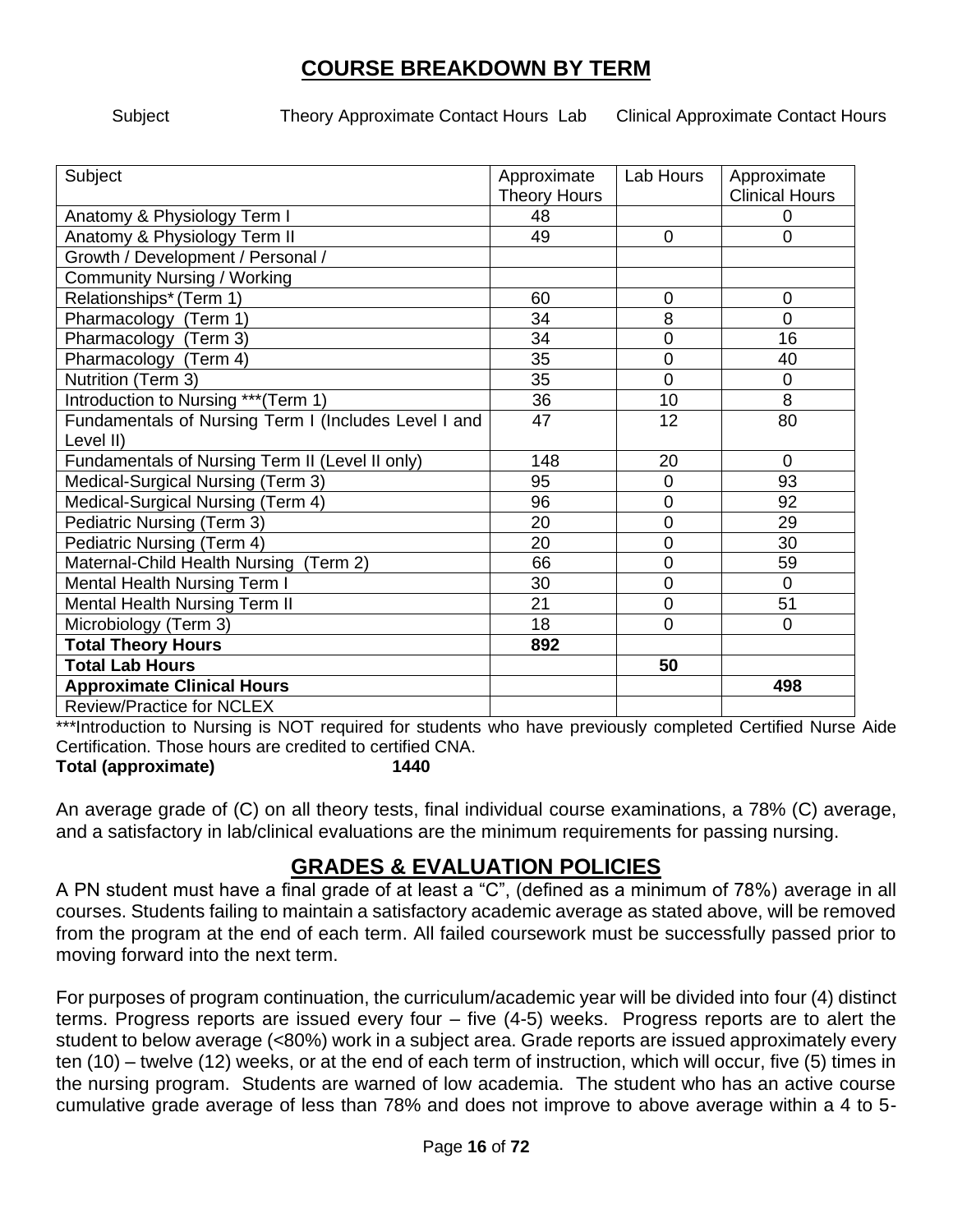week period, will be placed on academic probation. Academic probation may affect financial aid (see Financial Aid Handbook).

Students will be required to take a Final Exam at the end of each course during each term, approximately every ten (10) – to twelve (12) weeks. Final Exam scores are included in each course's grades.

\*Students must obtain a minimum of 78% in each course at the end of each term to continue through the program.

\*Failure to achieve 78% in a course will result in removal from the program.

\* For courses which are continued into another term, the final grade in the current term will be the first grade in the next term where the course is continued. For example, Term 1 Anatomy final grade will be the first grade of Anatomy in Term 2.

A student who is not successful in passing a course after the Final Exam may request readmission into the program at the beginning of the same term in which they failed the course(s). With the exception of Term 4, a student may repeat the same course(s) in each Term only once. A second failure of the course(s) in the same Term in Terms 1 - 3 will require reapplication for admission and a restart at Term 1.

Students will sit for a simulated NCLEX exam at the end of Term 4. Medical-surgical nursing will not be considered to have been completed unless student has successfully passed the Nurse Achieve simulated NCLEX exam. The grade is P/F and does not add to the medical-surgical grade point total, but the student must have achieved a "P" to consider to be eligible for graduation and taking the NCLEX exam. The comprehensive exam should be viewed as an opportunity to provide students with an NCLEX-PN Exam experience and measure nursing knowledge. If a student does not pass the first attempt, he / she will be required to repeat the simulated NCLEX exam until a passing result is obtained in order to graduate. Students will be encouraged to speak with his / her student advisor about testtaking strategies if having difficulty passing the simulated NCLEX exams.

**Note:** Re-entry into the program at any point is not guaranteed after course, term, or administrative removal. No grades from courses which were not complete during prior enrollment will carry over at the re-entry point. All failed courses must be successfully passed with a minimum final grade of 78% before moving into the next term or completing the program. Courses passed prior to withdrawal of the student will be considered completed at the time of the student's return and will be reflected on transcripts. Students must pass all coursework with a 78% (C) minimum grade. Students are not required to repeat coursework that was passed with a minimum of 78% (C) when joining a new cohort to complete previously failed courses. Faculty and administration may meet to discuss the returning applicant's past classroom attendance, behaviors, clinical performance, and any other issues which may impact student success prior to determination of reacceptance. No student is guaranteed a return after withdrawal.

| <b>POINTS</b> | <b>GRADE</b> | <b>WEIGHT</b>                     |
|---------------|--------------|-----------------------------------|
| 92-100        | A            | <b>Excellent Progress</b>         |
| 85-91         | B            | Above Average                     |
| 78-84         | C            | Average                           |
| 70-77<br>< 70 | D<br>F       | Below Average, Failing<br>Failing |

The grading system used in the Beck Practical Nursing Program is as follows: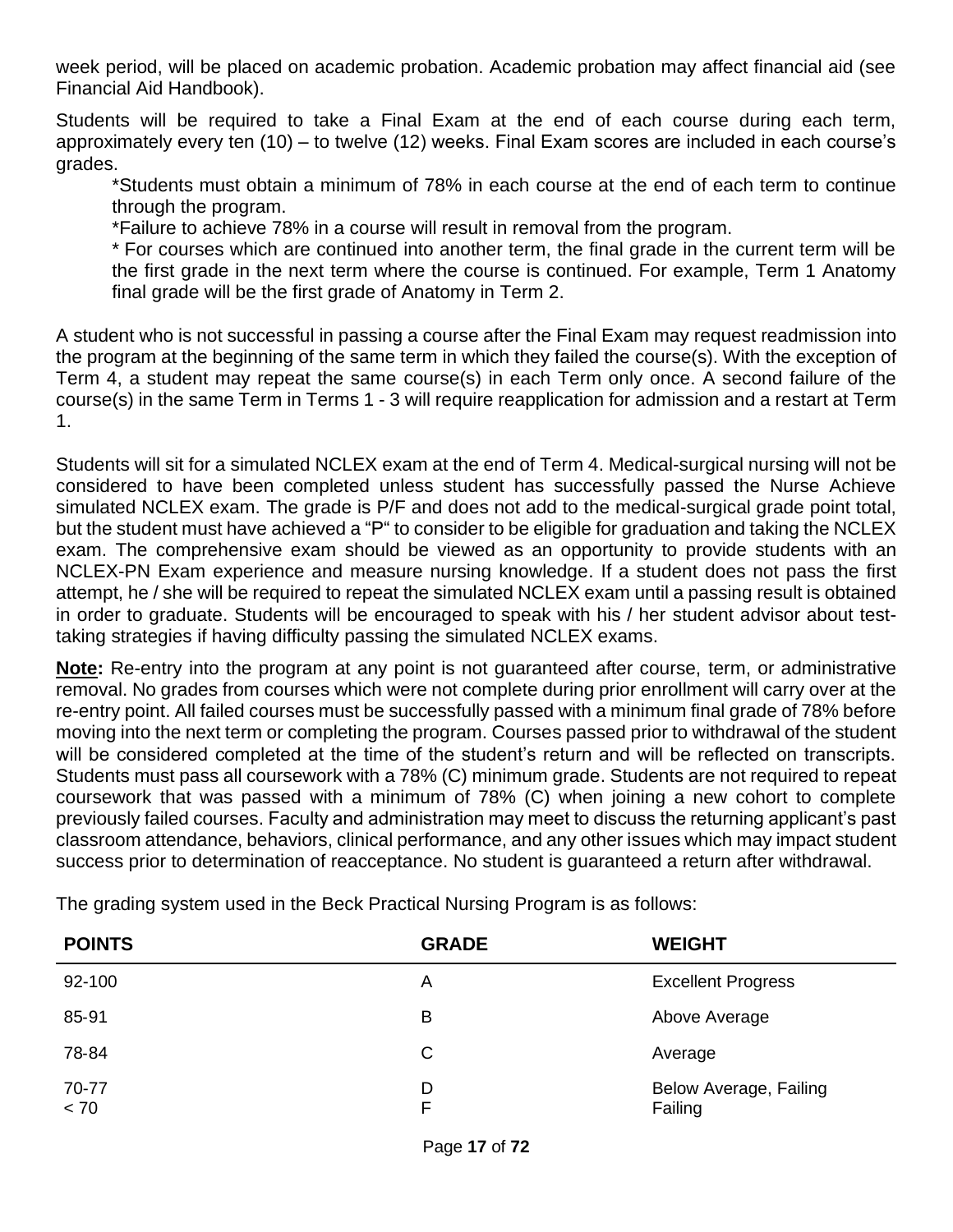#### **REMEDIATION POLICY**

Written examinations require students to apply the information they have learned to various scenarios/situations. This will require students to have a higher level of understanding of the material. Rote memorization of facts will not assist the students in applying the material to real-life situations. All students failing a daily examination, will be required to remediate the same day with faculty.

- 1. In an effort to assist students to be successful and complete the PN program, any student who fails a test (below 78%) will be required to remain in the classroom OR to come to the nursing lab (instructor's choice) between 2:45 PM and 3:15 PM the same day OR on a day and time as specified by the faculty,
- 2. Student will remediate the failed examination. The faculty MAY choose to remediate with the class as a group.
- 3. Any student who failed the examination will be required to stay for the group remediation if this option is used by faculty.
- 4. Students will be instructed on the remediation process by the faculty.
- 5. Cell phones or recording devices will not be allowed during remediation.
- 6. No questions may be written down and taken with the student at the end of remediation.
- 7. If a student does not report between the designated times for remediation, they will be counted as  $\frac{1}{2}$  hour (0.5) absence.
- 8. Students who passed the examination may also attend remediation to review what was missed and why to promote retention of the material.
- 9. No additional points will be awarded to the score for any student.
- 10.A student may have additional questions, and will be given the opportunity to ask faculty for clarification. If a student requests to stay 30 minutes after class, or come in early the next day to speak with faculty, they may be allowed to do so. Students who wish to argue about the correct answer must follow step #13.
- 11.Faculty will not be required to stay after the end of the normal business day, nor are they expected to arrive earlier than the scheduled daily time to meet with students, per the faculty contract.
- 12.Any agreement faculty may make with the student to extend the scheduled day is strictly voluntary.
- 13.Any student who disputes the answer to any test question must complete the Exam Clarification form within the allowable timeframes.
- 14.Faculty will respond to the clarification request in no later than 7 classroom days.
- 15.The faculty decision is final.

## **CLINICAL**

Students are to abide by the policies and procedures of the clinical facilities and observe regulations regarding patient safety and welfare.

All students must meet the recommended criteria of each clinical site utilized by the program.

If a question or problem arises concerning a patient, agency staff, or another student, it is the responsibility of the student to seek guidance from their primary source, the clinical instructor.

**Students will not be able to refuse any assigned clinical site.** If there is a problematic situation the student should discuss it with the Clinical Instructor or Director of Nursing.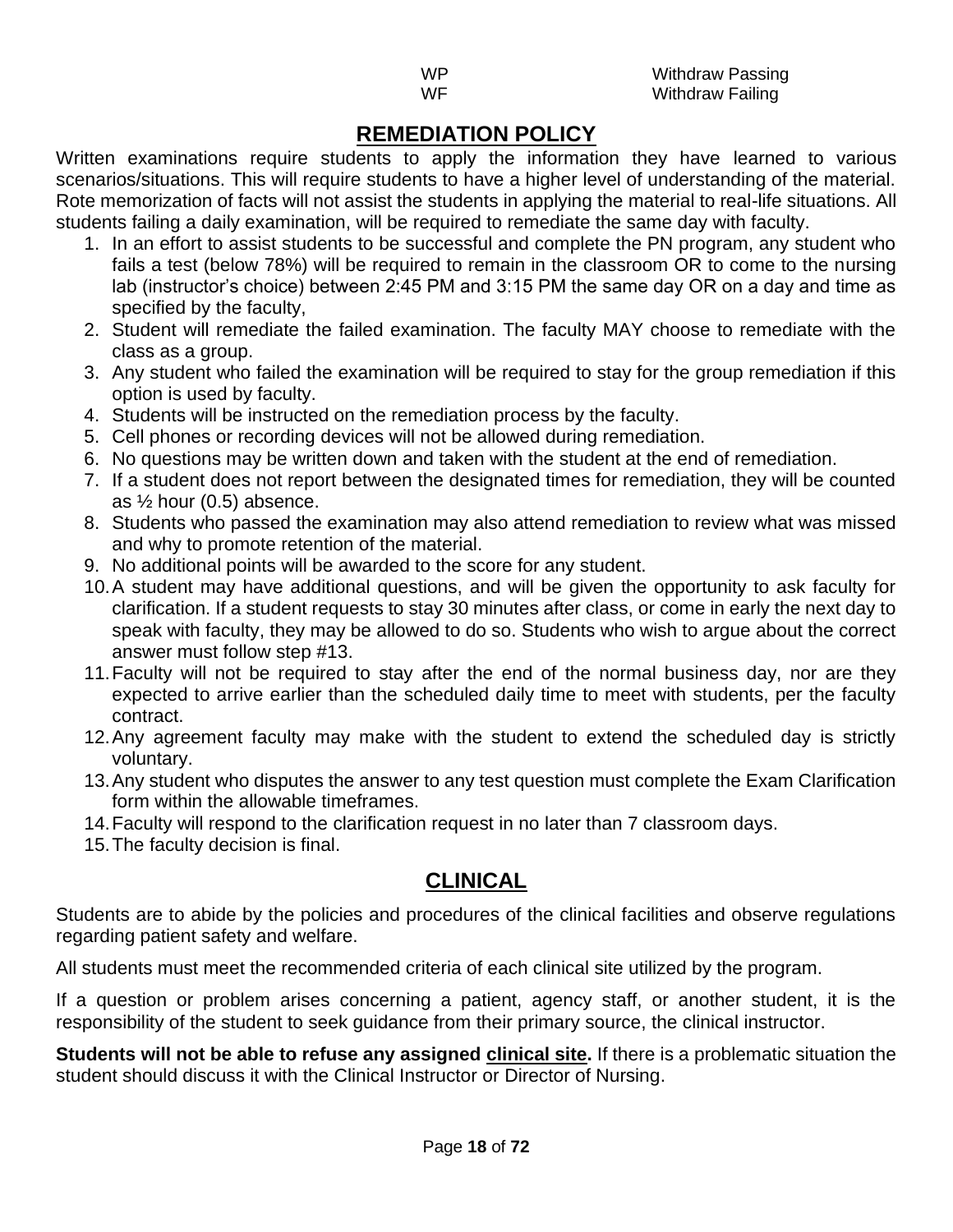**Students will not be able to refuse any clinical assignment**. If there is a problematic situation the student should discuss it with the Clinical Instructor prior to assignments. Ultimately the instructor makes out the assignments.

Students may not visit friends, relatives, or former patients during clinical hours. Students may not receive visits from friends or relatives in the clinical area during clinical hours.

A student who contacts a patient after completing their assigned care is not demonstrating professionalism and may be considered in violation of that patient's confidentiality. Students may not develop personal relationships with patients in any setting including, but not limited to email and social networking sites.

For the purpose of confidentiality issues, students must advise the instructor if they are assigned to provide nursing care to an acquaintance, friend, or relative.

A student's clinical performance is evaluated by the assigned instructor as Satisfactory or Unsatisfactory. Performance of skills, application of theory, and behaviors are evaluated during each clinical assignment. Clinical performance is evaluated by measuring the student's ability to meet the stated clinical objectives related to each clinical assignment.

Satisfactory progress must be maintained in all clinical work including both clinical behaviors and any other clinical assignments (nursing care plan, tests, quizzes, reports, written/oral assignments, etc.). Unsatisfactory clinical evaluation is cause for immediate dismissal. The PN Director will review all unsatisfactory clinical grades. **Students may not be able to continue in the Nursing Program, regardless of the theory grade(s) received, if they receive an "unsatisfactory" grade in the clinical evaluation.**

Each clinical facility has the responsibility to request withdrawal of any student who is determined by the clinical facility to be undesirable for reasons of health, performance, progress, adjustment, attitude, or other valid cause(s), or who may have a detrimental effect on patients or the clinical facility's employees.

#### A student may be terminated from the program for any inappropriate behaviors and/or unexcused clinical absences.

Any student who leaves a clinical site without the specific permission of the instructor **"WILL"** immediately be dismissed from the program

Inappropriate clinical behaviors include any verbal or non-verbal behaviors deemed inappropriate by the instructor and/or the clinical facility staff. Examples include falling asleep, sitting on the floors, stealing, lying, misrepresentation of assigned clinical time, sarcastic remarks, discussion of privileged information in inappropriate settings or on social media, not meeting the dress code, disobeying any policy or regulation of the facility or the instructor, tampering with another student's property, using a patient's or a facility's telephone for personal business, possessing and using a personal cell phone or smart watch for communication or social media access during clinical hours, leaving the premises without the explicit permission of the instructor, taking breaks without the explicit permission of the instructor, etc.

At the discretion of the PN Director, any student violating Beck Nursing or Clinical Institution policies may be placed on academic probation or immediately be removed from the program. A failed clinical failure will require make-up after graduation. Two clinical failures are grounds for immediate dismissal at the discretion of the PN Director.

## **STUDENT FORMS FOR CLINICAL PRACTICE**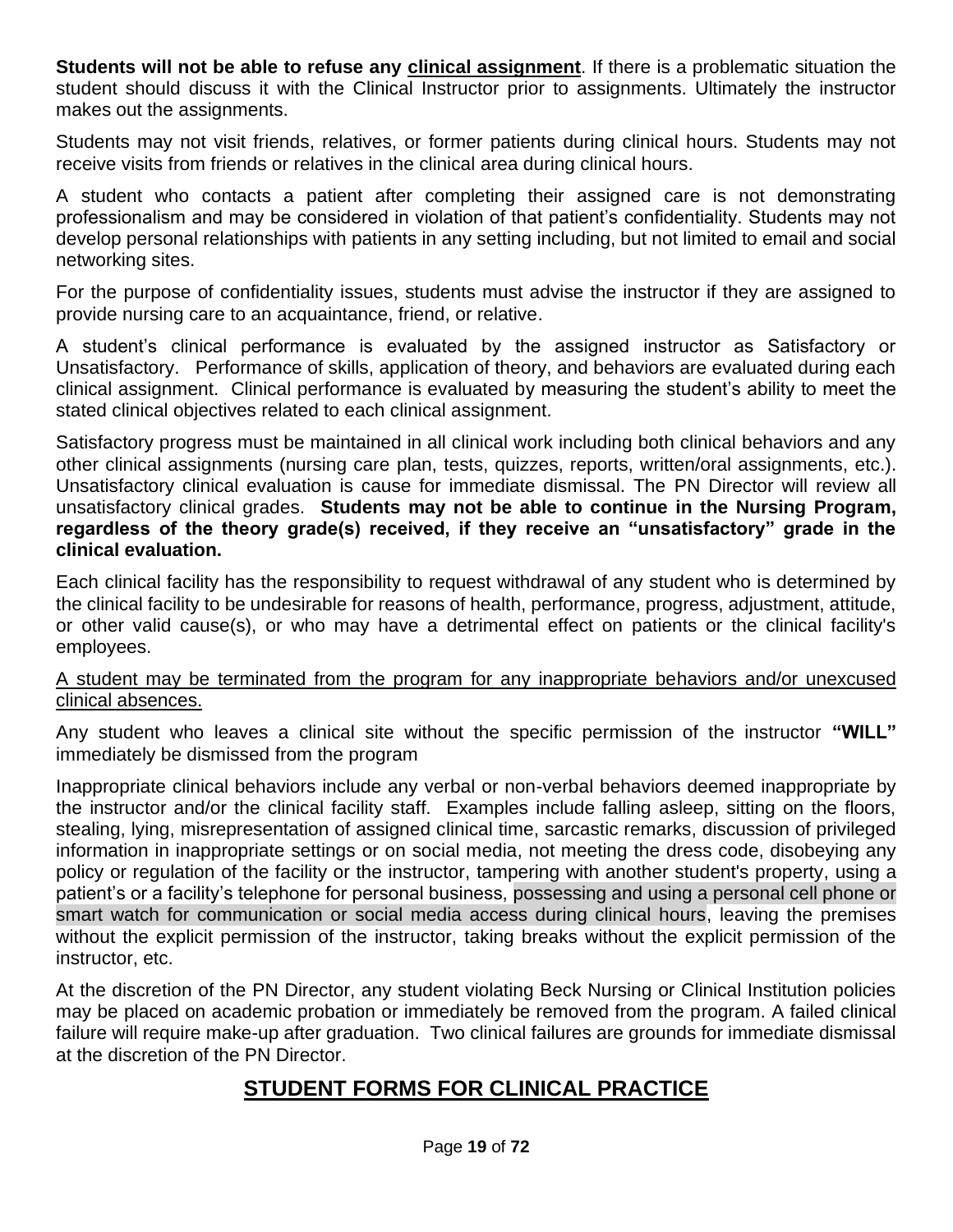Some clinical affiliations require the student to sign a waiver or release of liability form. Refusing to sign the form would prohibit the student from completing his/her required clinical experiences.

#### **INCOMPLETE, LATE ASSIGNMENTS and/or TESTS**

Written/oral/individual/group assignments and tests are important and given to enhance and reinforce the student's learning. Instructors may give the learner assignments, quizzes, tests, exams, (herein referred to as tests) etc., to reinforce and to expand on what is taught.

The instructor will give the student a date and time on which the assignment is due or a test is to be given. If the student fails to complete the assignment, or take the test, by the given date at the given time, the student will receive a zero (0) for the test/assignment. Students will be required to take the test/assignment on the first day they return to school. The maximum score a student may receive when taking an assignment late or turning in an assignment late is 78%. If the student scores lower than the minimum passing grade, the student will be awarded that score for the assignment or exam.

"Pop" quizzes cannot be taken at a later date or time. They cannot be made-up. Students who are not present for a "Pop" quiz will not receive a grade for that Pop quiz.

Regardless of the rendered score, all assignments and tests (except pop quizzes) must be completed. If the student fails to complete the assignment or take the test, the student will receive an incomplete grade on his/her grade report. Within one week of the grade report, the student will be given an "F".

A student will not be rendered a diploma or permission to write the NCLEX exam for any incomplete or failing coursework or grades.

#### **TESTING PROCEDURES**

Faculty may have specific requirements for entry into the classroom or computer lab and storage of personal items prior to the start of an exam. Students may be required to place all belongings, including books, backpacks, phones, smart watches, notebooks, etc., away from their seats on entering the room. For example, faculty may require that all cell phones be placed in special bins or in the student's backpacks which may be put in the front of the classroom or on the storage rack at the back of the classroom. The student may retrieve those belongings after completing the exam and take them with them to exit the room. All students should leave the testing area once they have completed the exam.

No student is to enter the classroom once a test has begun. Any student leaving a classroom during a test will hand the test to the instructor and leave quietly. Once exiting the classroom, the student may not return or complete the test if it was turned in unfinished. Students may not return and complete questions that were "overlooked" while testing. Students who leave the room for any reason must surrender the test upon leaving. Once the test has been turned in or digital submission is made, it is considered complete and may not be changed in any manner by the student. The test surrendered by student leaving the classroom during the examination for any reason other than cell phone disruption will be graded based on all questions on the examination and not just the questions which have been answered by the student. The final grade will include unanswered questions.

For examinations for which ScanTron or ZipGrade answer sheets are used for grading, students are advised to request a new ScanTron or ZipGrade sheet if the one in use is marred by erasures or other means. Credit will not be given for answers marked incorrectly due to the smudges or erasures. Once the ScanTron or ZipGrade score has been tallied, it will be considered the final grade unless the faculty note that the answer key was incorrect. The student responses on the ScanTron or ZipGrade answer sheet take precedence over the answer booklet. The student should assure that the ScanTron or ZipGrade answer sheet is marked correctly, as the instructor will not refer to the test booklet to determine the intended response. Any alteration of the answer sheet by the student after grading is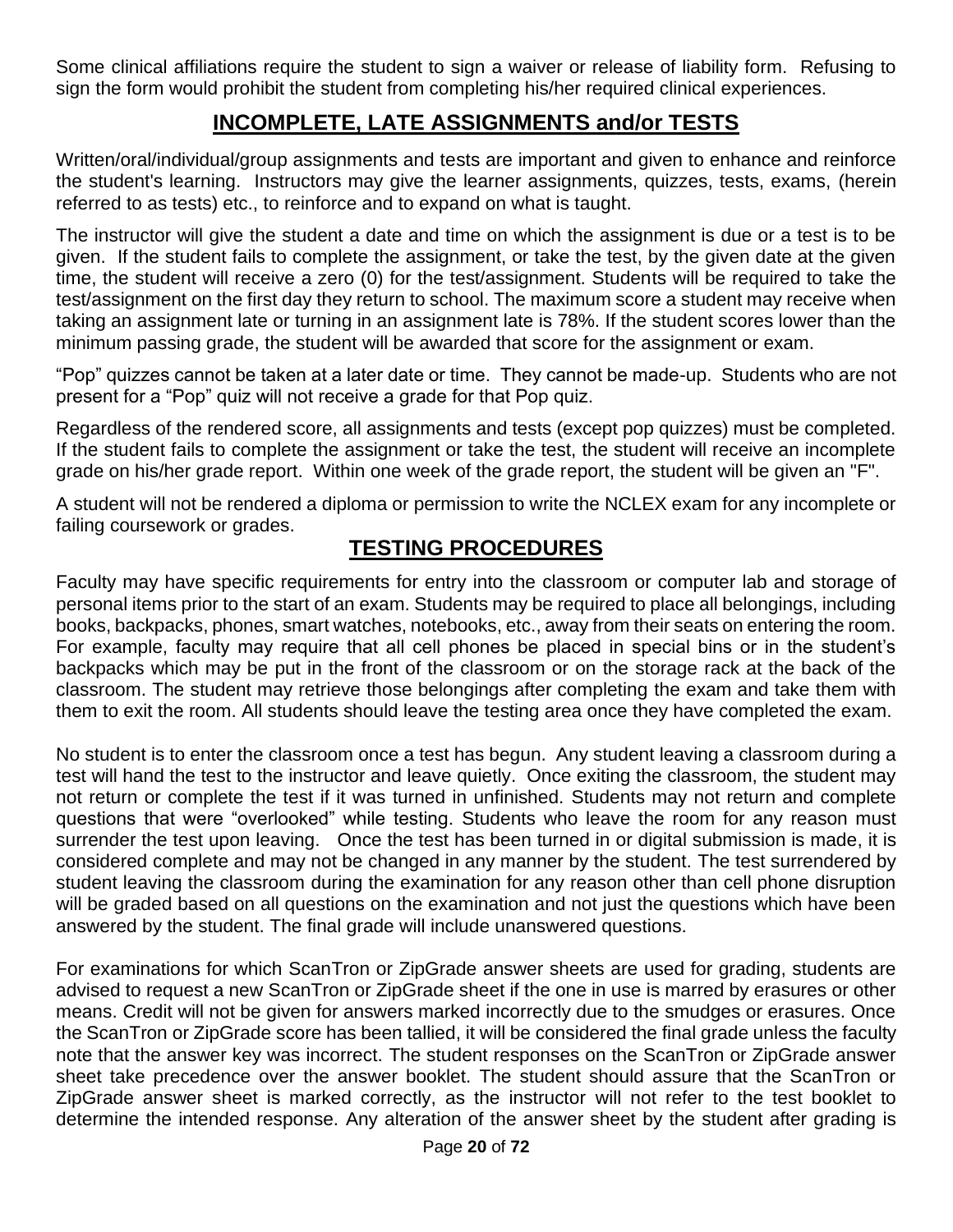complete will be considered academic dishonesty and is subject to suspension and / or dismissal. During digital exams, students will be monitored by proctors, whether online or on campus. No other screens may be opened in the internet browser during an exam. No study materials or phones will be within student reach during the exam.

Faculty may require students to place cell phones in a secure location such as a locked locker for the duration of electronic testing which will not be returned until the examination is closed. Students may also be required to remain in the computer lab until all testers have completed the examination. NO photos or other written or digital copies of the examination may be made. Students who do so risk immediate removal from the program for cheating and test results for that student will be considered to be invalid and the student will be removed from the program. No repeat opportunities for Term or Exit testing will be provided for students who have accessed, copied, or shared Term or Exit examinations either prior to testing date or after taking the examination. Students found to have done so will be removed from the program.

If the student has reason to be absent from a test, the student must take that test the same day he/she returns to class, unless other arrangements have been made with the PN Director. Point deduction will be applied as previously described. If a student fails to take the test as arranged with the faculty or PN Director, a zero (0) will be awarded for that examination.

Only instructor approved hand-held calculators may be used. All other electronic devices, including cellular phones and smart watches, must be turned off and must be removed from all desktops and tabletops. Smart watches must be removed and placed out of sight of the student. No cellular ear pieces are to be worn during testing.

**NOTE:** If a cell phone or smart watch goes off during testing, the faculty will immediately remove the student from the testing area and collect the students' test, at which time the test will be considered complete. If the exam is digital, the student's test will be stopped at the current question and considered completed. The grade for that test will be scored based on the number of questions answered by the student. For example, if a student has answered 10 questions on the 100 question examination, the faculty will grade the test based on how many correct/incorrect answers are on the portion completed by the student. If the student was correct in 5 of the 10 questions, completed, the student will receive a 50% for the examination. No opportunity for retesting will be provided.

#### DISTANCE LEARNING

Students who are testing using CANVAS or other learning management systems are to use the proctoring program that has been contracted to assure academic integrity of the testing. Students will be video-recorded by the proctoring service after signing in with a unique identification password. Any attempt to sign in for another student will lead to disciplinary action and / or program dismissal. The proctoring service will flag suspicious student activity during testing for faculty review. Students who violate testing policy as outlined in this handbook will face disciplinary action.

Students taking digital exams will not be allowed to open any other windows on the browser during the examination. To do so is considered a violation of the academic honesty policy (see Academic Honesty heading) and will be addressed according to that policy. If the proctor should note that additional browser windows are open, the student will be told that the examination is invalid, and all windows will be closed. The student will be asked to leave the testing area, and disciplinary action will be initiated. The student will be awarded a zero for the exam and no makeup exam will be offered.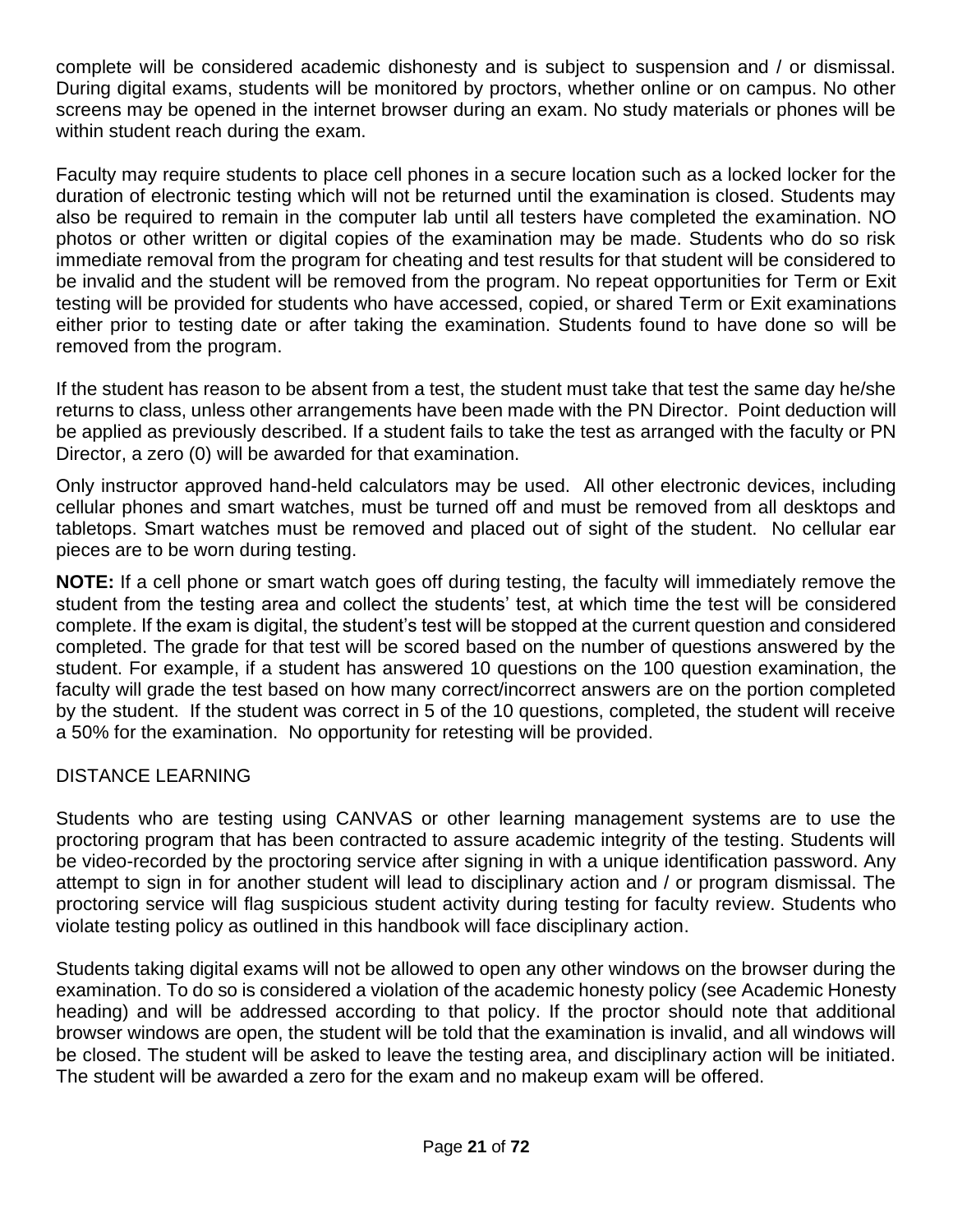#### **ACADEMIC HONESTY**

Beck School of Nursing is strongly committed to the promotion of high ethical standards. Such standards can best be accomplished in an environment where honesty and integrity are practiced. For this reason, Beck strongly condemns academic dishonesty. Academic dishonesty includes cheating, plagiarism, or other improper appropriation of another's work as one's own and falsifying records to advance one's academic standing.

Cheating includes, but is not limited to, copying answers, altering ScanTron or ZipGrade form &/or short answer section of exam after returned by instructor, stealing and/or disseminating tests or answer keys, using crib notes, or calculator cheat sheets and sharing password for testing programs, smart watches during quizzes/exams, text messaging, using someone else's data in preparation of reports or assignments, opening additional browser windows during digital exams, and assisting others in such practices.

Plagiarism involves the presentation of another person's words, ideas, or work as one's own. It includes, but is not limited to, copying any material (written or unwritten) without proper recognition of its source, and paraphrasing another's work or ideas without proper acknowledgement.

Falsifying records includes, but is not limited to, falsifying or improperly altering records, papers, documents, or knowingly supplying false or misleading information to others, in the classroom or clinical setting.

Any form of academic dishonesty, as defined by a faculty member, is a serious offense requiring disciplinary measures. When a student violates academic honesty, the instructor is encouraged to take action to reduce the student's grade(s) for the specific assignment, test or course and forward to the PN Director a report on the student about the incident(s). Disciplinary action could include suspension for the first instance at the discretion of the Director of Nursing. The student will also be placed on academic probation. A second instance of academic dishonesty will be cause for dismissal from the program.

#### **PROBATION AND WARNING POLICY**

Probation is the status given to a student during which time deficiencies must be removed or corrected. This occurs when the student's cumulative academic average for all active classes falls below the required 78%, the student's performance in the clinical setting falls below standards, or the student does not meet the behavioral expectations and requirements of the program. Types of probation include, academic, attendance, clinical and behavioral. The decision to place a student on probation is within the discretion of BSPN. BSPN reserves the right to immediately remove a student from the program for failure to meet academic or behavioral expectations or the failure to follow BSPN policies.

Students placed on probation for behavioral issues will be issued a counseling statement. Examples are poor attitude, poor interpersonal relationship, cheating, poor hygiene, lack of initiative, disruptive behavior, sleeping in class, failure to follow school policy, impaired ability to function, disrespect to faculty or other students, etc.…Paperwork dealing with student probation and/or warnings will be placed in the student's file.

At the close of the probationary period (when applicable), the student's progress will be re-evaluated by the Director of Nursing and/or faculty. At this time, the student will be (1) removed from probation, (2) dismissed from the program, or (3) disciplined as deemed appropriate by administration and/or review board.

#### **TARDINESS**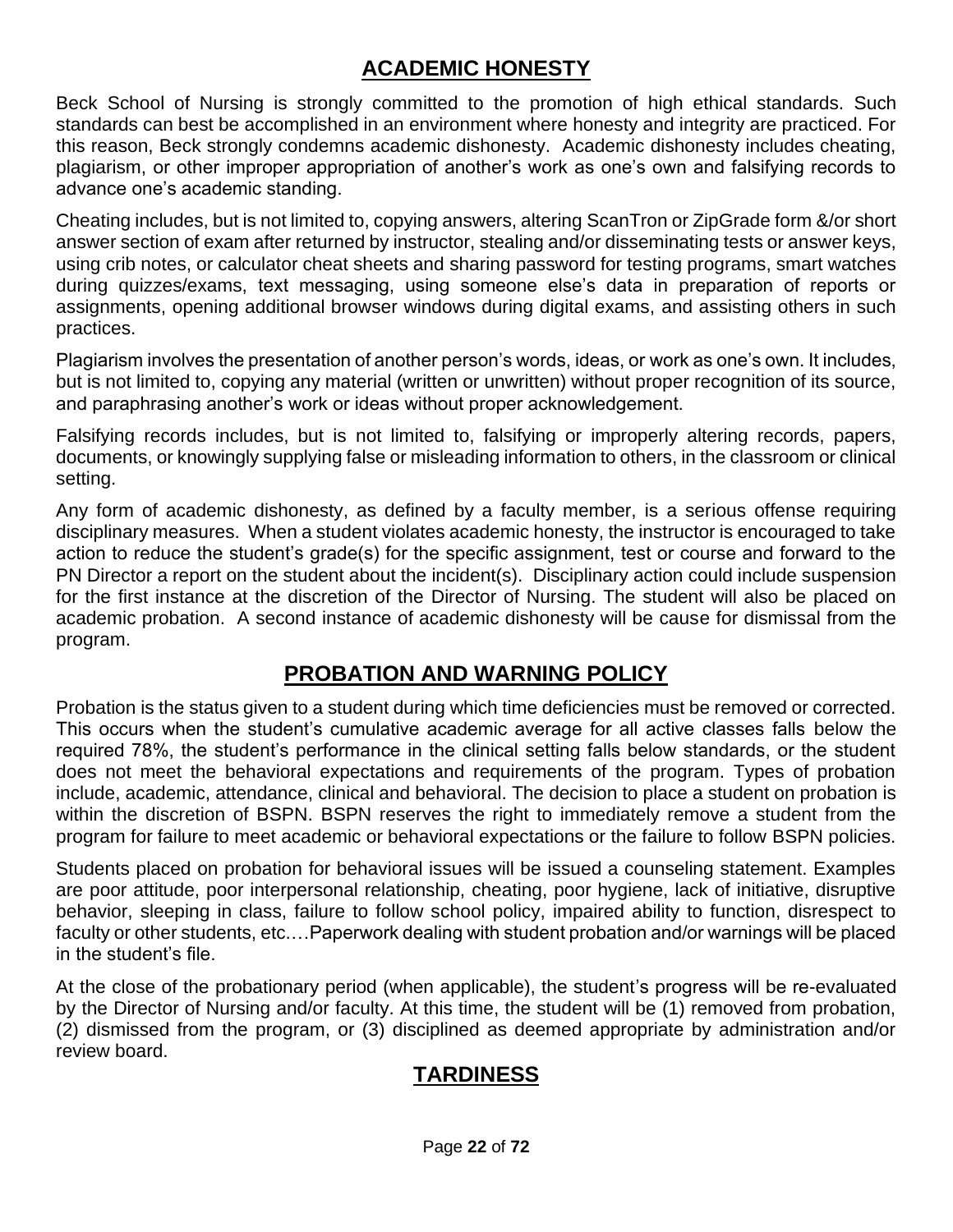The student is expected to be in his/her seat and ready for class at the assigned times. The student is expected to be ready for work at his/her clinical affiliation at the time assigned. Any student who is not ready for the beginning of class or clinical or who is late in returning from lunch or break will be considered tardy. Beck does not grant "grace" periods. If the beginning of a class day or clinical experience is 0800, then it is 0800 – not 0801.

If tardiness is unavoidable, the student is required to notify the school, the instructor and the clinical affiliation with the reason for the tardiness and the expected time of his/her arrival.

#### **Tardiness – Classroom – Tests**

A student arriving late for a test or exam is not to enter the classroom until the test is completed. A student arriving late to class should refrain from entering the classroom until the instructor issues a break time or invites the student in. Instances of tardiness are cumulative throughout the year, and are charged in 0.25 hour increments. For example: If a student arrives at 0820 rather than 0815, the student is charged for a 15-minute increment (0.25) rather than 5 minutes. A student who arrives at 0835 will be charged time at the next increment (0.5).

## **Tardiness - Clinical Practicum**

While it is recognized that unforeseen circumstances may cause a student to be occasionally tardy, habitual tardiness is unacceptable. To maintain standards of professionalism consistent with those of the workplace environment, a student who arrives any time after the start of his/her shift or who is late in returning from lunch or break shall be considered tardy. **At the discretion of the instructor, a student may be removed from the clinical assignment, for arriving late, or being unprepared for the clinical assignment. The student will be charged an unexcused absence for the day.**

Any student who is unprepared to begin working at the start of the shift or during the shift will be considered tardy. Definitions of this include, but are not limited to, not having a pen, not having a name badge, not having a stethoscope, not having a lab coat, or any tool or mode of dress as instructed.

Any student that has to leave the facility to retrieve any such article will be given a tardy as he/she is not prepared for the clinical assignment. If the needed article cannot be retrieved, then the student will be sent home and given an unexcused absence instead.

Example: The student forgets his/her name badge and discovers it was left at home. The student is dismissed from the clinical site, and given an unexcused clinical absence. However, the student left the name badge in his/her car, and must leave the clinical area to retrieve it, the student will be given a tardy. Instances of tardiness are cumulative throughout the entire year.

Tardy  $#1 =$  Noted

Tardy  $#2 = 1$  clinical make-up day

Tardy #3 = Another clinical make-up day and automatic clinical failure

Tardy #4 = Dismissal at the discretion of the Director of Nursing

A student who does not contact the instructor or the school would have the situation described as "no call / no show" and will automatically fail the clinical rotation.

#### **ABSENTEEISM**

Whatever the reason, whether late for class, or leaving early, when a student is not in class or clinical, at the assigned date and time, he/she is absent. For example, if/when the student eventually shows up, he/she may be considered tardy or late, but in essence, the student has been absent until arrival.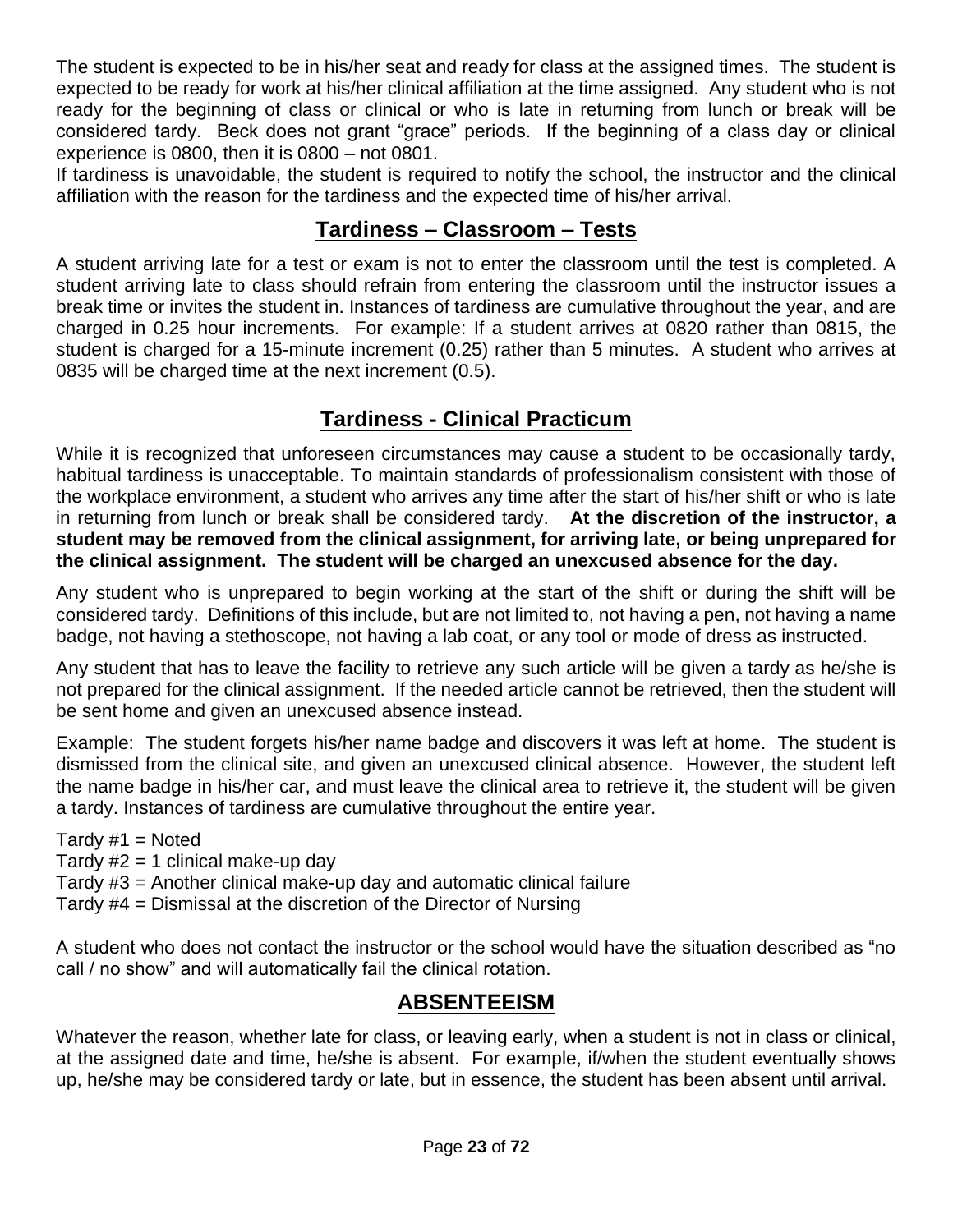Absences are recorded in 0.25 hour increments. For example – If you are 23 minutes late, it will be rounded up to 0.5 hours and NOT down to 0.25 hours. The increments are then added together to determine cumulative absence time. Therefore, a student who misses 36 hours is at risk of dismissal from the program.

At the discretion of the program Director, students who miss over thirty-six (36) class hours to include no more than two (2) clinical day's total, whether intermittent or consecutive, may be dismissed from the program. There are no excused absences. All absences are deducted from the thirty-six (36) class hour total.

#### **For returning students:**

Students are permitted no more than 36 hours of absences in the nursing course. For students exiting and re-entering the nursing program, the following outlines the acceptable amount of absences for the duration of the nursing program based on the term of return.

Term I/ 36 hours of absences, Term II/ 30 hours of absences, Term III/ 24 hours of absences, Term IV/18 hours of absences.

#### **CLASSROOM**

If absenteeism is unavoidable for any reason, the student is to notify the Instructor by calling the school at 473-2222 after 8:00 a.m. A message may be left on voicemail prior to 8:00 a.m. Lack of a telephone does not excuse the student from this requirement. This requirement is not met by sending a message with another student.

It is the individual student's responsibility to obtain missed assignments, notes, etc. due to absence. Students will be placed on probationary status when their cumulative classroom &/or clinical absences amount to eighteen (18) hours.

It is assumed that students who are absent three (3) consecutive days without notifying the school, have voluntarily dropped from the program. A letter of dismissal will be mailed to the student.

#### **CLINICAL LAB**

Clinical Laboratory is designed to educate the student in multiple facets of the Nursing profession, and are part of the overall clinical experience intended to prepare the student for the clinical setting. Students not attending the laboratory are missing out on an integral part of the classroom environment. Those not attending Clinical Laboratory will be counted as Clinical absence, and require makeup.

Students who miss this experience will be expected to makeup this experience in preparation for the clinical setting, and as such, they will be expected to perform all aspects of the clinical laboratory in front of a faculty member at the instructor's availability.

Note: The instructor may not be the faculty member who taught the lab, and may consist of other staff to include the Director of Nursing.

#### **CLINICAL**

It is most difficult for an instructor to evaluate a student's performance clinically if the student is not in attendance. However, the PN Director, faculty, and clinical affiliates realize the necessity of certain excused absences from clinical experiences.

#### **"A student absence from clinical must notify":**

- 1. The Instructor, as required by that Instructor;
- 2. The clinical facility at least 2 hours prior to the scheduled beginning time;
- 3. The PN Director at Beck School of Nursing.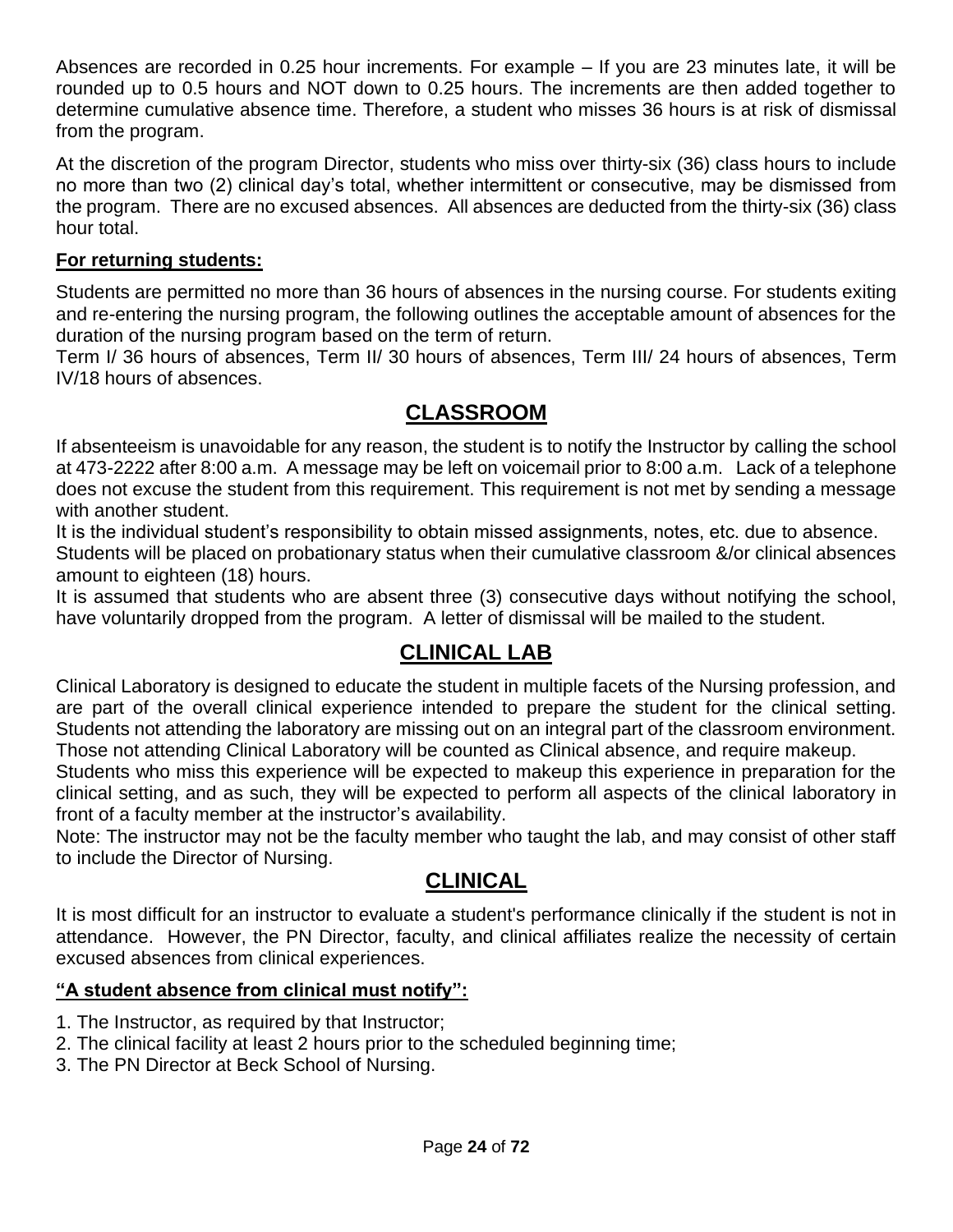Lack of a telephone does not excuse the student from these requirements. Messages sent via another student or another person is unacceptable. A student who does not contact the instructor or the school would have the situation described as "no call / no show" and will automatically fail the clinical rotation.

A required number of clinical hours must be completed if the faculty is to recommend a student for licensure. Any student requiring "make-up" clinical work after the completion date of the program will not be rendered a diploma of graduation or permission to write the NCLEX exam.

A student is absent from clinical "orientation" will be charged with one-day clinical absence. A student is absent from a "double" clinical or extra-long clinical day will be charged with 2 days' absence.

Students who miss more than 2 days during any clinical rotation will receive an automatic clinical failure.

**A student may be terminated from the program for any inappropriate and/or unexcused clinical absences or behaviors.** Any student who leaves a clinical site without the specific permission of the instructor **"WILL"** be immediately dismissed from the program.

Inappropriate clinical behaviors include any verbal or non-verbal behaviors deemed inappropriate by the instructor or the clinical facility staff. Examples include falling asleep, sitting on the floors, stealing, sarcastic remarks, discussion of privileged information in inappropriate settings or on social media, not meeting the dress code, disobeying any policy or regulation of the institution or instructor, Inappropriate clinical behaviors include any verbal or non-verbal behaviors deemed inappropriate by the instructor and/or the clinical facility staff. Examples include falling asleep, sitting on the floors, stealing, lying, misrepresentation of assigned clinical time, sarcastic remarks, discussion of privileged information in inappropriate settings or on social media, not meeting the dress code, disobeying any policy or regulation of the facility or the instructor, tampering with another student's property, using a patient's or a facility's telephone for personal business, possessing and using a personal cell phone or smart watch for communication or social media access during clinical hours, leaving the premises without the explicit permission of the instructor, taking breaks without the explicit permission of the instructor,

smoking in a home health care patient's home or on the patient's property, leaving the assigned home health care nurse to "go have a cigarette", refusing to assist the home health care nurse in non-invasive procedures, etc. Students are not to have food brought to them at the clinical site by anyone.

Students are to be prepared academically for their clinical experiences. A student may be sent home, if in the judgment of the instructor, he/she arrives late, is not prepared, does not demonstrate the basic didactic knowledge or mental acuity required to adequately care for his/her assigned patients. This would constitute an unexcused and inappropriate absence.

## **CLINICAL MAKEUP FEE**

Students that are required to attend additional clinical dates beyond the original program schedule due to attendance and/or clinical failure will incur a \$100.00 fee per clinical make-up day. This fee must be paid prior to attending the make-up clinical(s).

#### **EXTENUATING CIRCUMSTANCES**

Occasionally a student may need to be absent (from class or clinical) due to an extraordinary circumstance. An example may be a student's own hospitalization, reservist or active duty military obligations, severe illness, death in the immediate family (husband, wife, mother, father, child, brother, sister, grandparent) etc. These are determined by the Director of Nursing in consultation with the student. The student is responsible for referring the proper documentation and/or excuse for the absence upon his/her first day of returning. The student is responsible for arrangement of a date when all assignments, tests, homework missed will be complete.

#### **Pregnancy/Postpartum**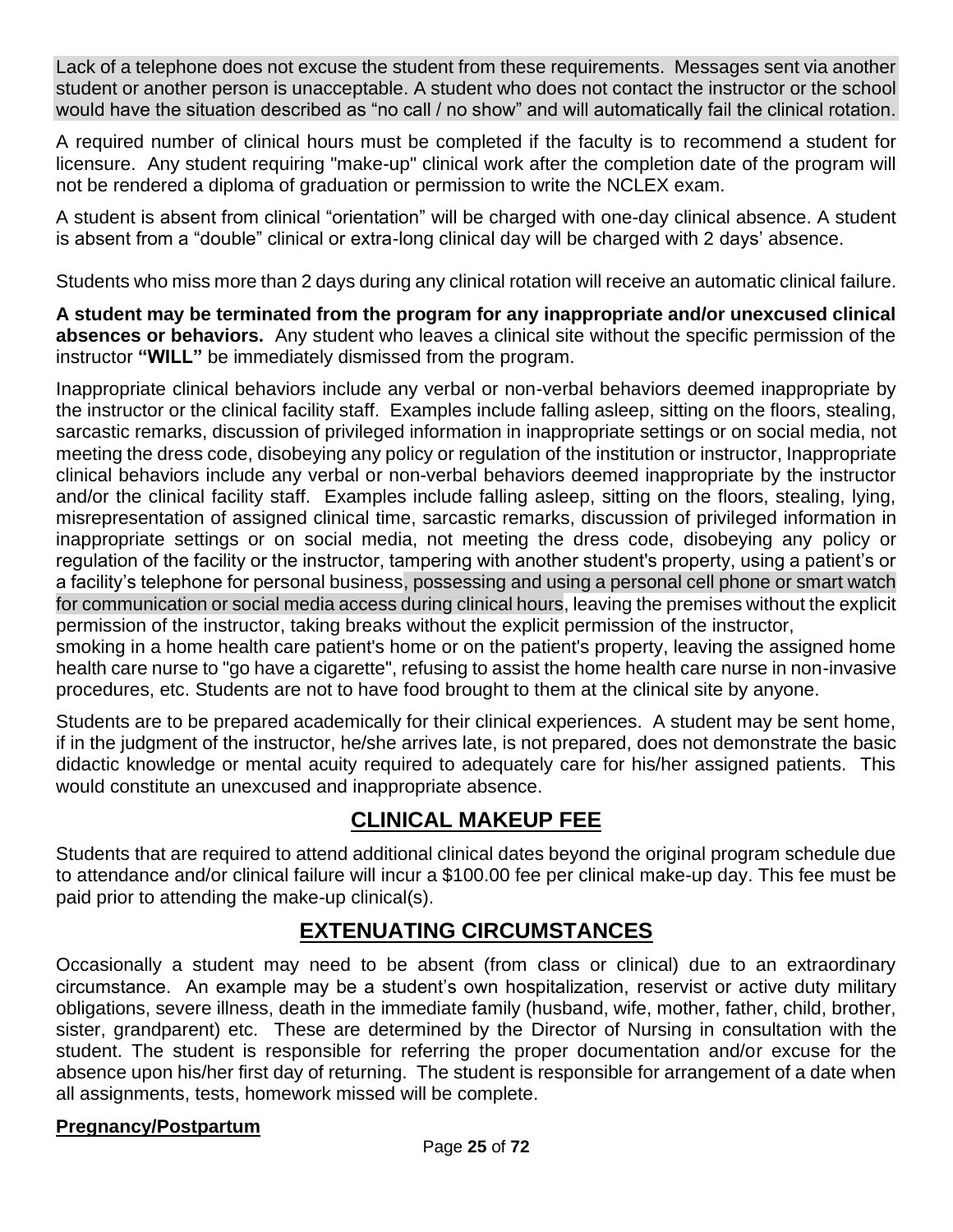A student who is pregnant is encouraged to notify the Title IX Coordinator as soon as possible in order to develop an appropriate plan for the continuation of the student's education. However, the choice to disclose pregnancy is completely voluntary and the student is not required to disclose this information unless the pregnancy medically restricts the student from performing the essential requirements of the program or poses a direct threat to the health and safety of others.

#### **Medical Certification**

BSPN may require a student to provide a certification from a medical provider where there is evidence that a medical condition prevents the student from performing the essential requirements of the program or poses a direct threat to the health and safety of others. BSPN may require the student to provide a certification from a medical provider that states the student is able to perform the essential requirements of the program with or without reasonable accommodation.

#### **MAKE**‑**UP DAYS**

The student must "make-up" clinical work under the following conditions:

- *Cumulative tardiness may require make-up days*
- *Clinical failure for any reason may require the student to make-up a rotation after graduation*
- *All clinical absences require make-up, which include all Clinical laboratory days held on campus*
- Students are to be prepared for their clinical experiences. A student may be sent home, if in the judgment of the instructor, he/she is *not prepared to care for his/her assigned patients.* This would constitute an unexcused and inappropriate absence

Only the Director of Nursing may make modifications to these regulations.

*NOTE:* Most clinical make-up days will be scheduled during the Medical-Surgical clinical after graduation. **Make-up days do not take priority over the class in session.**

## **BREAKS/CLINICAL SITES**

Students are not employees and therefore not necessarily owed a break from clinical work/assignments. If a break is granted, it is at the sole discretion of the instructor. Breaks will not be permitted until all direct and assigned patient care is completed. Students must report to the instructor when leaving the clinical area for a break. All students must assign another student the responsibility of caring for their assigned patients if leaving the unit. Failure to adhere to this policy will result in immediate clinical failure and is cause for immediate dismissal from the program.

## **LEAVING THE CLINICAL SITE**

Leaving the clinical site without the explicit permission of the instructor will be considered patient abandonment, and is cause for immediate dismissal from the program. All assigned clinical work is to be completed before leaving the clinical facility. All patients must be left clean and in a safe environment before the student is allowed to go home for the day.

## **DRESS CODE**

#### **At BSPN Campus**

The dress code for classes at Beck is casual. The adult nursing program is geographically located on a high school campus. Therefore, clothing must show discretion and good taste.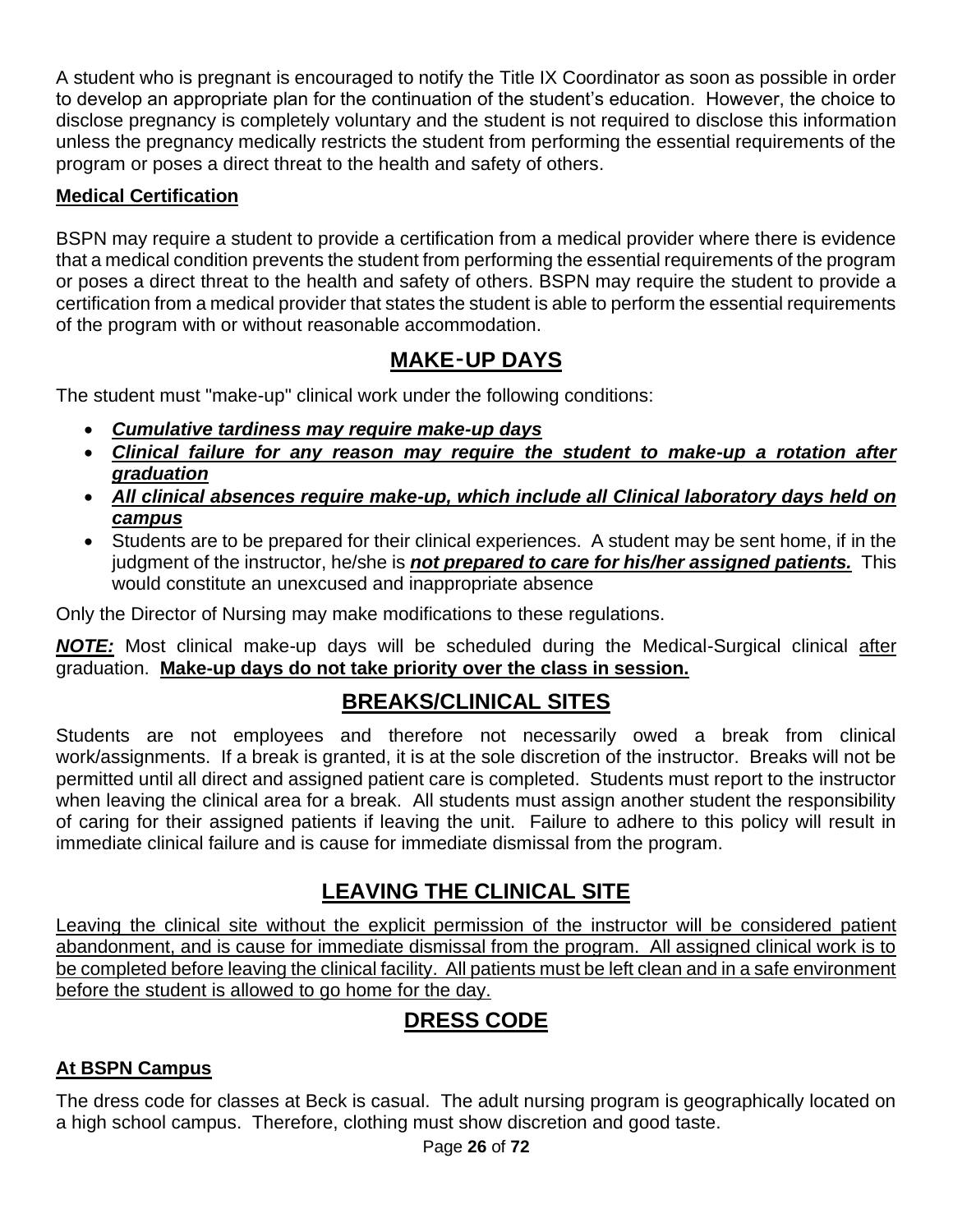Students may not wear any articles of clothing advertising tobacco or alcohol products, anything that has obscenity, profanity, nudity, or vulgarity, or that contains any writing or symbols that may be regarded by others to be sexually offensive. Other examples of inappropriate clothing include tank tops, halter-tops, shirts exposing the midriff, backless shirts, shorts which end above mid-thigh or are excessively tight-fitting, or clothing items deemed provocative. Any clothing determined by the Beck administration to be objectionable is prohibited. Bare feet and beachwear are not allowed. (Pajamas are not considered appropriate clothing and not allowed on campus).

A student in violation of the dress code will be required to change or cover up the improper clothing. Refusal to do so will result in disciplinary action.

Beck School of Nursing, through its students, must present an image of professionalism and competence in providing healthcare and related services to the wide variety of patients of varying ages as well as family, social and philosophical backgrounds. Students represent Beck to the community and to health care organizations.

Each student must maintain an acceptable level of personal hygiene, be appropriately dressed, and be properly groomed. No clothing or adornments may be worn by a student in clinical areas (including patients' homes) that could expose the patients, families, visitors, or co-workers to the risk of injury, discomfort, or embarrassment. Extremes of dress and appearance by students are not appropriate.

Good grooming and personal hygiene are essential for good personal health. In some cases, rules may be established for safety purposes. Clothing or hairstyles, which are dangerous to the health or safety of others, will not be permitted. Excessive use of colognes and perfume may trigger respiratory or allergic responses in patients or staff.

#### **At Clinical Sites:**

Students must conform to the dress code policies of the clinical affiliations, which includes, but is not limited to:

- All clothing must be worn in good taste, tailored but not form fitted, of non-sheer fabric, and of modest length. Clothing should not show undergarment lines and should fit in such a way to prevent exposure when stooping or bending
- Clean, school uniform, nursing faculty approved, pant uniform that fits properly and is not wrinkled. Pants must touch the top of the shoe. Tops of pants must come to the waist. A Beck School of Nursing arranged uniform vendor will be available to the students
- Some clinical experiences require appropriate business attire instead of the uniform. Appropriate business attire is defined as a solid colored dress, skirt or dress pant i.e. navy, khaki, black, tan with a collared bodice, blouse or shirt
- No denim jeans of any color, no denim appearing or denim like material, sweat suits, sweatpants, leggings, shorts, crop tops, or other clothing that detracts from a professional image may be worn. Pants or slacks must touch the top of the shoe. Mid-calf, shorts, or elastic-banded legs are not permitted
- Hosiery or socks are to be worn at all times. Solid white or black hosiery or white or black socks are to be worn with the uniform. NO footies, socks with colored striping or designs, anklets, etc.) Appropriate hosiery or socks must be worn when street clothes are permitted at a clinical site. (Note, white socks or hosiery with white shoes, and black socks or hosiery when wearing black shoes)
- Solid colored, white or black shoes. NO colored trim or laces. NO clogs, sandals, sling back, pumps, heels, or cloth athletic shoes. Shoes are to be kept clean (including laces on shoes) and polished. During experiences when street clothes are permitted, no heels, cloth tennis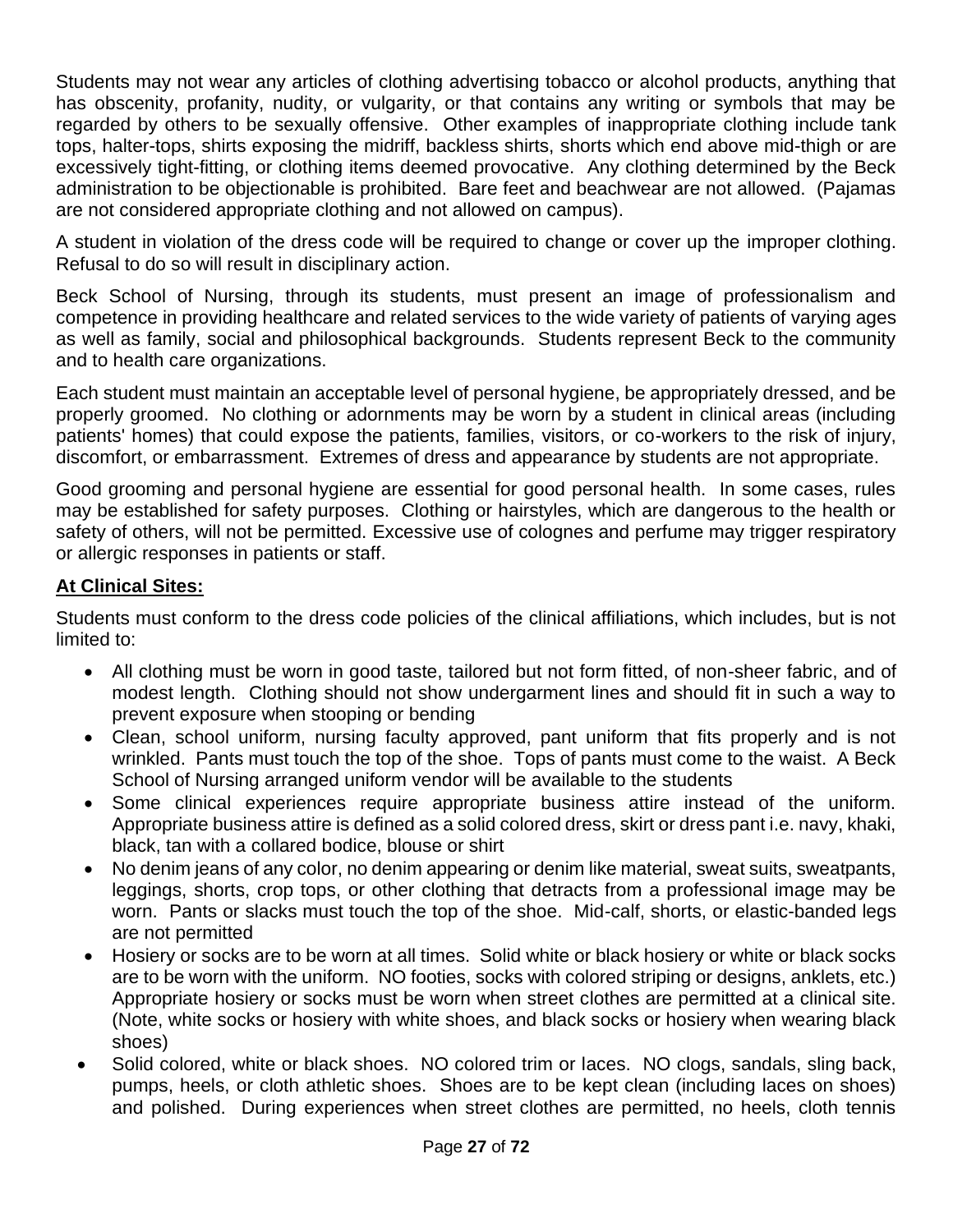shoes, sandals, open-toed shoes, clogs, etc. are allowed. Shoes should be flat, or no higher than one inch (1") in height. Shoes are not to contain mesh type materials

- A BSPN name tag must be worn at all times on the upper right or left quadrant of the body (not below waist level) with the name visible. BSPN will provide the student with one name tag at the beginning of clinical practice. If it is damaged or if the student loses it, the student must replace it. There may be a \$5.00 fee to replace a name tag
- Hair is to be kept neat, clean, appropriately styled and of a natural color. Hair length that touches the collar of the uniform must be tied back. Headbands and single, plain-colored ribbons are permissible, however scarves, ornate hair clips or beads are not to be worn when performing duties associated with patient care. Beards and mustaches are to be kept neatly trimmed. Hair will not contain excessive amount of grooming aids. Hair will not violate safety requirements, and must comply with professional dress and appearance requirements of clinical sites
- No nail polish of any kind is to be worn. Nails are to be kept short, clean, and have a smooth edge. Nails must be short enough to not be seen over tips of the fingers. No false nails of ANY type, including acrylics, gels, wraps, and overlays. Fingernails will have no decorations
- Students will not wear shades of lipstick that distinctly contrast with their complexion, that detract from the uniform, or that are extreme
- Make-up is to be appropriate and of subdued application. No artificial eyelashes or other embellishments are allowed.
- One set of small, pierced, stud earrings may be worn. Male students are not permitted to wear earring(s) in the clinical area as per the dress codes of those institutions. No gauging devices are allowed
- Facial piercings, including eyebrow rings/studs, cheek rings/studs, and nose rings/studs, lip rings/studs and gauging are not permitted. Tongue rings/studs are not permitted
- Only engagement and/or wedding rings may be worn. Rings should not have large stones which could potentially cause patient injury
- No perfumes, colognes, after-shaves, etc. as many patients are hypersensitive to them
- No necklaces worn outside the uniform
- Visible tattoos must be covered
- Wristwatch with a sweep second hand. The watchband should buckle or be elastic -- no bracelets. No digital watches or cell phones are to be used for timing. No smartwatches or other electronic wrist devices. A "Fitbit" is not considered to be proper clinical attire
- Appropriate underwear is to be worn. This includes bras and slips. The color of the underwear is to be such that it cannot be seen through the uniform
- Only white sweaters, or BSPN approved Uniform black pullovers, for arm coverage. Jackets may not be worn a clinical.
- A white lab coat (at least 3/4 length) is required for Maternal‑Child Health clinical experiences and all clinical orientations
- Scrub pants (pants & top) are required attire for restricted areas (OR, OB, Cardiac Cath, etc.)

**NOTE:** Any student reporting to a clinical assignment inappropriately dressed or exhibiting unacceptable personal hygiene will be sent home and charged with an unexcused absence. Inappropriate appearance, dress, and clothing include, but are not limited to:

- Denim material of any color (jeans, pants, skirts or shirts) or any denim appearing material
- Sweatshirts
- Braless, tight, or revealing styles, including but not limited to crop tops, halter tops, tank tops or halter dresses, sundresses, or dresses, blouses, shirts cut low in the front or back neckline
- Any low rise pants, slacks, skirts, skorts that when bending over, allows part of the buttocks to be exposed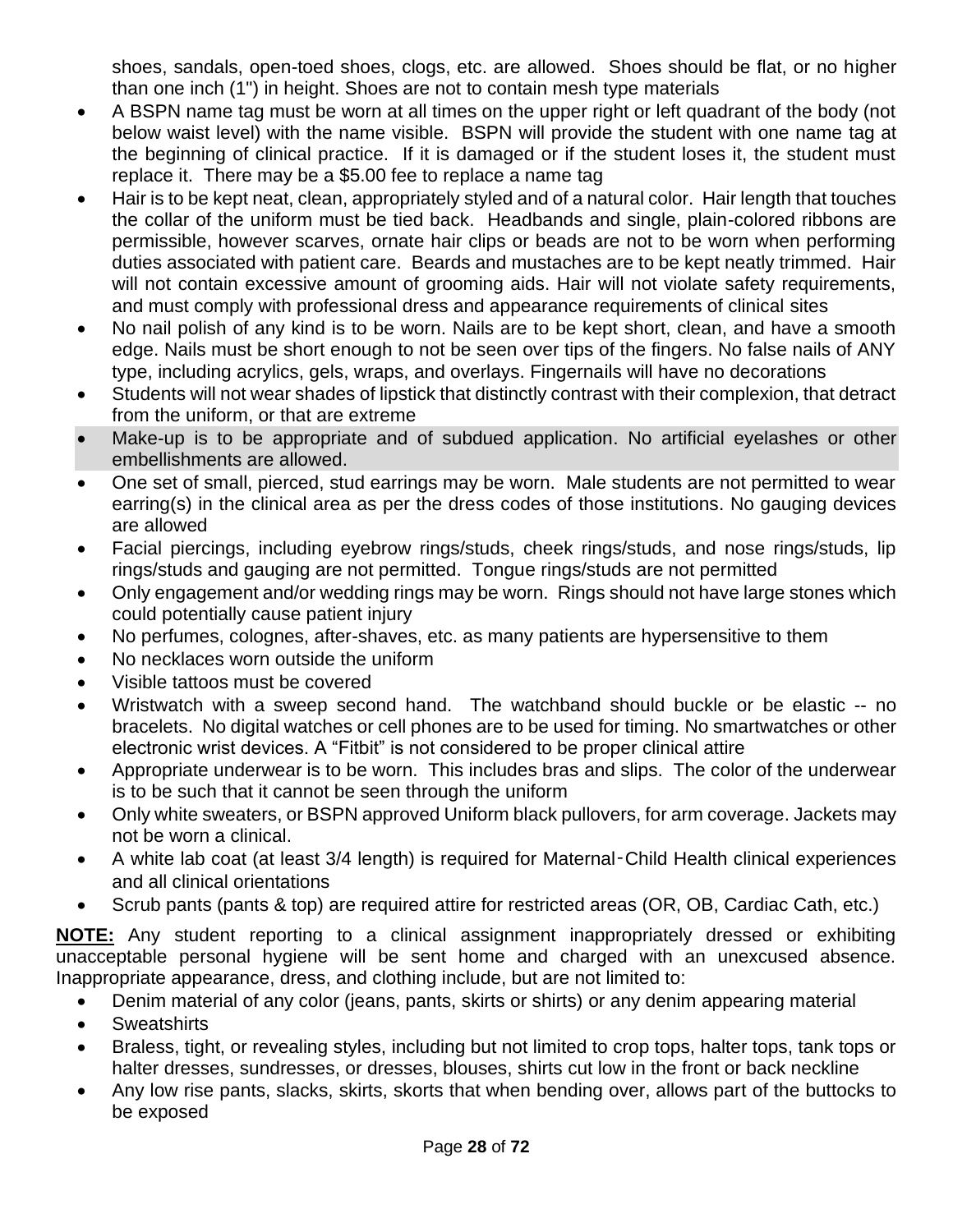- Mini or floor length dresses or skirts
- Open weave sweaters or transparent blouses
- Nose jewelry, cheek jewelry, tongue jewelry, lip jewelry, rings other than wedding bands, and visible tattoos
- False or sculptured nails. Colored nail polish. Wraps or decorations
- Tight, form-fitting leggings, tights, or stirrup pants, Capri pants, shorts, (or any pants above ankle length), sweaters, skirts, dresses or uniforms
- Men's style tee shirts, undershirts, muscle shirts, tank tops or non-collared T-shirts with pictures, print, logos, or lettering
- Sweat pants or pants designed as such, shorts, and sweat shorts
- Dresses, skirts, and skorts whose length is shorter than 1 (one) inch above the knee
- Any uniform or other clothing made of sheer or transparent fabric which, when not worn with appropriate undergarments, may expose a student's body parts
- Undergarments of a color substantially contrasting with the color of outer garments that show through the outer garments
- Clogs, open toed sandals, thongs, platform shoes, heels over 1 1/2 inches, high-top tennis shoes or cloth tennis shoes
- Digital watches, smart watches, *cell phones*
- At no time are nursing uniforms, lab coats, nametags, nursing caps, etc. to be worn in business or commercial establishments

## **ADMISSION DRUG SCREENS**

Some hospitals are requiring that students meet the same requirements as employees in order to care for patients. These include, among others, drug screens. This affects all students enrolled in the Beck Practical Nursing Program.

Drug testing is required as part of the entrance process to the program, as well as to remain in the program. Urine drug screens are required of all students on admission. **Students may be requested to undergo random drug screening at clinical sites per local policy, and at any time during the nursing program.**

The PN program maintains a no tolerance policy regarding substance abuse. Students whose drug screen test results are positive or who refuse/fail to be tested will not be admitted and/or will be dismissed from the program. If the drug screen comes back diluted or adulterated the student will be allowed one retest. If the student fails the second test, the student will not be admitted to or allowed to continue in the program.

Students are responsible for all costs associated with drug screening. Students further agree that all results are available to the program and the clinical sites associated with the program. Should a clinical agency refuse to place a student based on the outcome of the drug screen, the program has no responsibility for arranging alternate clinical placements.

#### **SNOW DAYS**

In the event that classes must be canceled due to inclement weather conditions or emergencies, listen to the local radio or televisions stations. Beck School of Practical Nursing utilizes an automated communication system to notify large groups simultaneously of cancellation of classes or other important announcement. It is the student's responsibility to report change in phone number to the office as soon as the change is made to avoid missing the important information sent via the automated system. Clinical instructors may also initiate a telephone tree for notification of cancelled class on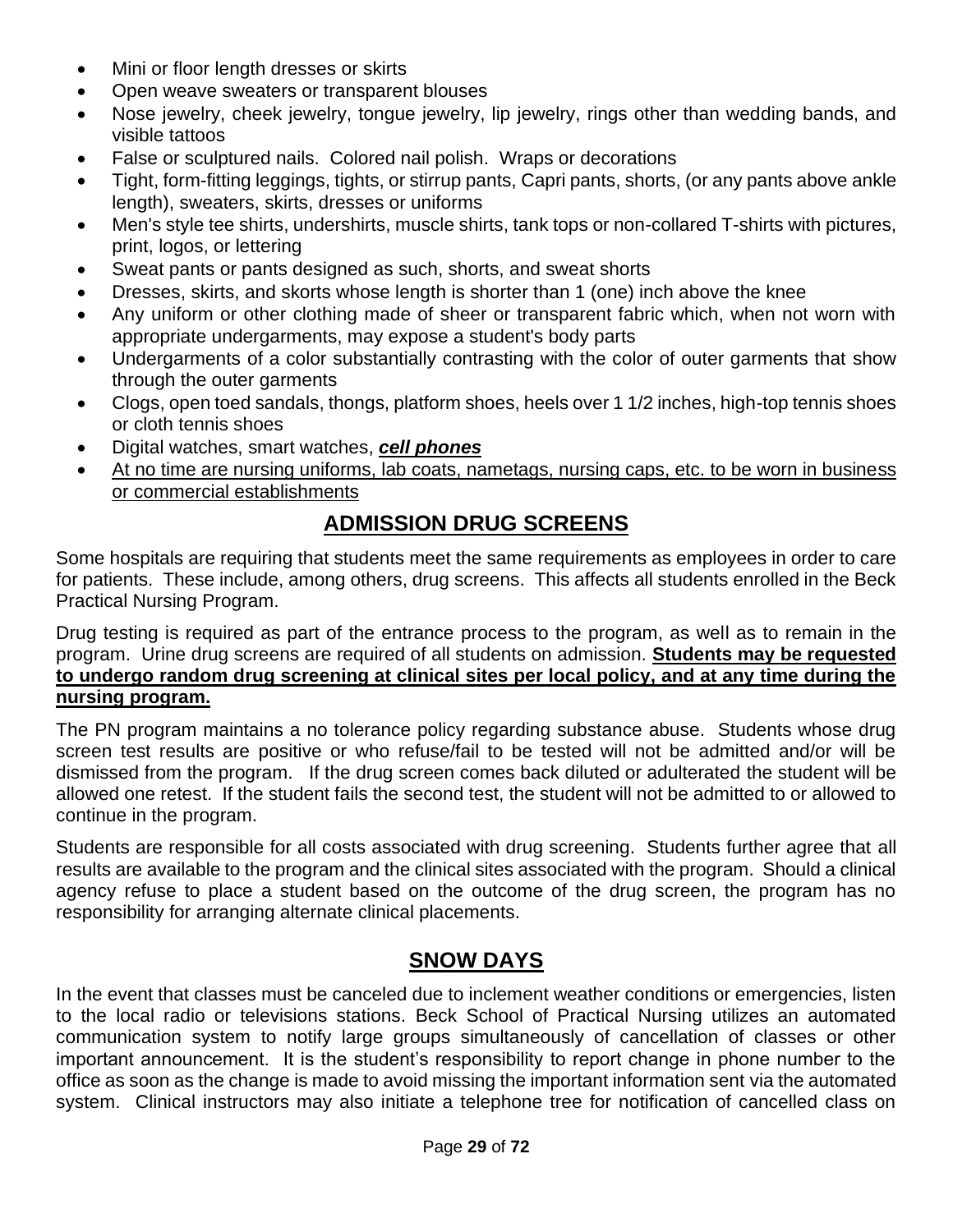clinical days. However, because of early starting times at the clinical facilities, clinical instructors may hold class even though the Beck campus is closed.

## **PROHIBITED ARTICLES**

No illegal items such as guns, knives, firecrackers, and/or any article that may be perceived to be a weapon is allowed on the Beck campus or at any clinical facility. Any student found with any such article will be reported to the Sheriff's Department and immediately dismissed from the nursing program. Items such as pagers, cellular phones, beepers, or other electronic personal communication devices are to be silenced.

**Communication devices and smart watches are not allowed at clinical Communication devices and smart watches are not allowed at clinical.** Leave personal communication devices (cell phones, smart watches, etc.) in your car. Consequence of a pager or cell phone going off at clinical, or a student conversing on a cell phone or a patient's phone, listening to messages, or using a personal cell phone or electronic communication device for any purpose will result in the student being sent home and charged with an unexcused absence and clinical failure. If the student accesses the cell phone or communication device in the presence of patients, families, or clinical staff, the student will fail the clinical, be placed on suspension, and potentially be dismissed from the program.

## **ALCOHOL & DRUG USE**

It is Beck's desire to provide a drug-free, healthful, and safe environment. To promote this goal, students are required to report to class and clinical in appropriate mental and physical condition to perform in a satisfactory manner.

While on Beck premises or while at any clinical site, no student may use, possess, distribute, sell or be under the influence of alcohol or illegal drugs**, including marijuana**. The legal use of prescribed drugs is permitted only if it does not impair a student's ability to perform the essential functions of the job effectively and in a safe manner that does not endanger themselves or other individuals.

Violations of this policy may lead to disciplinary action, up to and including immediate, dismissal from the nursing program and/or required participation in a substance abuse rehabilitation or treatment program. Such violations may also have legal consequences.

#### **SEARCH & SEIZURE**

The administration at CCSI / Beck reserves the right to search individuals, lockers, cars, book bags, and handbags when there is reasonable suspicion that a contraband item has been brought on campus. The depth and scope of the search will depend on the evidence of suspicion. Personal searches will be conducted in a professional manner usually with another staff member present. Contraband items will be confiscated and either destroyed, turned over to the police, or given back to the student at the end of the day depending upon the nature of the confiscated item found. Students who are in possession of drugs or drug paraphernalia will be dismissed from the program and referred to the Monroe County Sheriff's Department for prosecution.

The use of or possession of illegal drugs on a school campus or clinical site, puts others at risk. The Beck School of Practical Nursing may initiate the use of drug sniffing dogs. During the search, students will be asked to leave the building or area leaving book bags/handbags and other personal items behind. Students are liable for the contents of any vehicle he/she drives or parks on campus and/or clinical site(s).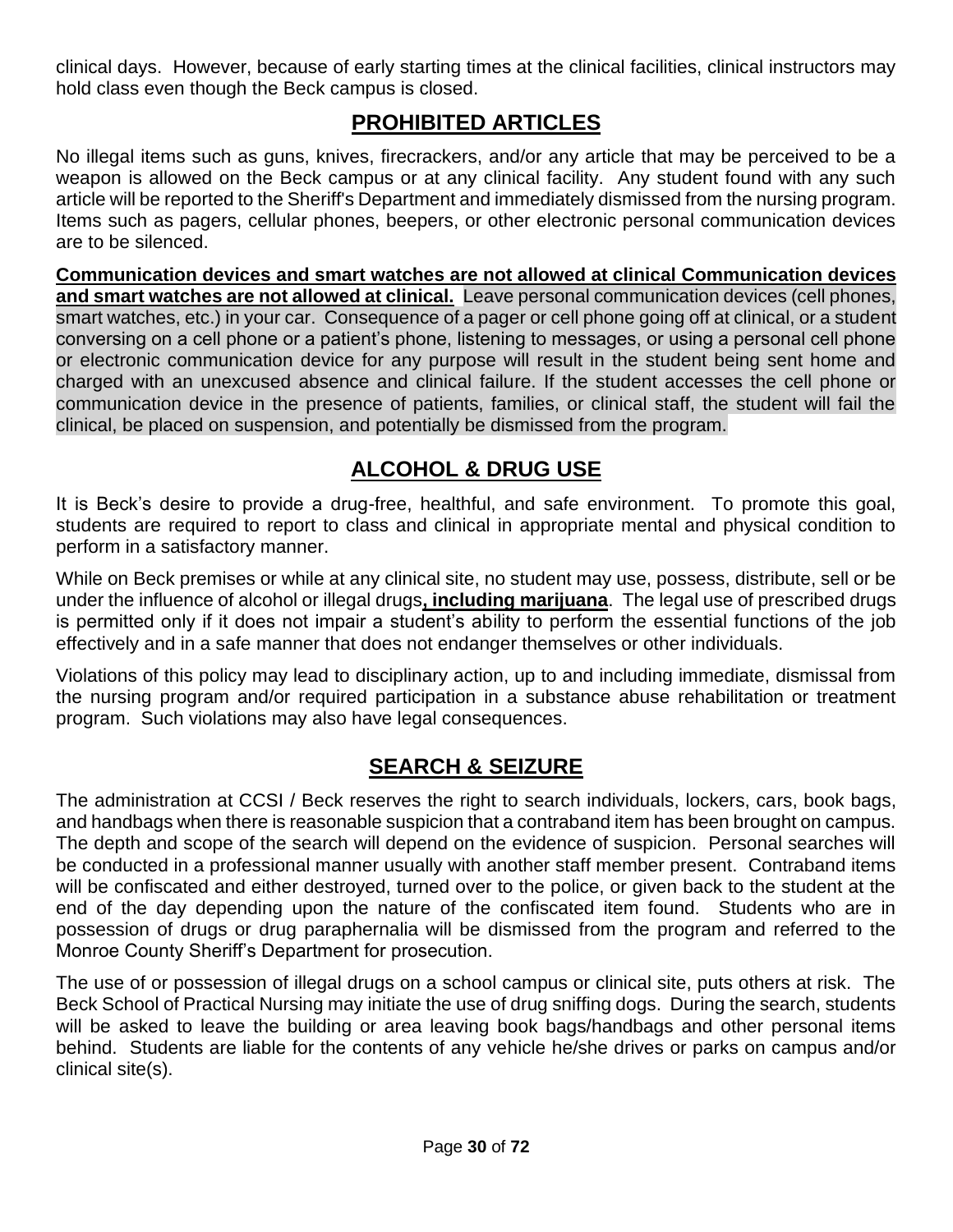If any illegal substance is discovered on any person or in any locker or automobile, truck or other vehicle, the party in possession of said locker, automobile, truck or other vehicle, will be subject to all penalties invoked for offenses stated above.

The school reserves the right to require immediate random drug testing throughout the academic year or request a drug test from any student if there is reasonable suspicion that the student is using illegal substances. Administration will provide the student with specific instructions for obtaining the test. Students failing to comply with these instructions will be dismissed from the program. Any student who tests positive for drugs during the year will be dismissed. Payment for drug testing will be the responsibility of the student.

Medications such as, but not limited to, narcotics, narcotic analgesics, central nervous system depressants may affect judgment, alertness or neuromuscular control may endanger other individuals in the clinical area or lab. Students may not attend to patient care at clinical under the prescription or influence of these medications, or any other medication that may affect judgment, alertness or neuromuscular control may endanger other individuals in the clinical area or lab, without certification from his/her prescribing physician that he/she is physically & mentally capable of performing safely. Any student found utilizing these medications without reporting to proper faculty may be subject to termination.

#### **VISITORS**

It is the policy of the Career Center of Southern Illinois to accept only those visitors who have legitimate business at the school. Visitors and guests must register in the office immediately upon arriving on campus. Students are not to receive any visitors on campus without the express permission of the PN Director. Students are **never** to receive any visitors at a clinical site.

#### **PHONE CALLS**

Students will not be called out of class for any phone calls. "Emergency" phone calls will be referred to the PN Director before a student will be disturbed during class.

**Students are "NEVER" to receive or make any phone calls at a clinical site**. "Emergency" calls may be referred to the PN Director who will notify the instructor that a student needs to accept an emergency call**.** Students are "NEVER" to use a patient's or a facility's telephone for personal business.

**Cell phones are not permitted to be used in the classroom**. Students should have calls sent to Beck administration, and a message will be delivered to the student at the next break or immediately based on urgency. Students observed to be using a cell phone for texting or social media access during class time or lab will be asked to leave for the day. Recurrent episodes may lead to probation, suspension, and / or program dismissal. The cell phone must be turned off during exams. Students may leave the room if it becomes necessary to make a call during lecture.

#### **RECORDING**

According to Illinois Law, no recordings of others is allowed without the knowledge or permission of all parties involved. No students may record other students, faculty, administration, or support services personnel without their express permission. No recording devices or cell phones are allowed in any school or faculty office. Students must obtain permission from the instructor before any recording device is used in the classroom. This permission may be revoked at any time by the instructor. Recordings are not to be posted to social media or any internet site. Cell phones may not be used as recording devices. The instructor may limit when recordings are allowed and where the devices may be placed. Recording devices are never allowed in the clinical setting.

## **PHOTOCOPYING**

Page **31** of **72**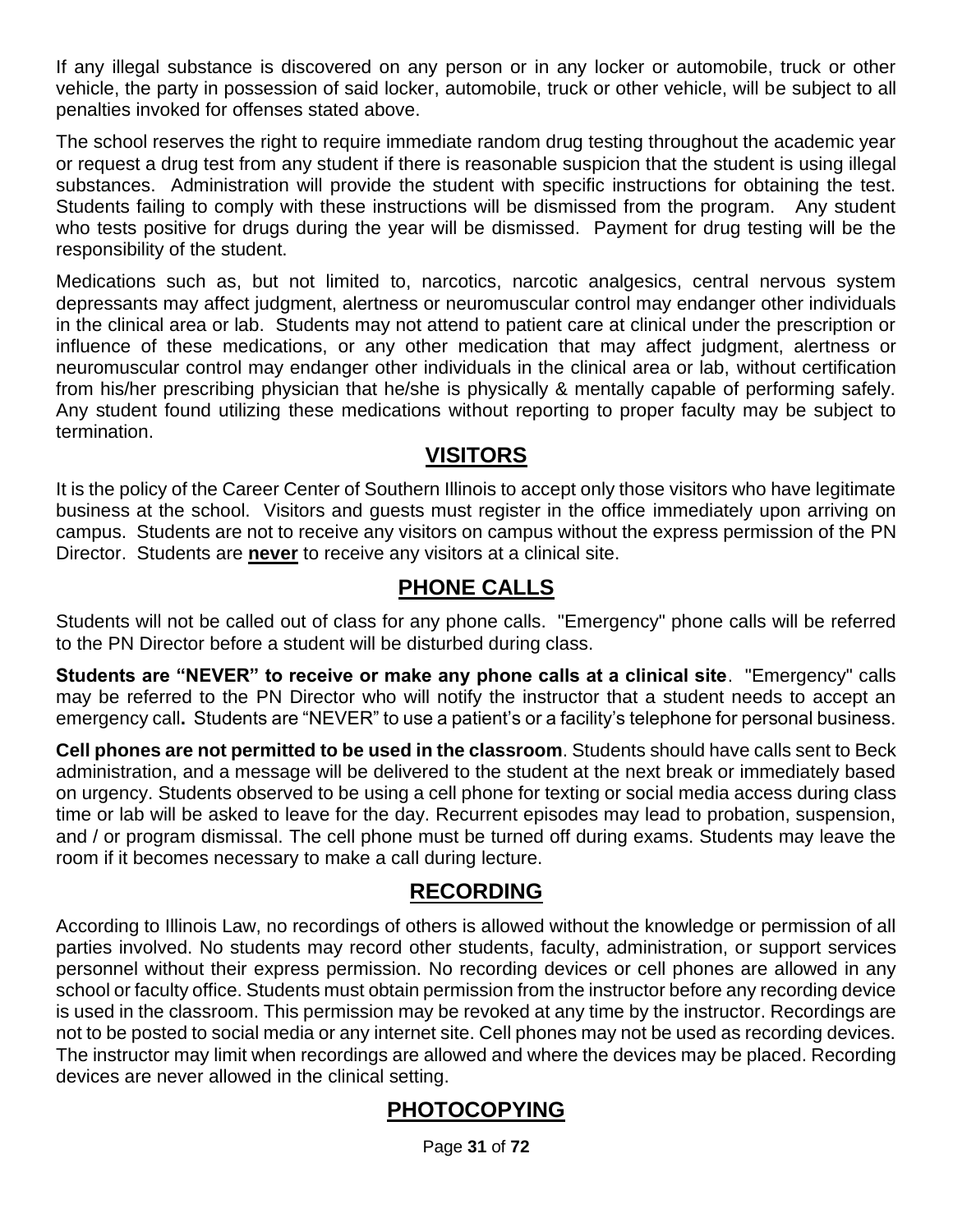Copy services are available to students. Requests for copies should be made through Student Services located in Building #1. Copies are charged at \$0.25 / copy. Two-sided copies are \$0.50 each.

## **CARE OF SCHOOL PROPERTY**

It is the student's responsibility for the proper care of all books, supplies, materials, and furniture supplied by the school. Destruction or defacement of school property will be treated as vandalism. Students found guilty will be subject to repair or replacement costs, and be immediately removed from the program.

#### **CLASSROOM COMPUTERS & INTERNET ACCESS**

Computers are available in the classrooms for student use. Use is a privilege, not a right. These computers may be internet-accessible. Each student must sign the "authorization for access" form before being allowed to use the computers and/or access to the internet.

All use of the computers/internet shall be consistent with the goal of promoting education excellence by facilitating resource sharing, innovation and communication. The failure of any user to follow the terms of the "authorization for access" will result in the loss of privileges, disciplinary action, and/or appropriate legal actions. "Downloading" anything to a school computer is strictly prohibited. Use of the printer is limited to school-related documents. Personal documents are not to be printed using the school printers or copiers unless the document has been requested by school personnel.

The classroom lectures may be recorded on Zoom and made available to the student for later downloads. It is strongly recommended that students take advantage of this opportunity to review lectures and prepare questions for the faculty on material that is not well-comprehended. The lectures will only be available for download for a maximum of 24 hours.

The student PowerPoint handouts for each lecture will be available in folders on the internet learning management system. Students may download those at any time. Tablets are available in the classroom for student use to download and take notes on the lecture, or students may bring their own electronic devices to do so. Fees will be charged for any student requesting a print copy of the handout material and notes. Any printing of the lecture material must be paid by the student at the front office. The nursing building printers are not available to students. All materials to be printed should be emailed or stored to a USB device and brought to the front office for printing. Students will not be required to pay for the copies if the material is needed for a special assigned project in the classroom.

#### **ACCIDENTS**

Any student injured, in an accident, or who becomes acutely ill while at the Beck campus or clinical site must report the incident to administration and/or to the appropriate clinical facility representative. An incident report must be completed for any such occurrence, and a copy of the events turned into the Director of Nursing the next business day. The Director of Nursing should be notified as soon as possible following injury or accident to student, patient or faculty. Students are responsible for any emergency or medical care rendered in the event of an injury or illness.

## **GUIDANCE SUPPORT**

A Guidance Counselor is available to confer with the students whenever the need arises. The topic may be educational, career, or personal in nature. An "open door" policy is maintained. This means the student is free at all times to initiate the conference at his/her convenience.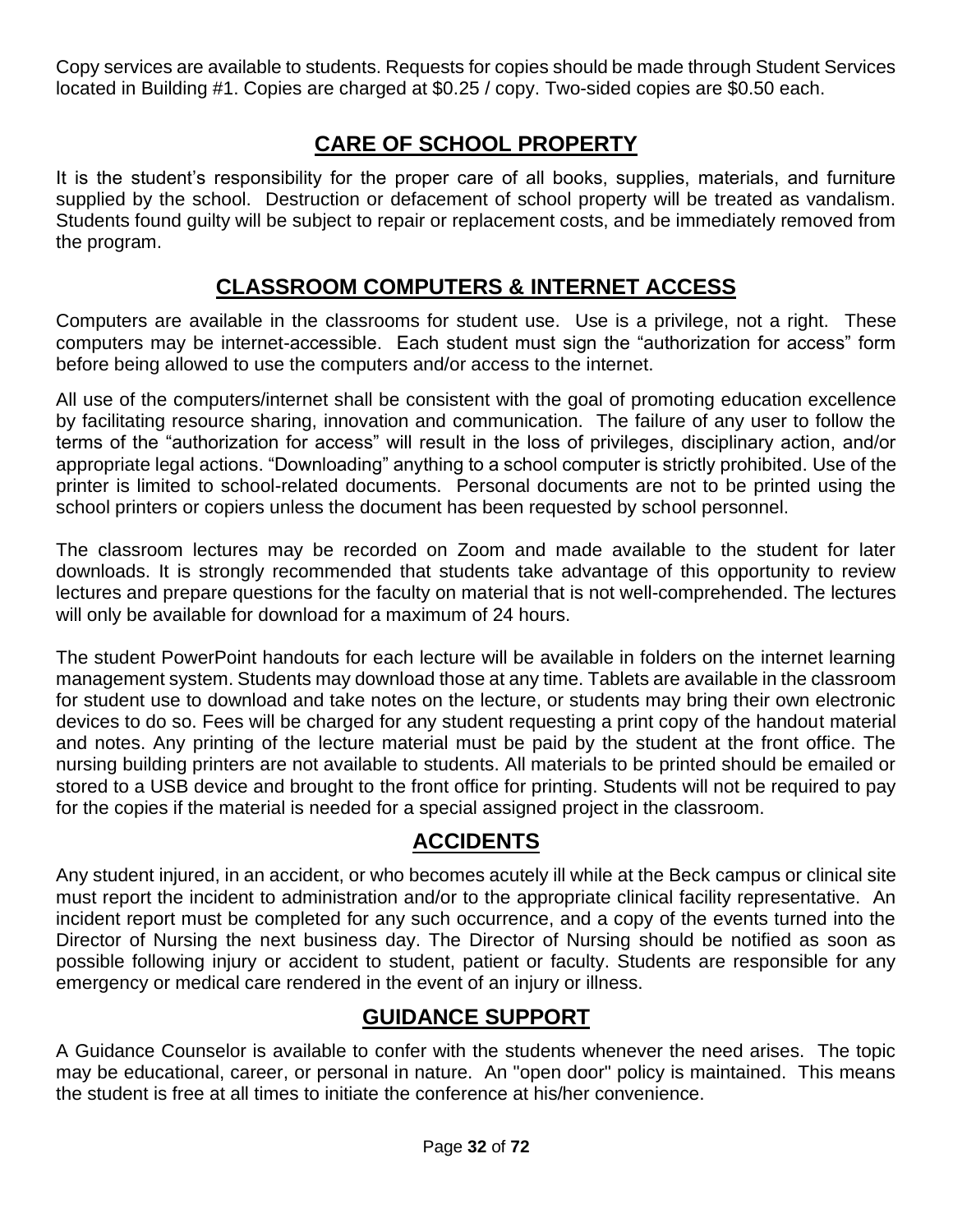## **FACULTY CONSULTATION & TUTORING**

Faculty is available for consultation and tutoring by appointment. Appointments can be arranged when faculty are on campus, during the hours of 8:00 a.m. to 3:30 pm. A student on academic probation will have an academic plan prepared which will include regular contact with the tutor. This contact may be done in individual or group tutoring sessions. The tutor will assist the student in determining learning style and assist in developing effective study skills. Students who are struggling academically but are still passing are encouraged to schedule a tutoring session weekly, which may be instructor-guided in group format or arranged to be led by other students. Failing students who do not reach out to the tutor or faculty prior to failure will have that taken into consideration when determining if that student will be reaccepted into the BSPN practical nursing program. Failure to follow the academic plan or meet with the tutor as recommended in the Progress Note and / or Report Card may lead to student discipline, such as probation, suspension, or program dismissal.

If a student fails to come to any scheduled meeting with the tutor, the student will be charged an outof-pocket fee of \$15, as that time period was unavailable to others who may have benefited from the opportunity. Students who are late on arrival for tutoring will not be granted extended time for that session.

Returning students will be required to meet with the tutor prior to starting in the upcoming cohort. Failure to do so will result in withdrawal of reacceptance and removal from the upcoming class.

## **DISTANCE EDUCATION FACULTY – STUDENT COMMUNICATION**

For students participating in distance education, whether related to pandemic restrictions or voluntary enrollment, timely interaction between faculty and students is imperative. Students will be expected to follow the established guidelines for attendance, participation, and testing outlined elsewhere in the handbook and Term syllabus. A schedule of classroom lecture and examinations will be provided to students at the beginning of the quarter. Changes in the schedule due to faculty illness, technical problems, etc., will be communicated to students as soon as possible via email, learning platform, or phone contact. If the student is unable to participate in lecture or testing for any reason, this information should be forwarded to the instructor via school email or personal message in the learning platform.

Students who may need to contact the faculty for questions about the lecture material or other concerns should use the faculty email or private messaging through the learning platform. Calling or texting the faculty's private cell phone or home phone is not acceptable. Faculty will respond to student messages within 24 hours during business hours on school days. Faculty will not be required to respond during the evening hours after the end of the business day, on weekends or on holidays. The student will be contacted by substitute faculty if the instructor is unavailable due to illness or vacation. Failure to follow the contact policy may result in disciplinary action.

## **NURSING LIBRARY**

There is a small nursing library located in the nursing lab. Students will be allowed to sign out books, journals, etc. for a five-day period. Permission to use any of the books or journals is granted by an instructor.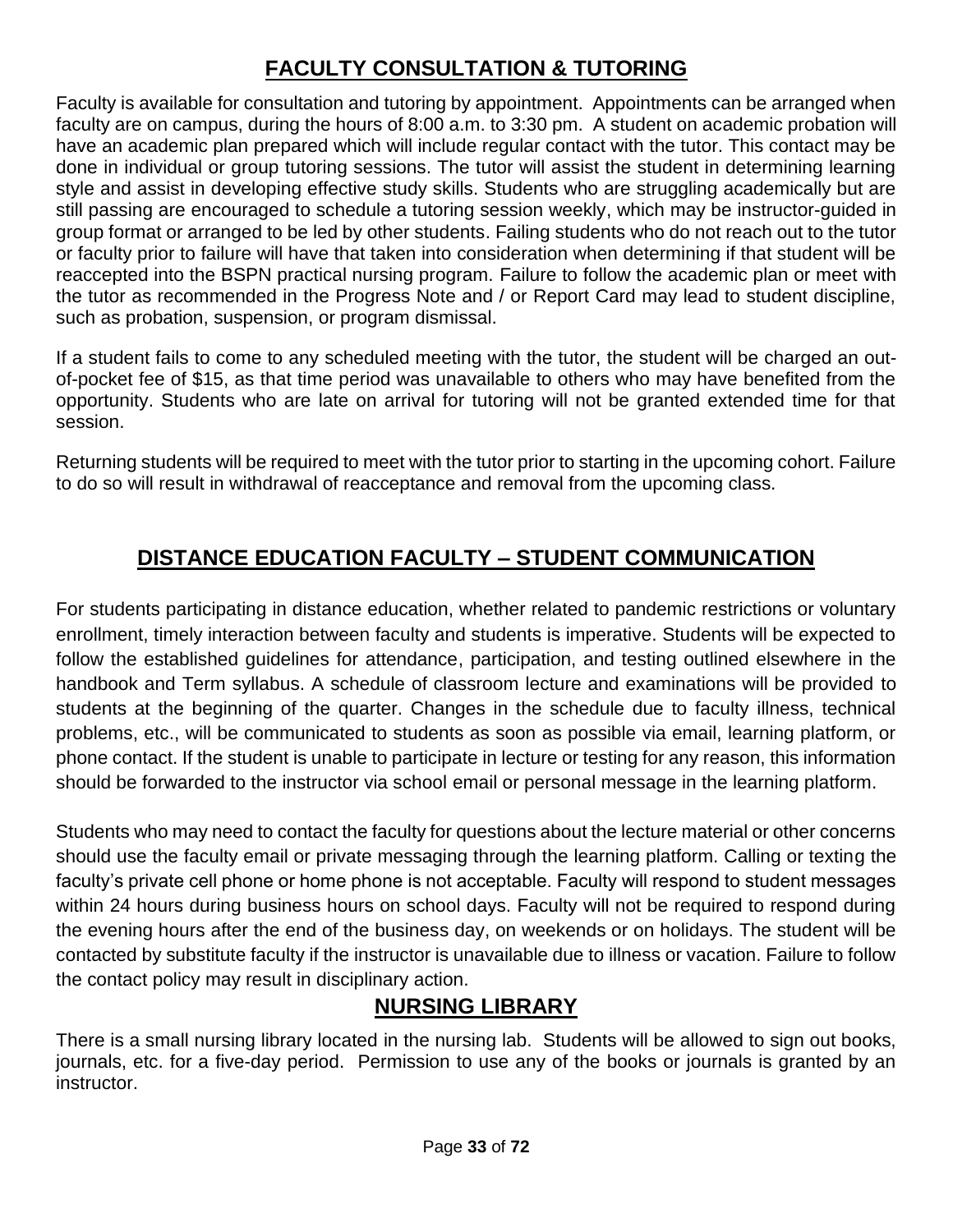Students are responsible for returning all materials. Class grades, diplomas, etc. may be withheld until everything is returned.

## **SMOKING & USE OF TOBACCO PRODUCTS**

**Beck Campus:** Smoking, use of tobacco products, or smokeless cigarettes (vaping) on school property is against Illinois state law, and prohibited.

**Clinical:** Smoking or use of tobacco are not permitted in any hospital, nursing home, home-health care agency, patient home or property, car when traveling with an employee of a clinical affiliate, or any other assigned health care organization providing clinical experience to the student.

Students are to assume that smoking or use of tobacco products is prohibited at all times. Failure to adhere to this policy will result in immediate clinical failure and is cause for immediate dismissal from the program.

## **USE OF BECK LOCKERS**

Nursing students are allowed to use lockers that are available in the PN building to store their belongings. Lockers are the property of the school and subject to inspection at any time. The school is not liable for lost or stolen books or personal items. It is the student's responsibility to secure their belongings. Locks are issued by the Beck Center for a small fee. Lost or unreturned locks will result in a replacement fee. Personal locks are not permitted.

#### **PUBLIC DISPLAYS OF AFFECTION**

Public displays of affection including kissing, inappropriate touching, sitting on laps, etc. is not acceptable at Beck or the clinical sites.

#### **SOLICITATION**

Students are not to sell products of any type or provide personal services (hair care, application of cosmetics, hair removal, etc.) in exchange for money or goods in the classroom during school hours or at the clinical site. Any student found to be doing so will be disciplined by the Director of Nursing, which could include suspension or removal from the class at the Director of Nursing's discretion.

#### **CHANGE OF NAME/ADDRESS**

Students are to report any change of name, telephone number, and/or address to the PN Director and the Financial Aid Counselor. Accurate phone contact information is essential for the automated communication system. To ease students in getting their accurate information updates to the proper recipients, an information update form can be filled out at the Beck School of Practical Nursing website.

#### **FIRE DRILLS/TORNADO DRILLS**

Evacuation procedures are posted in each classroom in case of emergency conditions. Fire drills and tornado drills may be held at intervals throughout the year. The instructor in charge will supervise these drills. Treat these drills seriously. Follow instructions and move quietly and orderly.

Do not tamper with fire extinguishers or fire alarms. These are provided for your protection and should be treated accordingly.

Fire and disaster drills may be practiced at the student's assigned clinical facility. The student must follow the clinical institution's procedures.

#### **LUNCH**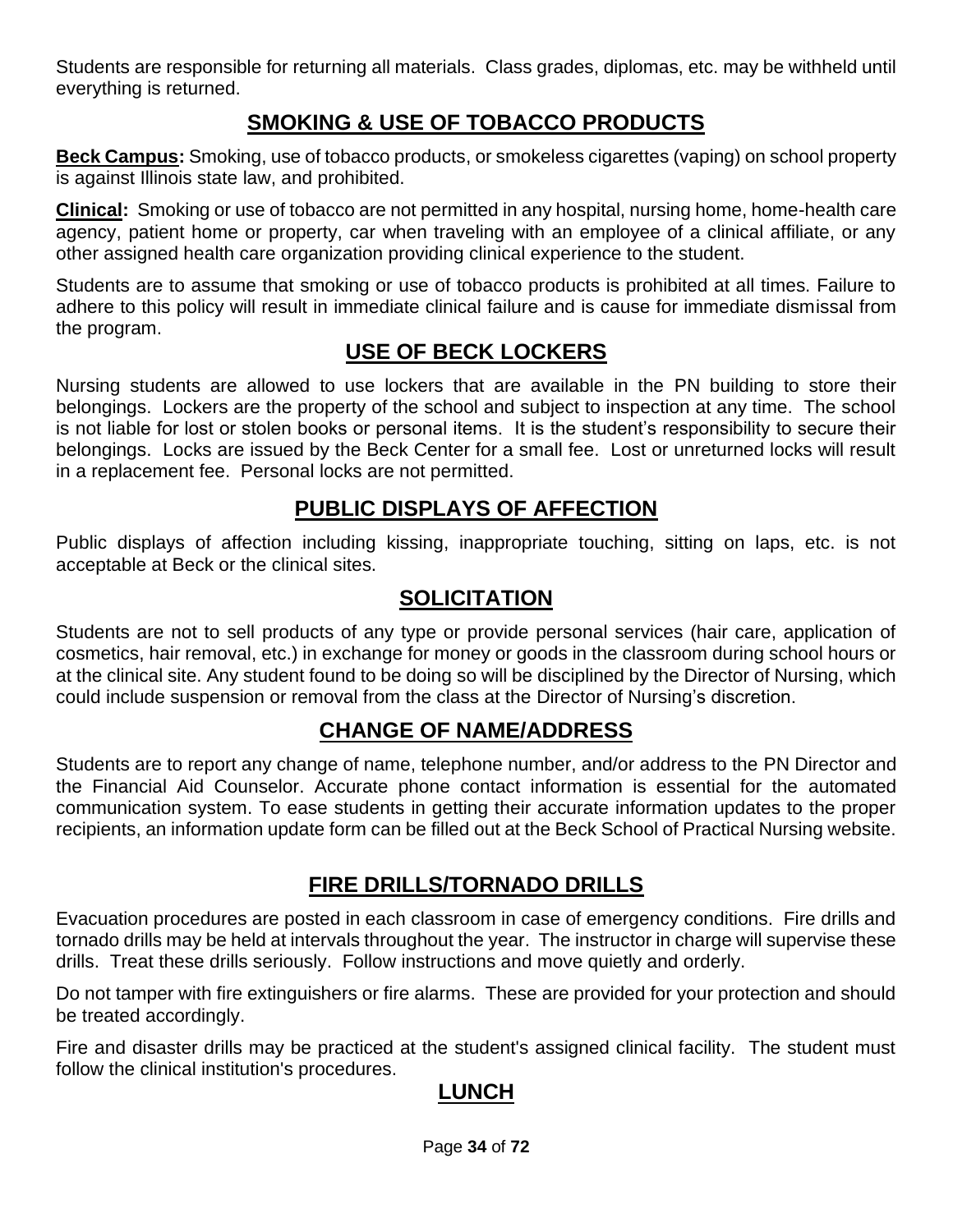During the normal school year (Sept-May), meals are available for campus students at a nominal cost. Due to litter problems, access to the soda/snack machines may be denied at the discretion of the CCSI Director. Students are responsible for keeping the area clean after a meal. BSPN staff and faculty are not responsible for cleaning microwaves, tables, or refrigerators.

Lunchtime at a clinical site is limited to 30 minutes. The student is not allowed to leave the facility for lunch nor is it allowed for any food to be brought to the student by anybody who is not part of the clinical group. This includes employees of the clinical facility. All students must report to the instructor when leaving their assigned stations for lunch. All students must assign another student the responsibility of caring for their assigned patients when going to lunch.

#### **STUDENT TRANSCRIPTS**

Transcripts will be shared with third parties only with the explicit written permission of the student. Students and graduates wanting transcripts sent to third parties must put their requests in writing, and include their current name, their name at graduation, their graduation month and date, along with the name and address of the third party.

Any request for third party correspondence must be requested in writing to the PN Director.

Each student/graduate may receive one official transcript free. The fee for each official transcript thereafter will be \$5.00. No transcripts will be issued until the fee is paid. (Transcript fee is subject to change without notice). No transcripts will be issued if a student has an outstanding debt to the school of nursing, is known to be in default on a student loan (obtained during their time at Beck), owes a repayment on a Pell grant, or has not returned their security badges, or any books, audio visuals, etc. to the school library.

#### **STUDENT TERMINATION**

When a student terminates (for any reason) or graduates from the program, all loaned articles, texts, car tags, library books, etc. must be returned. If a student fails to return any Beck property, or leaves the program owing money, the program reserves the right to withhold grade reports, transcripts, diplomas, board applications, etc. until all accounts are satisfied.

All coursework, clinical days, clinical make-up days, papers, assignments, etc. must be satisfied before any diplomas, board applications, grade reports, job references, etc. will be given.

All financial obligations to the school must be satisfied prior to graduation, and before exit testing may be accomplished.

#### **GRADUATION**

A ceremony is held at the end of fourth term of instruction for students who have successfully completed the program. Graduates are presented a certificate/diploma and school pin. School pins are purchased through the school at the expense of the student and therefore are optional. Graduates and any students in the ceremony must wear the chosen graduation garb whether it may be white uniforms or the regulation school uniform. Those not in the appropriate uniform will not participate in graduation ceremony.

## **NCLEX-PN EXAMINATION AND LICENSURE REQUIREMENTS**

A student who has successfully completed the program is eligible to apply to take the NCLEX-PN Examination. A candidate is responsible for the expense of the examination and has one year to apply for licensure after passing the exam. The candidate has three years from the date of the graduation to pass the exam and may only work as a Certified Nurse Assistant (CNA) or technician until passing the exam.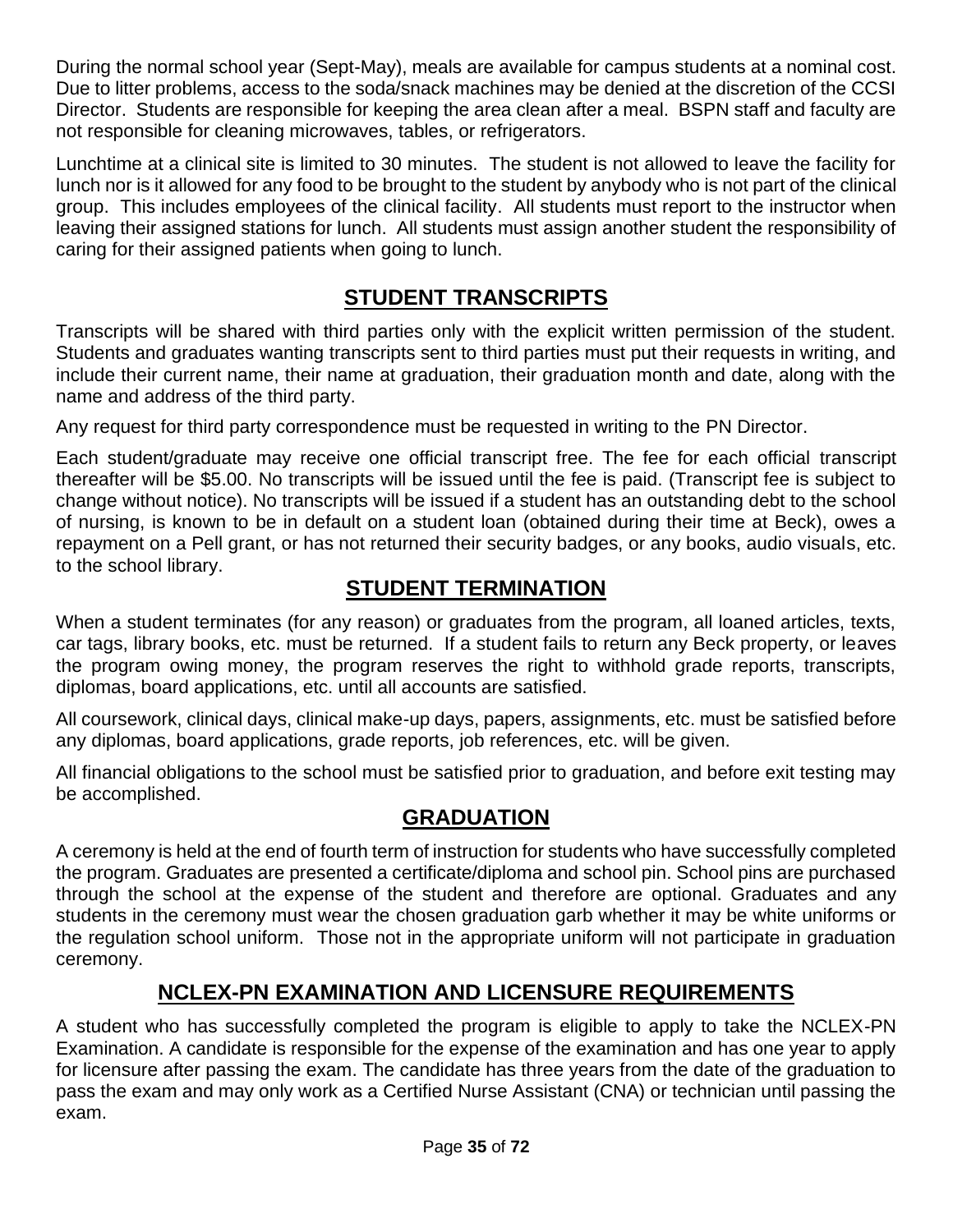## **FURTHER EDUCATION**

Graduates who successfully pass the NCLEX-PN may also opt continue their education at institutions that offer RN-ASN / BSN programs. Beck has an Articulation agreement with Southwestern Illinois College, and articulation is offered Statewide.

#### **READMISSION: STUDENTS LEAVING AND RETURNING TO THE PROGRAM**

It is recognized that there are times when students may have to withdraw from the program to be readmitted at a later date. No leave of absences will be allowed. In regards to the student who must start at the beginning of the program, test scores will not be carried over.

Students may return under two different sets of circumstances as shown below.

**Re-Entry**: Students who are in their first time enrollment in the PN program may RE-ENTER the program at the next starting point of the Term of Instruction they leave from if done so within the next six (6) months. Students pursuing this option must state in writing their request for re-admission within one week of withdrawing from the program and include information on individual steps they have taken/will be taking to improve their academic skills and standing as a basis for consideration of readmission. A student is not guaranteed return admission. The Director of Nursing will review the submitted plan, grades, attendance, conduct, and historical data with possible discussion with faculty before readmission will be granted. Students who must withdraw from BSPN in order to fulfill reservist or active duty military requirements will be allowed to return to start of the term that was not completed due to the withdrawal.

**Re-Application:** Students who had the following must apply as a new applicant:

- Have been out of the program for longer than six months
- Have been previously enrolled twice in the same Term and left each time prior to completion of the same Term in Terms I – III
- Have failure of repeated course(s)
- Have failed for the second time in any repeated term prior to the beginning of **Term IV**

All academic information, including the student's previous record in the Beck PN Program will be considered in evaluating the candidate for Re-Application. Students are not limited to the number of times they may repeat Term IV.

Financial Aid will not fund any Term which must be repeated. All financial obligations to the school must be paid prior to returning to any repeat Terms. No student with an unpaid balance will be allowed to sit for a Term exam in a repeated Term or course. Students who desire to return to Term IV after the second failure must make payment arrangements with the Financial Aid Counselor and complete those payments prior to their return.

Students pursuing this option must state in writing their request for re-admission and include information on individual steps they have taken to improve their academic skills and standing as a basis for consideration of re-admission. The Director of Nursing will review the submitted plan, grades, attendance, conduct, and historical data with possible discussion with faculty before readmission will be granted.

As is the case with original applicants there is no guarantee of an admission interview, or acceptance into the program for any student seeking re-entry or re-admission.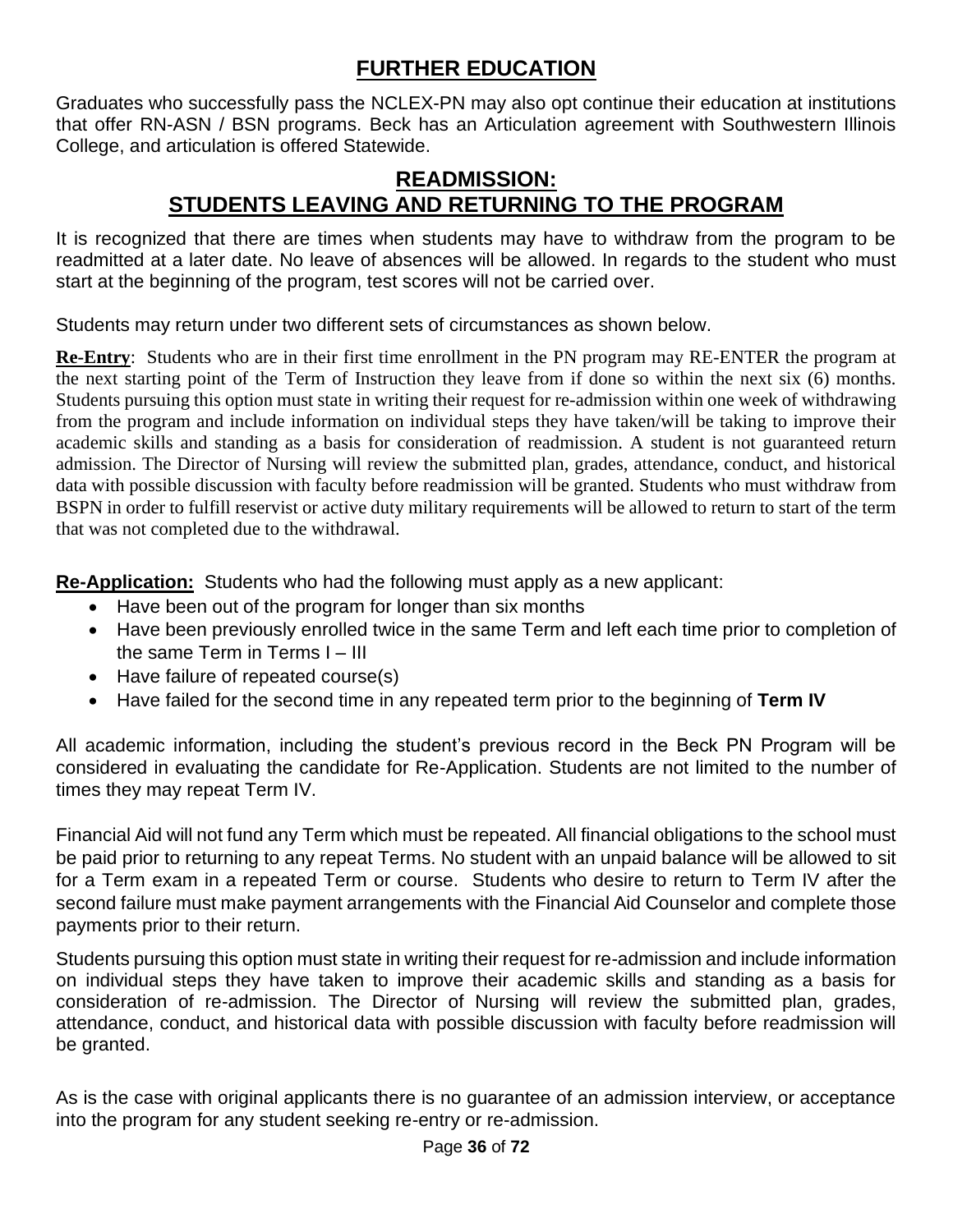The decision to require a student to repeat or makeup any clinical days will be at the discretion of the nursing faculty and Director of Nursing.

Students who are dismissed from the program due to a recommendation from a clinical site, unsafe patient care, abuse, abandonment, etc. must reapply to the program as a new applicant.

Tuition for readmission is addressed in the financial aid handbook.

Readmission to a class because a student had extraordinary and extenuating circumstances will only be done upon recommendation of the nursing faculty and Director of Nursing with the CCSI Director's approval.

## **STUDENT RECORDS**

The Family Educational Rights and Privacy Act (FERPA) and the Illinois Student Records Act afford students over 18 years of age ("eligible students") or their parents if the student is under the age of 18, certain rights with respect to the student's school records. They are:

**1. The right to inspect and copy the student's education records within 10 business days of the day CCSI/Beck receives a request for access.**

The degree of access a student has to his or her records depends on the student's age. Students less than 18 years of age have the right to inspect and copy only their permanent record.

Students 18 years of age or older have access and copy rights to both permanent and temporary records. An eligible student or their parent/guardian should submit to CCSI Director, Stephanie Mohr, a written request that identifies the record(s) he or she wishes to inspect. Within 10 business days, CCSI/Beck will make arrangements for access and notify the eligible student or their parent/guardian of the time and place where the records may be inspected. In certain circumstances, CCSI/Beck may request an additional 5 business days in which to grant access. CCSI/Beck charges \$.35 per page for copying but no one will be denied their right to copies of their records for inability to pay this cost. These rights are denied to any person against whom an order of protection has been entered concerning the student;

#### **2. The right to request the amendment of the student's education records that the eligible student or their parent/guardian believes are inaccurate, irrelevant, or improper.**

An eligible student or their parent/guardian may ask CCSI/Beck to amend a record that is believed to be inaccurate, irrelevant, or improper. Requests should be sent to CCSI Director, Stephanie Mohr, and should clearly identify the record the eligible student or their parent/guardian wants changed and the specific reason a change is being sought.

If CCSI/Beck decides not to amend the record, CCSI/Beck will notify the eligible student or their parent/guardian student of the decision and advise him or her of their right to a hearing regarding the request for amendment. Additional information regarding the hearing procedures will be provided to the eligible student or their parent/guardian when notified of the right to a hearing;

#### **3. The right to permit disclosure of personally identifiable information contained in the student's education records, except to the extent that the FERPA or Illinois School Student Records Act authorizes disclosure without consent.**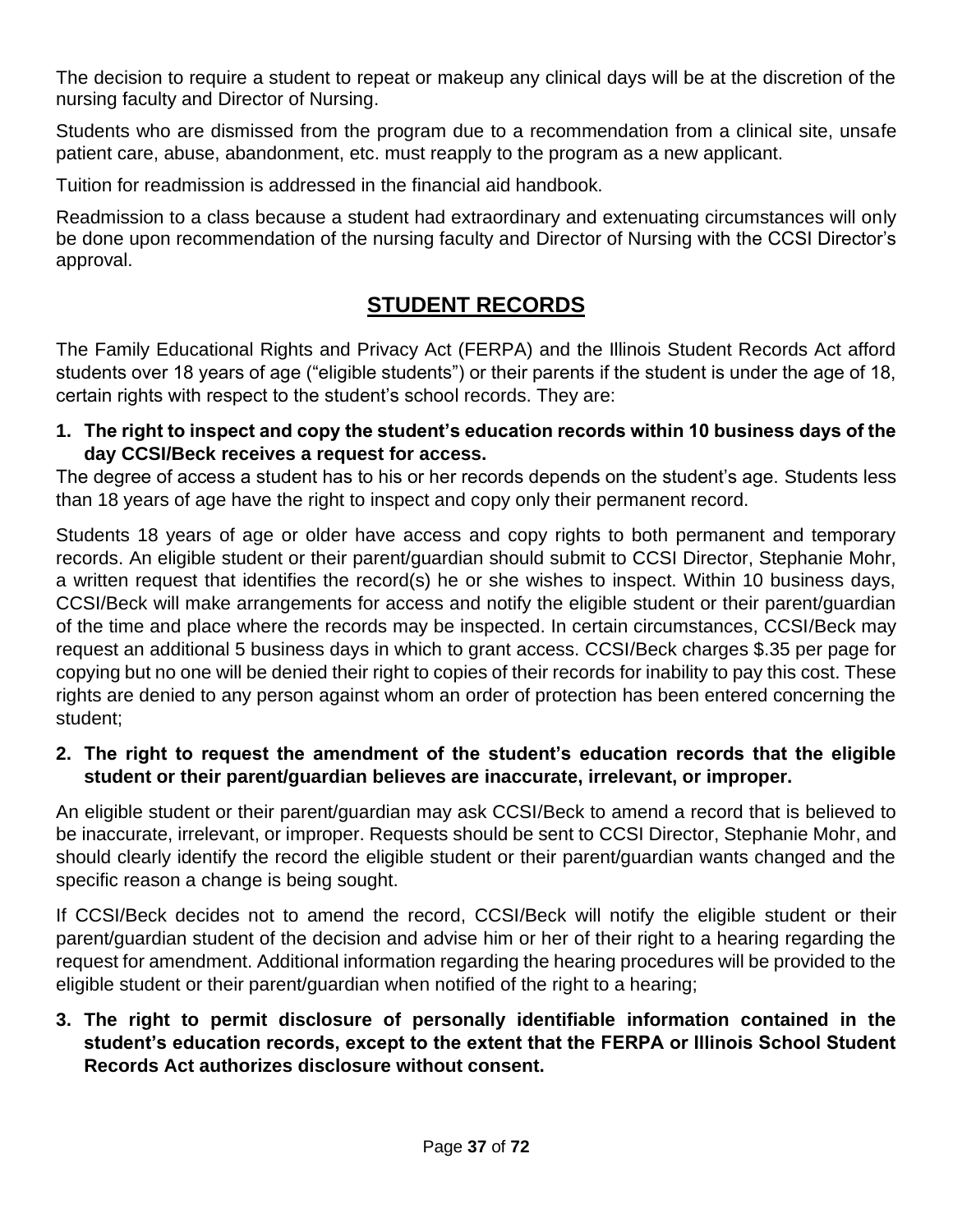Disclosure without consent is permitted to school officials with legitimate educational or administrative interests. A school official is a person employed by CCSI/Beck as an administrator, supervisor, instructor, or support staff member (including health or medical staff and law enforcement unit personnel); a person serving on CCSI's Board; a person or company with whom CCSI/Beck has contracted to perform a special task (such as an attorney, auditor, medical consultant, or therapist); or any eligible student or their parent/guardian serving on an official committee, such as a disciplinary or grievance committee, or assisting another school official in performing his or her tasks. A school official has a legitimate educational interest if the official needs to review an education record in order to fulfill his or her professional responsibility.

Upon request, CCSI/Beck discloses education records without consent to officials of another school in which a student has enrolled or intends to enroll, as well as to any person as specifically required by State or federal law. Before information is released to these individuals, the eligible student or their parent/guardian will receive prior written notice of the nature and substance of the information, and an opportunity to inspect, copy, and challenge such records.

Academic grades and references to expulsions or suspensions cannot be challenged at the time a student's records are being forwarded to another school to which the student is transferring.

Disclosure is also permitted without consent to: any person for research, statistical reporting or planning, provided that no student or parent/guardian can be identified; any person named in a court order; appropriate persons if the knowledge of such information is necessary to protect the health or safety of the student or other persons; and juvenile authorities when necessary for the discharge of their official duties who request information before adjudication of the student;

FERPA also permits the disclosure of personally identifiable information from students' education records, without consent of the student, if the disclosure meets certain conditions found in § 99.31 of the FERPA regulations. Except for disclosures to school officials, disclosures related to some judicial orders or lawfully issued subpoenas, disclosures of directory information, and disclosures to the student, § 99.32 of FERPA regulations requires the institution to record the disclosure. Eligible students have a right to inspect and review the record of disclosures. A postsecondary institution may disclose PII from the education records without obtaining prior written consent of the student —

- To other school officials, including teachers, within [School] whom the school has determined to have legitimate educational interests. This includes contractors, consultants, volunteers, or other parties to whom the school has outsourced institutional services or functions, provided that the conditions listed in § 99.31(a)(1)(i)(B)(1) - (a)(1)(i)(B)(3) are met. (§ 99.31(a)(1))
- To officials of another school where the student seeks or intends to enroll, or where the student is already enrolled if the disclosure is for purposes related to the student's enrollment or transfer, subject to the requirements of § 99.34. (§ 99.31(a)(2))
- To authorized representatives of the U. S. Comptroller General, the U.S. Attorney General, the U.S. Secretary of Education, or State and local educational authorities, such as a State postsecondary authority that is responsible for supervising the university's State-supported education programs. Disclosures under this provision may be made, subject to the requirements of §99.35, in connection with an audit or evaluation of Federal- or State-supported education programs, or for the enforcement of or compliance with Federal legal requirements that relate to those programs. These entities may make further disclosures of PII to outside entities that are designated by them as their authorized representatives to conduct any audit, evaluation, or enforcement or compliance activity on their behalf. (§§ 99.31(a)(3) and 99.35)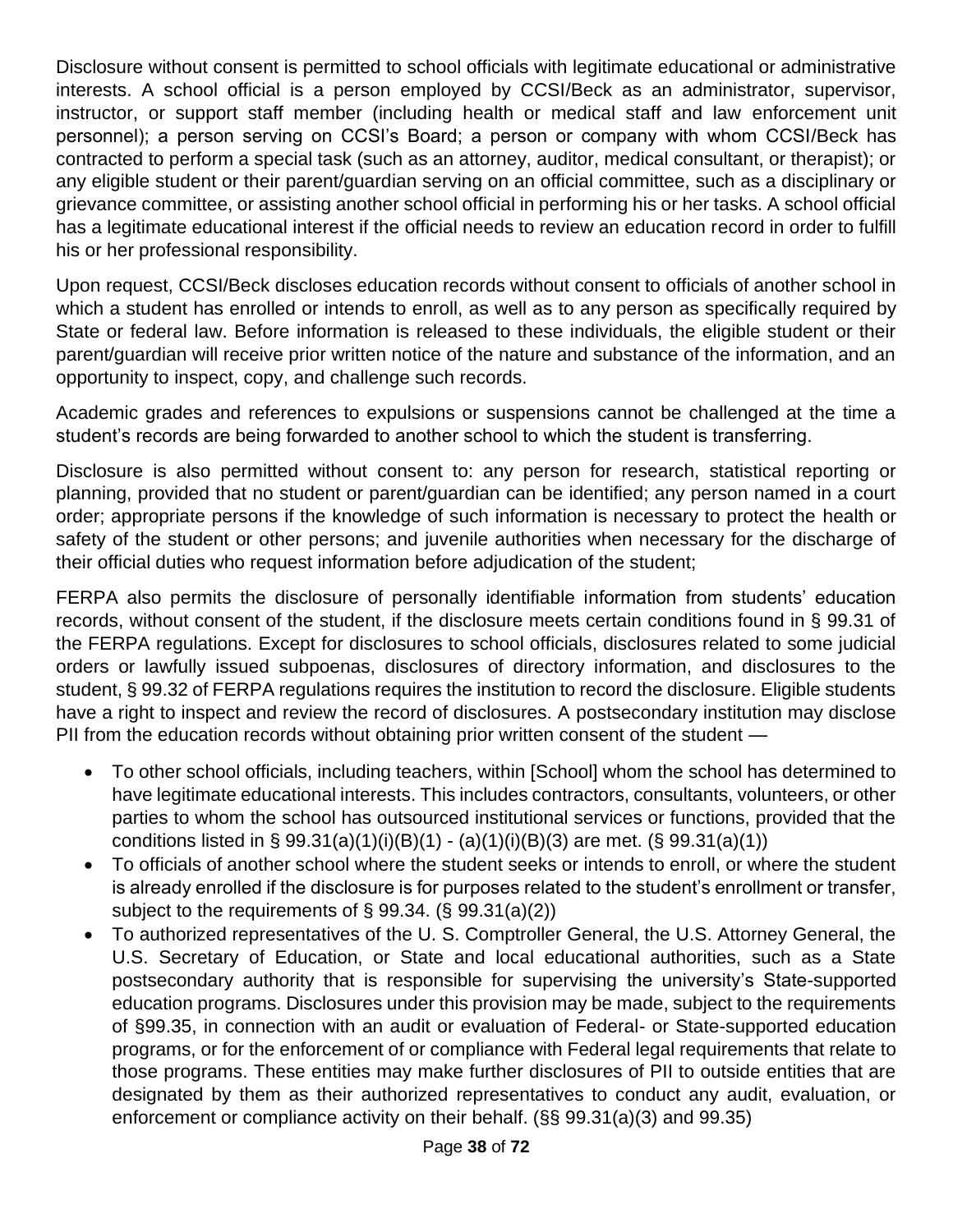- In connection with financial aid for which the student has applied or which the student has received, if the information is necessary to determine eligibility for the aid, determine the amount of the aid, determine the conditions of the aid, or enforce the terms and conditions of the aid. (§ 99.31(a)(4))
- To organizations conducting studies for, or on behalf of, the school, in order to: (a) develop, validate, or administer predictive tests; (b) administer student aid programs; or (c) improve instruction. (§ 99.31(a)(6))
- To accrediting organizations to carry out their accrediting functions. (§ 99.31(a)(7))
- To parents of an eligible student if the student is a dependent for IRS tax purposes. (§ 99.31(a)(8))
- To comply with a judicial order or lawfully issued subpoena. (§ 99.31(a)(9))
- To appropriate officials in connection with a health or safety emergency, subject to § 99.36. (§ 99.31(a)(10))
- Information the school has designated as "directory information" under § 99.37. (§ 99.31(a)(11))
- To a victim of an alleged perpetrator of a crime of violence or a non-forcible sex offense, subject to the requirements of § 99.39. The disclosure may only include the final results of the disciplinary proceeding with respect to that alleged crime or offense, regardless of the finding.  $(S\ 99.31(a)(13))$
- To the general public, the final results of a disciplinary proceeding, subject to the requirements of § 99.39, if the school determines the student is an alleged perpetrator of a crime of violence or non-forcible sex offense and the student has committed a violation of the school's rules or policies with respect to the allegation made against him or her. (§ 99.31(a)(14))
- To parents of a student regarding the student's violation of any Federal, State, or local law, or of any rule or policy of the school, governing the use or possession of alcohol or a controlled substance if the school determines the student committed a disciplinary violation and the student is under the age of 21. (§99.31(a)(15))

#### **4. The right to a copy of any school student record proposed to be destroyed or deleted.**

The permanent record is maintained for at least 60 years after the student transfers, graduates, or permanently withdraws. The temporary record is maintained for at least 5 years after the student transfers, graduates, or permanently withdraws. Temporary records that may be of assistance to a student with a disability who graduates or permanently withdraws, may, after 5 years, be transferred to the eligible student. Student temporary records are reviewed every 4 years or upon a student's change in attendance centers, whichever occurs first;

#### **5. The right to prohibit the release of directory information.**

Throughout the school year, CCSI/Beck may release directory information regarding students, limited to:

Name **Address** Grade level Birth date and place Photographs, videos, or digital images used for informational or news-related purposes (whether by a media outlet or by the school) of a student participating in school or school-sponsored activities, and organizations that have appeared in school publications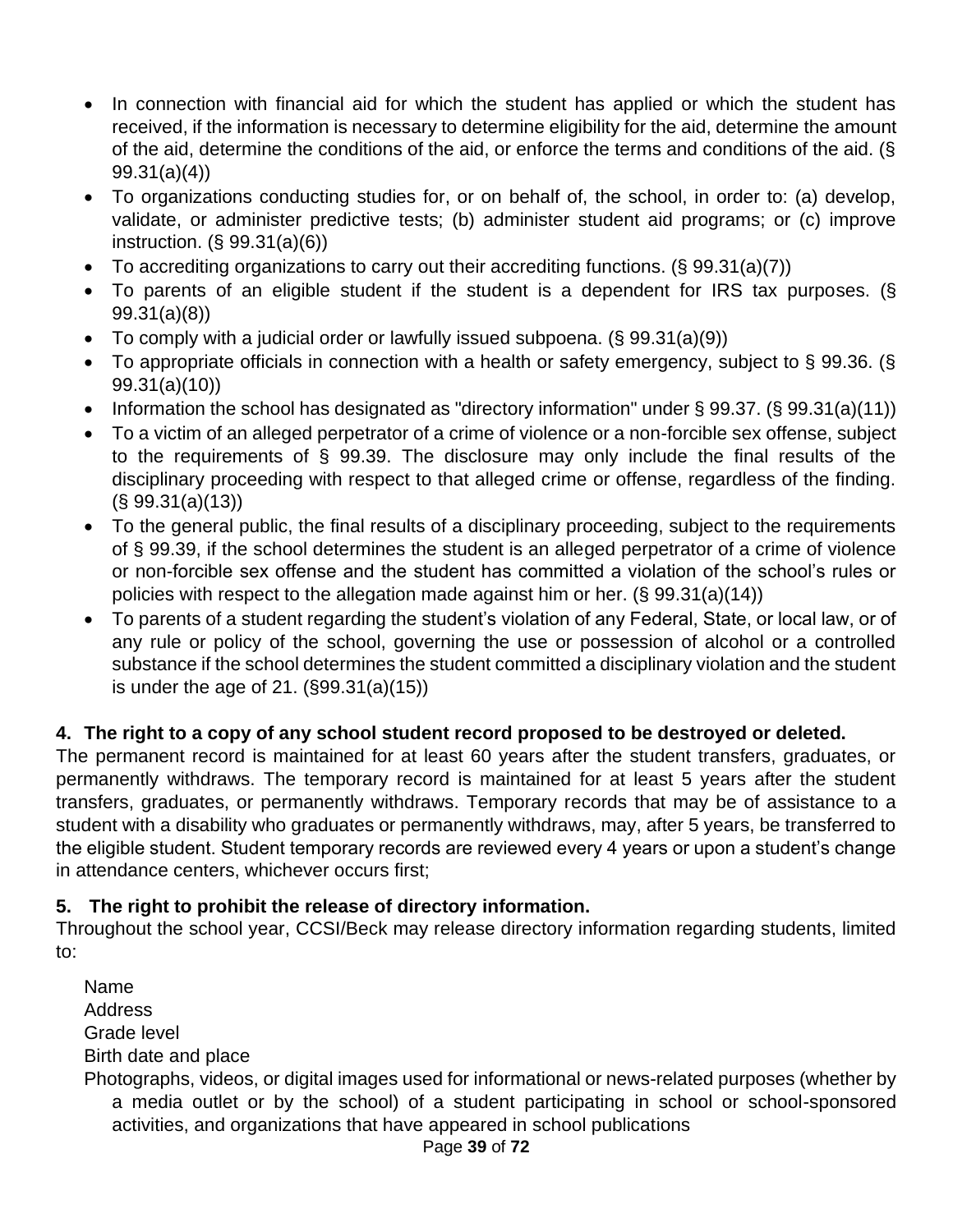Academic awards, degrees, and honors Information in relation to school-sponsored activities and organizations, Major field of study Period of attendance in school

Any eligible student or their parent or guardian may prohibit the release of any or all of the above information by delivering a written objection to the CCSI's Director, Stephanie Mohr at smohr@gotoccsi.org within 30 days of the receipt of this handbook.

#### **6. The right to request that military recruiters or institutions of higher learning not be granted access to your student's information without your prior written consent.**

Federal law requires schools to grant military recruiters and institutions of higher learning, upon their request, access to students' names, addresses, and telephone numbers, unless the eligible student or their parent/guardian, if the student is under 18 years of age, submits a written request that the information not be released without the prior written consent of eligible student or their parent/guardian. If you wish to exercise this option, notify Stephanie Mohr at smohr@gotoccsi.org.

#### **7. The right contained in the following statement:**

No person may condition the granting or withholding of any right, privilege or benefits or make as a condition of employment, credit, or insurance the securing by any individual of any information from a student's temporary record which such individual may obtain through the exercise of any right secured under State law.

#### **8. The right to file a complaint with the U.S. Department of Education concerning alleged failures by CCSI/Beck to comply with the requirements of FERPA.**

The name and address of the Office that administers FERPA is:

U.S. Department of Education Student Privacy Policy Office 400 Maryland Avenue, SW Washington DC 20202-8520

## **GRIEVANCE PROCEDURE**

This grievance procedure shall apply to all student grievances except those which involve sexual harassment. For complaints of sexual harassment, please refer to CCSI's Formal Title IX Sexual Harassment Complaint Grievance Process.

The student must follow the line of authority as designated in the Organizational Chart found in this document if submitting a grievance.

- 1. The student shall present the grievance, in writing, to the Director of Nursing within three (3) days of the aggrieved incident.
- 2. The Director of Nursing shall investigate the complaint within five (5) working days of receipt of the written complaint and render a decision.
- 3. Failing a resolution with the Director of Nursing, the student may present a written statement of the grievance to the Career Center of Southern Illinois Director who shall determine the matter within five (5) working days of receipt of the written complaint.

4. The decision of the CCSI Director will be considered final.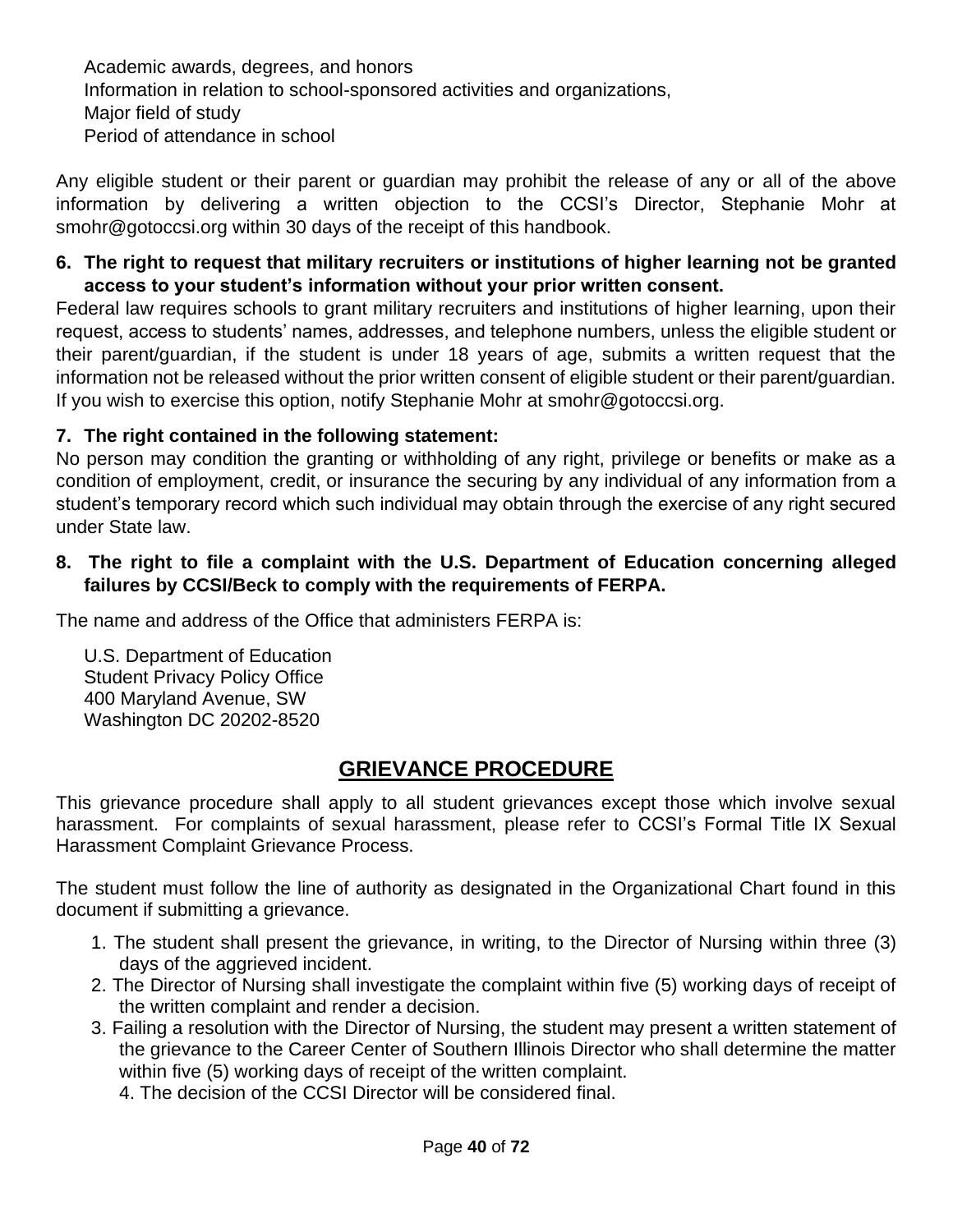Students may be suspended from any clinical assignments during the grievance process if, in the judgment of the PN Director, the incident may present any negative impact on a patient or clinical facility.

**Council on Occupational Education 7840 Roswell Road, Building 300 Suite 325 Atlanta, GA 30350 (770) 396-3898 / (800) 917-2081 FAX (770) 396-3790 www.council.org**

**Illinois Department of Financial/Professional Regulation 100 West Randolph, 9th Floor Chicago, IL 60601 (888) 473-4858 / 320 West Washington, 3rd Floor, Springfield, IL 62786 [www.idfpr.com/admin/DPR/DPR](http://www.idfpr.com/admin/DPR/DPR)**

**Illinois Board of Higher Education via the online complaint system [\(www.complaints.ibhe.org\)](http://www.complaints.ibhe.org/)**

## **APPEAL OF DISMISSAL**

The student has three (3) business days from dismissal to make a written request to appeal a dismissal notice to the Director of Nursing. Upon receipt of intent, the CCSI Director will be notified of intent for appeal, and the Director (or appointee) will act as Hearing Officer. If the Director is unavailable, or if the Director (in her/his sole discretion) believes she/he should not act as Hearing Officer because of any real or perceived bias, the Assistant Director shall act as Hearing Officer.

The hearing will be scheduled as soon as possible after the request is received but no later than five (5) business days. The three (3) member panel will consist of the Hearing Officer and two (2) faculty appointed by the Director.

The student may bring witnesses to the meeting, but BECK School of Practical Nursing shall be under no obligation to delay the hearing to accommodate the student's witnesses. When practical and efficient, witnesses may participate by telephone. The hearing shall be informal and it shall not be conducted like a trial. The hearing shall be limited to the issues of whether grounds for dismissal exist and whether dismissal is an appropriate remedy. If the student raises a grievance against Beck School of Practical Nursing or faculty or staff during the hearing, the grievance may be referred for handling under this Handbook's grievance procedure, but the hearing (and any decision to dismiss the student) shall not be delayed for resolution of the grievance.

The Hearing Officer can consider documents and written statements in support or dismissal or in opposition of dismissal, without requiring the presence of the person or persons who prepared them. However, the student shall be entitled to examine any documents used in the hearing, except that other students' records or private patient information may be redacted. The student may present personal evidence regarding the cause of the dismissal; however, the Hearing Officer may limit evidence that is repetitious or unrelated to the grounds for dismissal.

The Hearing Officer may end the hearing and sustain the dismissal if the student engages in verbally or physically abusive behavior during the hearing. After the hearing, the Hearing Officer will make a final decision regarding the dismissal based on the evidence heard. In situations involving dismissal solely due to attendance or tardiness, the student will be allowed to remain in class pending the decision of the Hearing Officer. A certified letter will be sent to the student within two (2) business days notifying him or her of the result of the hearing. The decision of the panel shall be final and without further appeal.

## **STUDENT EVALUATION OF THE NURSING PROGRAM**

All students will be given an opportunity for a self-evaluation of his/her nursing practice in a selected clinical area.

All students will be given an opportunity for input into the evaluation of the nursing program, including policies, curriculum, clinical sites and faculty effectiveness. One student from the nursing class will be selected by his/her peers to represent the class at specified faculty meetings. This individual will be the spokesperson for the class and present concerns to the Faculty and/or Director as they occur.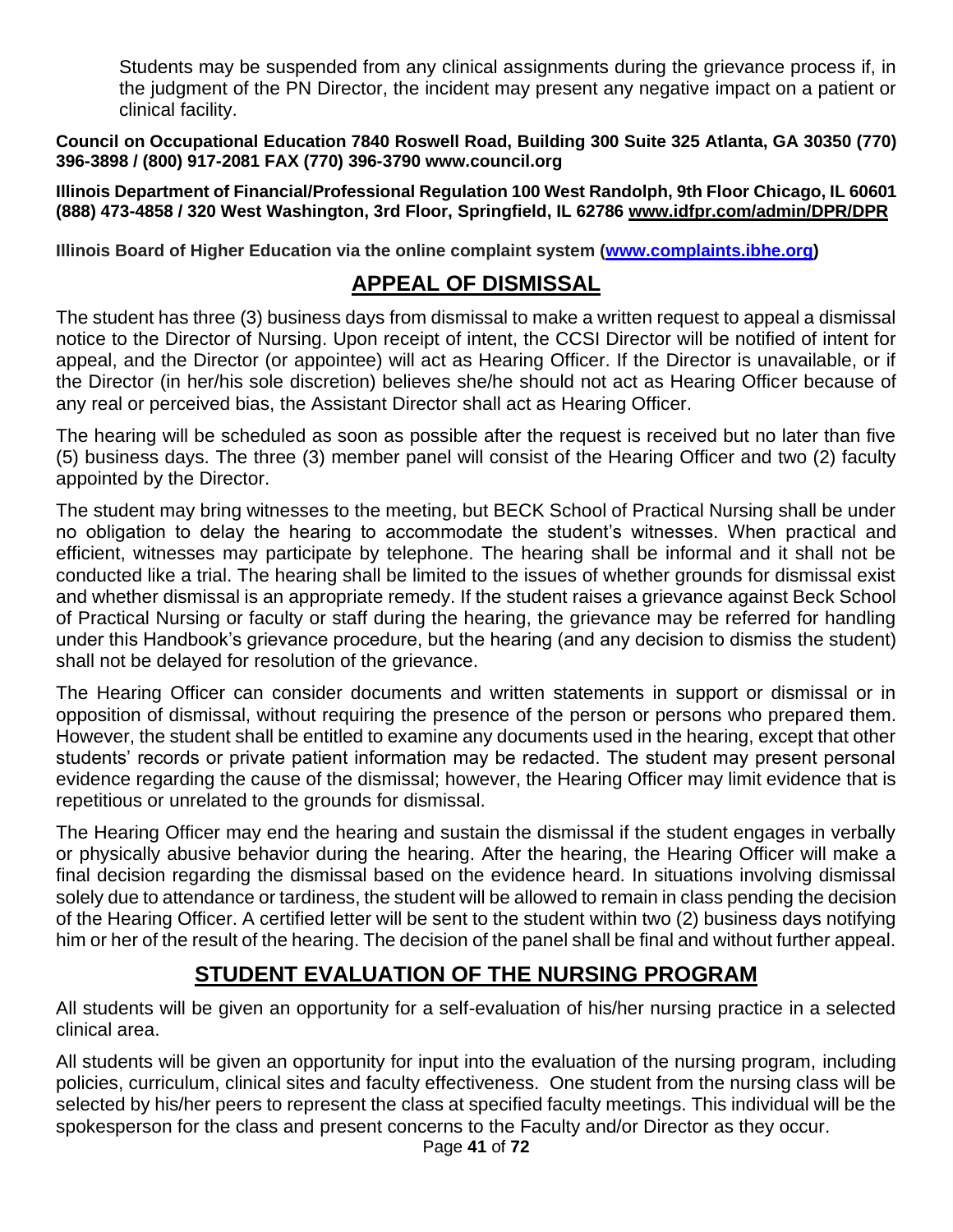## **CAMPUS SECURITY**

The Beck School of Practical Nursing campus is located in a rural area of Monroe County. A security fence encircles the campus. There is an alarm system and a video surveillance camera.

The Beck School of Practical Nursing is under the jurisdiction of the Monroe County Sheriff's Department. The most available ambulance at the student's expense transports medical emergencies. The Hecker Volunteer Fire Department serves the CCSI campus in emergency situations.

All emergencies and crimes should be reported to the main office. An investigation of the incidence(s) will be reported to the Monroe County Sheriff's Department or to the appropriate medical or fire services.

## **HARASSMENT, SEXUAL HARASSMENT, PROFANITY, THREATS, ASSAULT, BATTERY**

No person shall harass or intimidate another student based upon a student's sex, color, race, religion, creed, ancestry, national origin, physical or mental disability, sexual orientation, or other protected group status. Beck will not tolerate harassing or intimidating conduct, whether verbal, physical, or visual, that affects tangible benefits of education, that unreasonably interferes with a student's educational performance, or that creates an intimidating, hostile, or offensive educational environment. Examples of prohibited conduct include name-calling, using derogatory slurs, or wearing or possessing items depicting or implying hatred or prejudice of one of the characteristics stated above.

Zero tolerance will be given to any and all threats, whether verbal, non-verbal, written, and/or physical, whether intentional or unintentional, against any other student, faculty and/or staff member, personal or Beck property or any person or property at any clinical affiliate.

Any person making a threat that is or may be perceived by others as harmful, toward another person, or that person's property, school property, or clinical affiliate property will be immediately suspended pending investigation of facts and possible dismissal from the program.

The nursing program curriculum provides information to promote the awareness of rape, acquaintance rape, and other sexual offenses. The Counseling Department can provide the members of the campus with counseling referrals and assistance.

Note: Assault and battery is a crime and will be reported to the appropriate legal authorities. Students using profanity will be asked to leave campus or the clinical site immediately.

#### Title IX Sexual Harassment Prohibited

Sexual harassment as defined in Title IX (Title IX Sexual Harassment) is prohibited. Any person, including a CCSI employee or agent, or student, engages in Title IX Sexual Harassment whenever that person engages in conduct on the basis of an individual's sex that satisfies one or more of the following: A CCSI employee conditions the provision of an aid, benefit, or service on an individual's participation in unwelcome sexual conduct; or

- 1. Unwelcome conduct determined by a reasonable person to be so severe, pervasive, and objectively offensive that it effectively denies a person equal access to the CCSI's educational program or activity; or
- 2. *Sexual assault* as defined in 20 U.S.C. §1092(f)(6)(A)(v), *dating violence* as defined in 34 U.S.C. §12291(a)(10), *domestic violence* as defined in 34 U.S.C. §12291(a)(8), or *stalking* as defined in 34 U.S.C. §12291(a)(30).

Examples of sexual harassment include, but are not limited to, touching, crude jokes or pictures, discussions of sexual experiences, teasing related to sexual characteristics, spreading rumors related to a person's alleged sexual activities, rape, sexual battery, sexual abuse, and sexual coercion.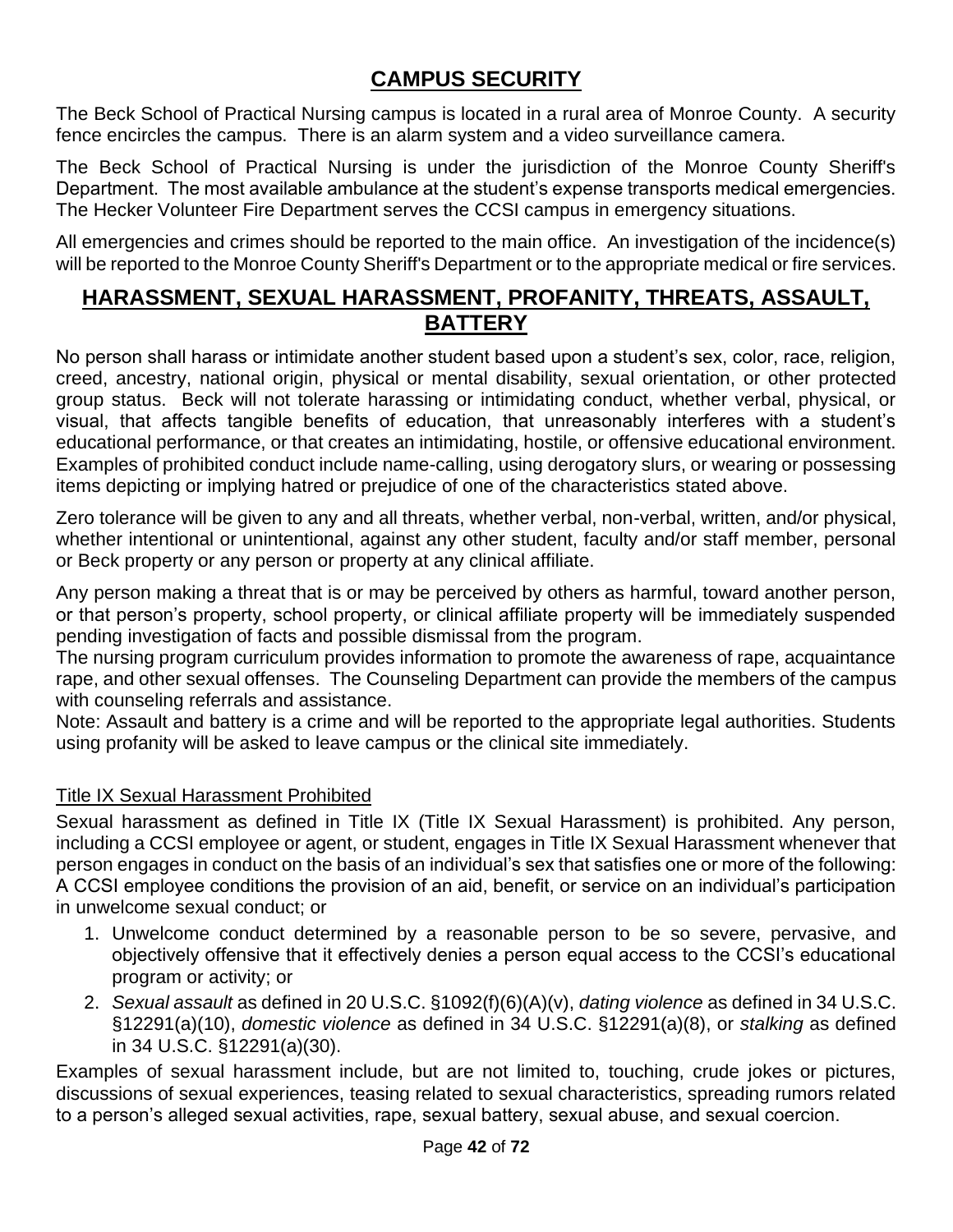#### Definitions from 34 C.F.R. §106.30

*Complainant* means an individual who is alleged to be the victim of conduct that could constitute sexual harassment.

*Education program or activity* includes locations, events, or circumstances where the CCSI has substantial control over both the *Respondent* and the context in which alleged sexual harassment occurs.

*Formal Title IX Sexual Harassment Complaint* means a document filed by a *Complainant* or signed by the Title IX Coordinator alleging sexual harassment against a *Respondent* and requesting that the CCSI investigate the allegation.

*Respondent* means an individual who has been reported to be the perpetrator of the conduct that could constitute sexual harassment.

*Supportive measures* mean non-disciplinary, non-punitive individualized services offered as appropriate, as reasonably available, and without fee or charge to the *Complainant* or the *Respondent* before or after the filing of a *Formal Title IX Sexual Harassment Complaint* or where no *Formal Title IX Sexual Harassment Complaint* has been filed.

#### Making a Report

A person who wishes to make a report under this Title IX Sexual Harassment grievance procedure may make a report to the Title IX Coordinator, Nondiscrimination Coordinator or any employee with whom the person is comfortable speaking. A person who wishes to make a report may choose to report to a person of the same gender.

The following is the name and contact information of the Title IX Coordinator:

#### **Title IX Coordinator:**

Stephanie Mohr 6137 Beck Rd [smohr@gotoccsi.org](mailto:smohr@gotoccsi.org)

618-473-2222 Ext. 100

#### Processing and Reviewing a Report or Complaint

Upon receipt of a report, the Title IX Coordinator and/or designee will promptly contact the *Complainant* to: (1) discuss the availability of supportive measures, (2) consider the *Complainant's* wishes with respect to *supportive measures*, (3) inform the *Complainant* of the availability of *supportive measures* with or without the filing of a *Formal Title IX Sexual Harassment Complaint*, and (4) explain to the *Complainant* the process for filing a *Formal Title IX Sexual Harassment Complaint*.

Reports of alleged sexual harassment will be confidential to the greatest extent practicable, subject to the CCSI's duty to investigate and maintain an educational program or activity that is productive, respectful, and free of sexual harassment.

#### Formal Title IX Sexual Harassment Complaint Grievance Process

When a *Formal Title IX Sexual Harassment Complaint* is filed, the Title IX Coordinator will investigate it or appoint a qualified person to undertake the investigation. Formal Title IX Sexual Harassment Complaints will be investigated pursuant to CCSI's Formal Title IX Sexual Harassment Complaint Grievance Process.

#### Enforcement

Any CCSI student who is determined, at the conclusion of the grievance process, to have engaged in sexual harassment will be subject to disciplinary action, including, but not limited to, suspension and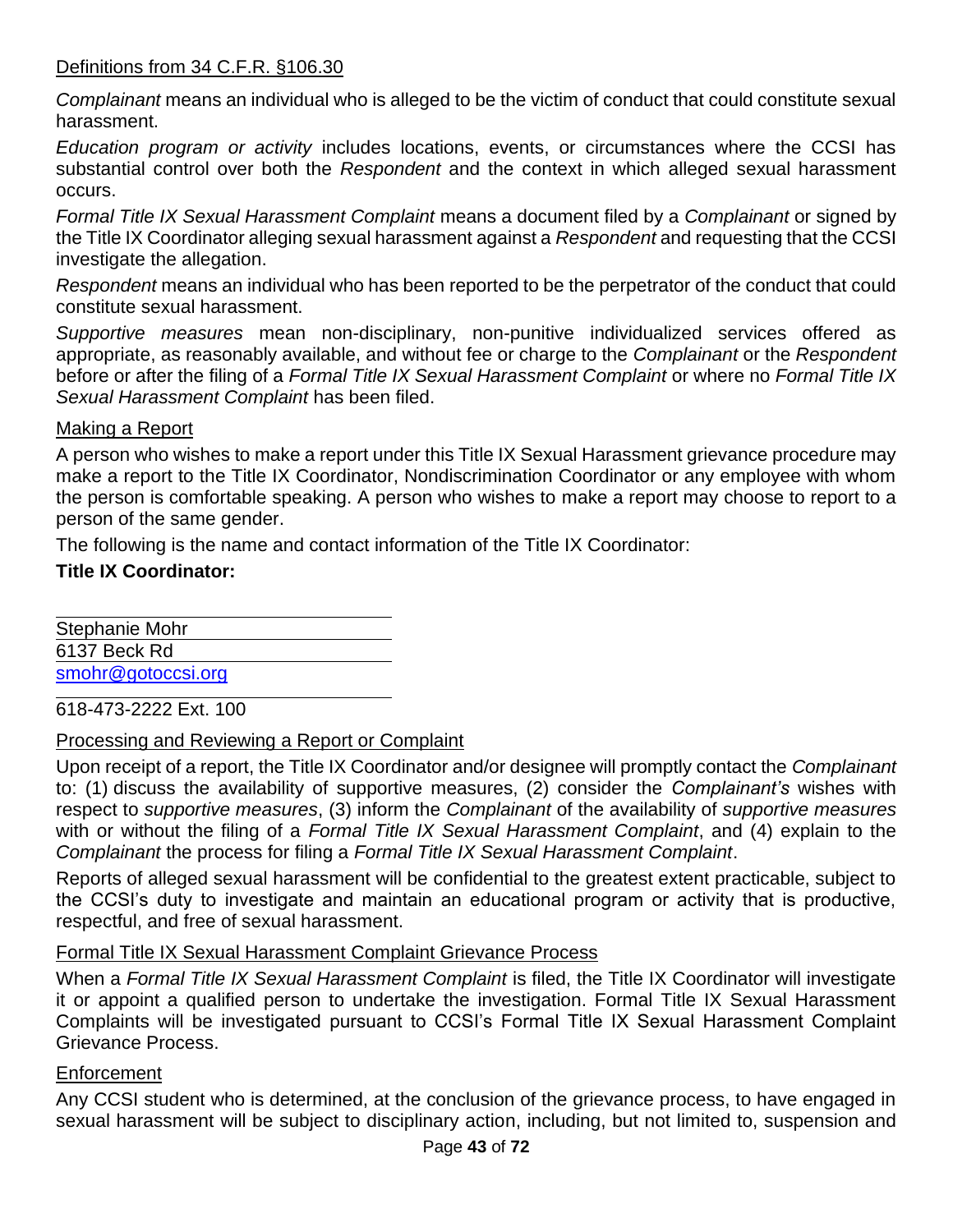removal from the program consistent with student behavior policies. Any person making a knowingly false accusation regarding sexual harassment will likewise be subject to disciplinary action.

This policy does not increase or diminish the ability of the CCSI or the parties to exercise any other rights under existing law.

#### Retaliation Prohibited

The CCSI prohibits any form of retaliation against anyone who, in good faith, has made a report or complaint, assisted, or participated or refused to participate in any manner in a proceeding under this policy. Any person should report claims of retaliation using CCSI's Grievance Procedure.

Any person who retaliates against others for reporting or complaining of violations of this policy or for participating in any manner under this policy will be subject to disciplinary action, up to and including removal from the program

## **BULLYING**

Students are entitled to an environment free of disruptive, distressing and disturbing gestures, jokes and physical contact which could be considered annoying, distressful or threatening to the well-being or safety of the student. Bullying behaviors may include, but are not limited to, teasing, insults, exclusion, and rumors that would hurt others feelings. Bullying behaviors can include physical, verbal, or written actions. Students should immediately report such behavior to a faculty member or administrator.

## **CYBER-BULLYING POLICY**

Central to the Beck School of Practical Nursing's anti-bullying policy is the belief that 'all personnel, students and faculty have a right not to be bullied and that 'bullying is always unacceptable'. The School also recognizes that it must take note of bullying perpetrated outside School which spills over into the School.

## **DEFINITION OF CYBER-BULLYING**

Cyber-bullying is an aggressive, intentional act carried out by a group or individual using electronic forms of contact against a victim who cannot easily defend himself/herself. By cyber-bullying, we mean bullying by electronic media:

- Sending false, cruel, vicious messages by texts or messages or calls on mobile phones
- The use of mobile phone or iPad cameras to cause distress, fear or humiliation
- Posting threatening, abusive, defamatory or humiliating material on websites, to include blogs, personal websites, social networking sites
- Posting of a picture or video without another's permission, **including unauthorized use of classroom audio recording**
- Hijacking/cloning e-mail accounts and sending vicious or embarrassing materials.
- Making threatening, abusive, defamatory or humiliating remarks in chat rooms, or other types of social media

Bullying of this nature creates a hostile, disruptive environment on the school campus and it is a violation of an individual's right to be safe and secure. Cyber Bullying and Harassment will not be tolerated. Actions deliberately threatening, harassing, intimidating an individual or group of individuals, placing an individual in reasonable fear or harm or damaging the individual's property; or disrupting the orderly operation of the school will not be tolerated.

The online activities and technologies often used by students engaged in Cyber Bullying include but are not limited to social network sites, chat rooms, discussion groups, instant messaging, text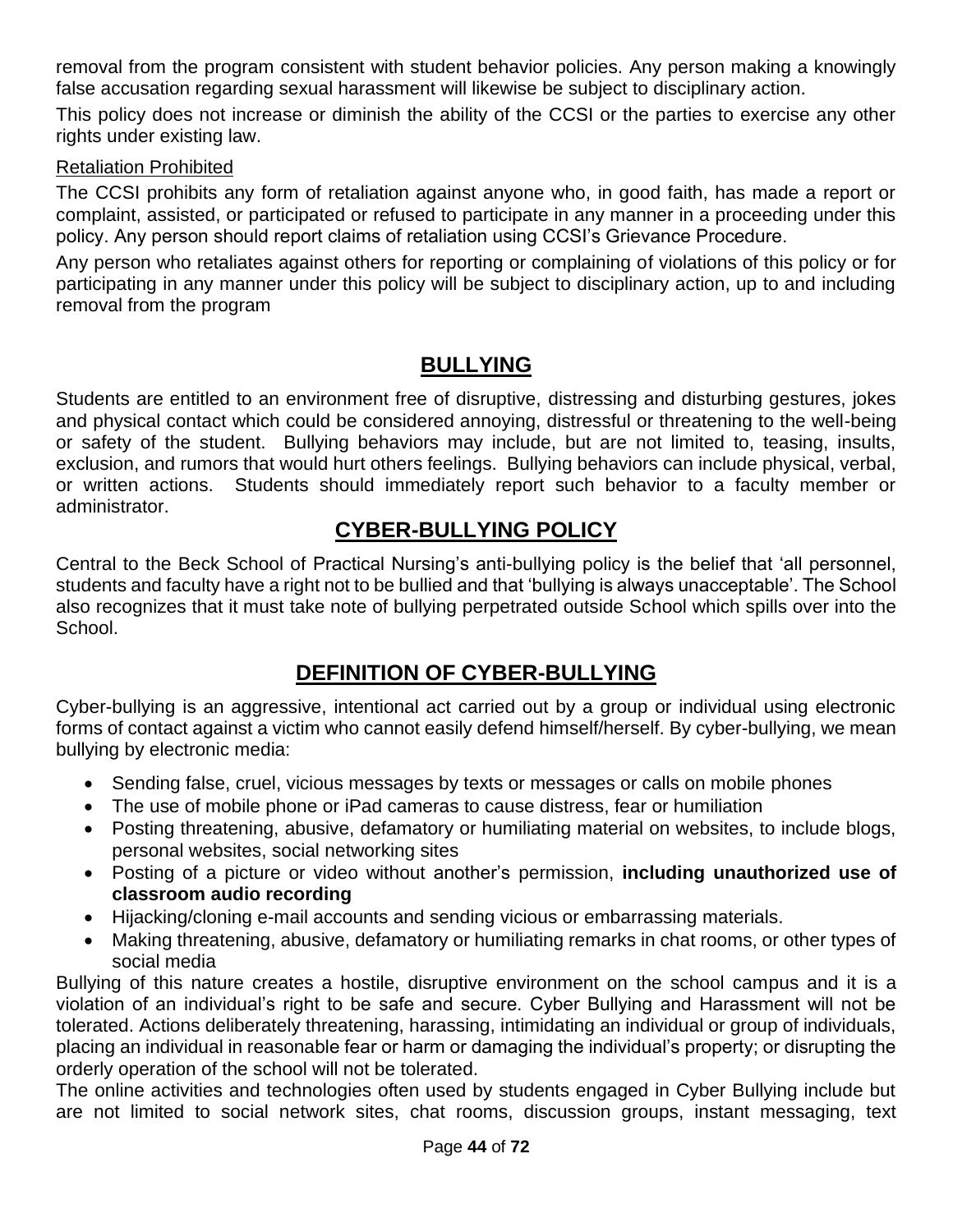messaging, computers, cell phones, personal digital devices, cell phone cameras and webcams. As new technologies arise, they will be included with the above forms of electronic communication.

## **LEGAL ISSUES**

Cyber-bullying is generally criminal in character. The law applies to cyberspace.

It is unlawful to disseminate defamatory information in any media including internet sites. It is an offense to knowingly pursue any course of conduct amounting to harassment.

In Illinois, someone who uses an electronic device to harass other individuals through electronic communications may be guilty of a crime in Illinois.

**720 Ill. Comp. Stat. § 5/12-7.5**. It is a *[class 4 felony](http://www.criminaldefenselawyer.com/resources/criminal-defense/felony-offense/illinois-felony-class.htm)* under Illinois law to use an electronic communication to:

- Make harassing statements against the target
- Engage in a course of conduct that causes the target to fear for his or her safety or the safety of third person
- Engage in a course of conduct that causes the target to suffer emotional distress
- Communicates a threat of immediate or future bodily harm, sexual assault, or confinement to the target or a family member
- Places the target in reasonable apprehension of immediate or future bodily harm, sexual assault, or confinement to the target or a family member, or
- Harass the target by making a threat or placing the target or a family member in reasonable apprehension of immediate or future bodily harm, sexual assault, or confinement, or solicit another person to commit a criminal act against the target
- Harass the target by making a threat or placing the target or a family member in reasonable apprehension of immediate or future bodily harm, sexual assault, or confinement, or communicates a threat of immediate or future bodily harm, sexual assault, or confinement to the target or a family member
- Places the target in reasonable apprehension of immediate or future bodily harm, sexual assault, or confinement to the target or a family member, or solicits another person to commit a criminal act against the target

## **POLICY**

Education and guidance remain at the heart of what we do, and the School reserves the right to take action against those who take part in cyber-bullying.

- All bullying is damaging but cyber-bullying and harassment can be invasive of privacy at all times. These acts may also be considered criminal acts
- The School supports victims and, when necessary, will work with the Police to detect those involved in criminal acts
- The School will use, as appropriate, the full range of sanctions to correct, punish or remove students who bully fellow students or harass staff in this way, both in and out of School
- The School will use its power of confiscation where necessary to prevent students from committing crimes or misusing equipment
- All members of the School community are aware they have a duty to bring to the attention of the Administration any example of cyber-bullying or harassment that they know about or suspect

## **GUIDANCE FOR STUDENTS REGARDING CYBER-BULLYING**

If you believe you or someone else is the victim of cyber-bullying, you must speak to a member of Administration or Faculty as soon as possible.

• Do not answer abusive messages but log and report them

Page **45** of **72**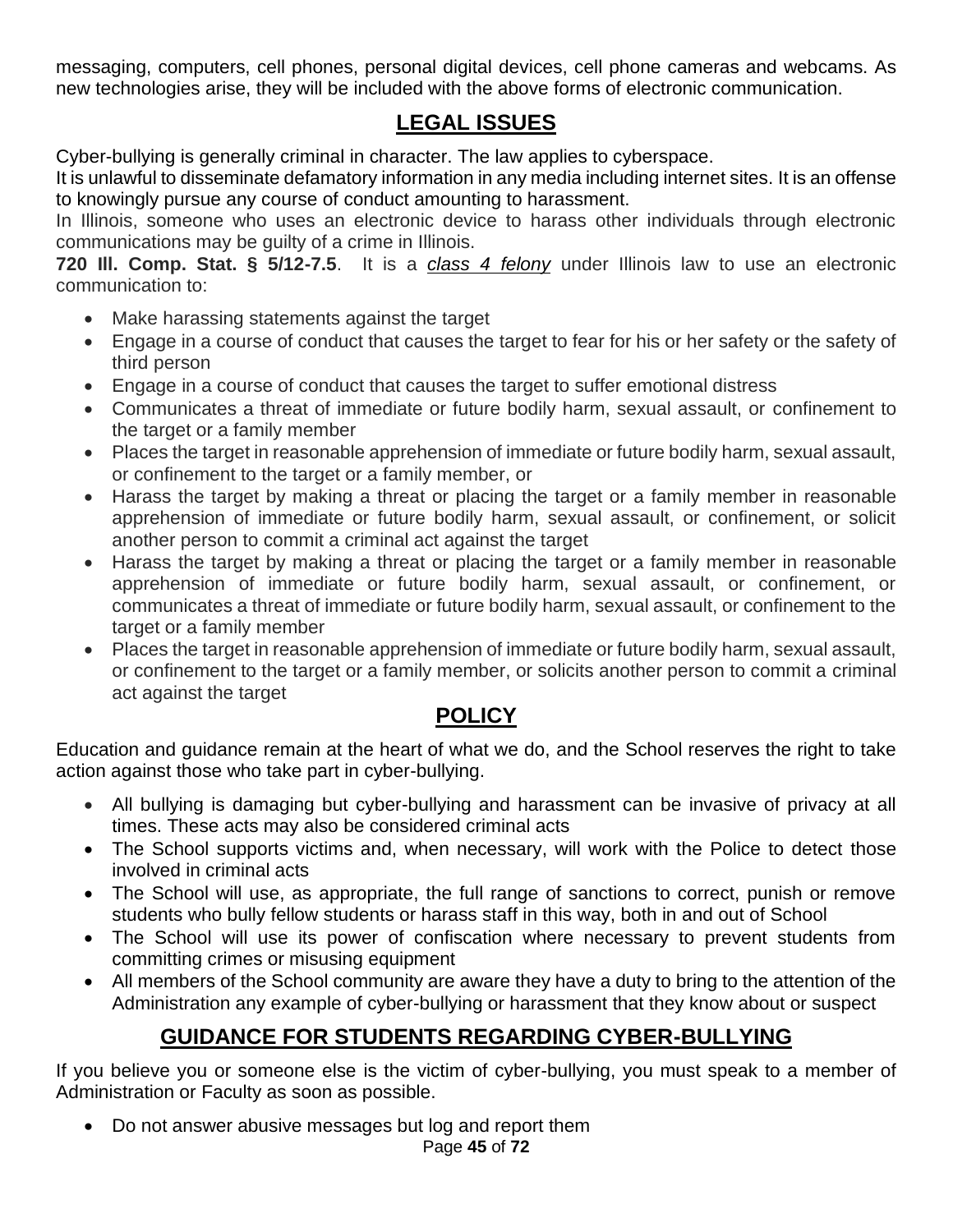- Do not delete anything until it has been shown to School Administration (even if it is upsetting, the material is important evidence which may need to be used later as proof of cyber-bullying)
- Never reply to abusive emails

## **CONSEQUENCES FOR HARASSMENT AND/OR CYBER BULLYING**

Cyber Bullying in any form is strictly prohibited and will not be tolerated, such behavior is subject to immediate removal from the nursing program. The Administration may also report the Cyber Bullying or Harassment to the police.

In addition, those found guilty of Cyber Bullying may be denied the ability to sit for the NCLEX.

#### **How to report Incidents**

Students who feel threatened or intimidated, who are harmed or who observe violations of the Student Conduct Code may report the incident as appropriate:

- For academic matters: To the Instructor, Coordinator/Department Head or Director of Nursing.
- For matters of safety or security: 911 for immediate needs, or any number below
- In general: To an administrator, faculty member, or staff member for assistance and referral.

Administration ……………………………... (618) 473-2222, Ext.122

#### *\*\*All shaded/highlighted portions are the newest board approved changes\*\**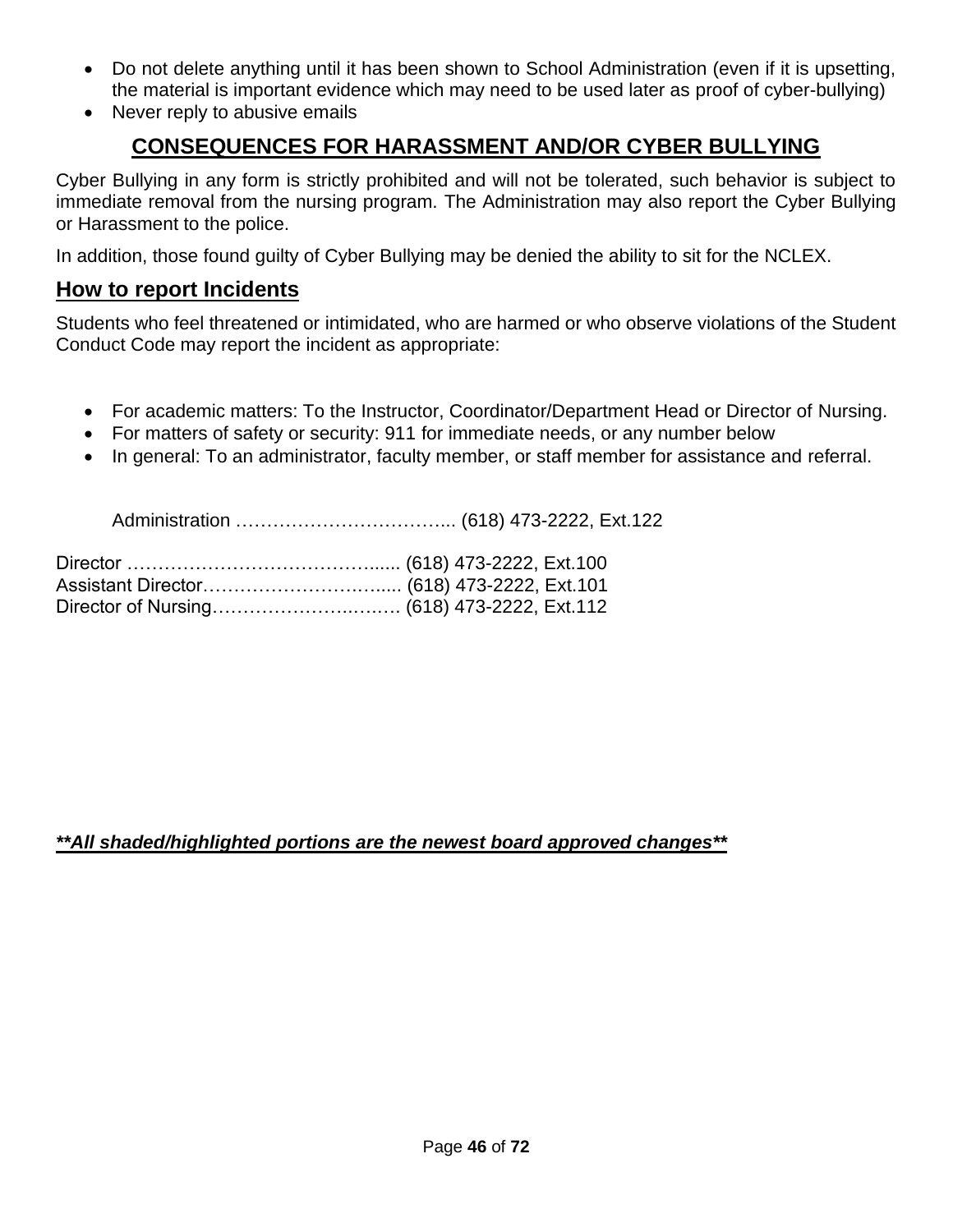## **PART II FINANCIAL AID INTRODUCTION**

This handbook was developed to be used as a tool to make the financial aid process easier for you. It should answer the majority of your questions. If you need further assistance, contact the Financial Aid Counselor.

## **STUDENT RIGHTS AND RESPONSIBILITIES**

#### **Student Rights:**

You have the right to ask the school:

- The names of its accrediting and licensing organizations, and for copies of the documents describing the institution's accreditation or licensing
- About its programs, it's instructional, laboratory, and other physical facilities, and its faculty
- What the cost of attending is and what its policy is on refunds to students who drop out
- What financial assistance is available, including information on all Federal, State, local, private and institutional financial aid programs
- Who its financial aid personnel are, where they are located, and how to contact them for information
- What the procedures and deadlines are for submitting applications for financial aid
- What criteria are used to select financial aid recipients
- How financial need is determined, and how much of that need has been met
- To explain the amount of aid in your aid package
- How and when you will receive your financial aid
- What the interest rate is on any student loan, the total amount you must repay, the length of time you have to repay, when you must start repaying, and what cancellation or deferment provisions apply
- To reconsider your aid package, if you believe a mistake has been made, or if your enrollment or financial circumstances have changed
- How the school determines whether you are making satisfactory academic progress and what happens if you are not

#### **Student Responsibilities:**

It is your responsibility to:

- Review and consider all information about a school's program before you enroll
- Pay special attention to your application for student financial aid, complete it accurately, and submit it on time to the right place. Errors can delay and/or prevent receiving aid
- Notify your school of any information that has changed since you applied for financial aid
- Know and comply with all deadlines for applying or re-applying for aid
- Provide all additional documentation, verification, corrections, and/or new information requested by either the financial aid office or the agency to which you submitted your application
- Read, understand, and keep copies of all forms you are asked to sign
- Repay any student loans you have. When you sign a promissory note, you are agreeing to repay your loan
- Attend entrance counseling and exit interview if you have a subsidized or unsubsidized Federal Direct loan
- Notify your school of a change in your name, address, or attendance status. If you have a loan you must also notify your lender of these changes
- Understand your school's refund policy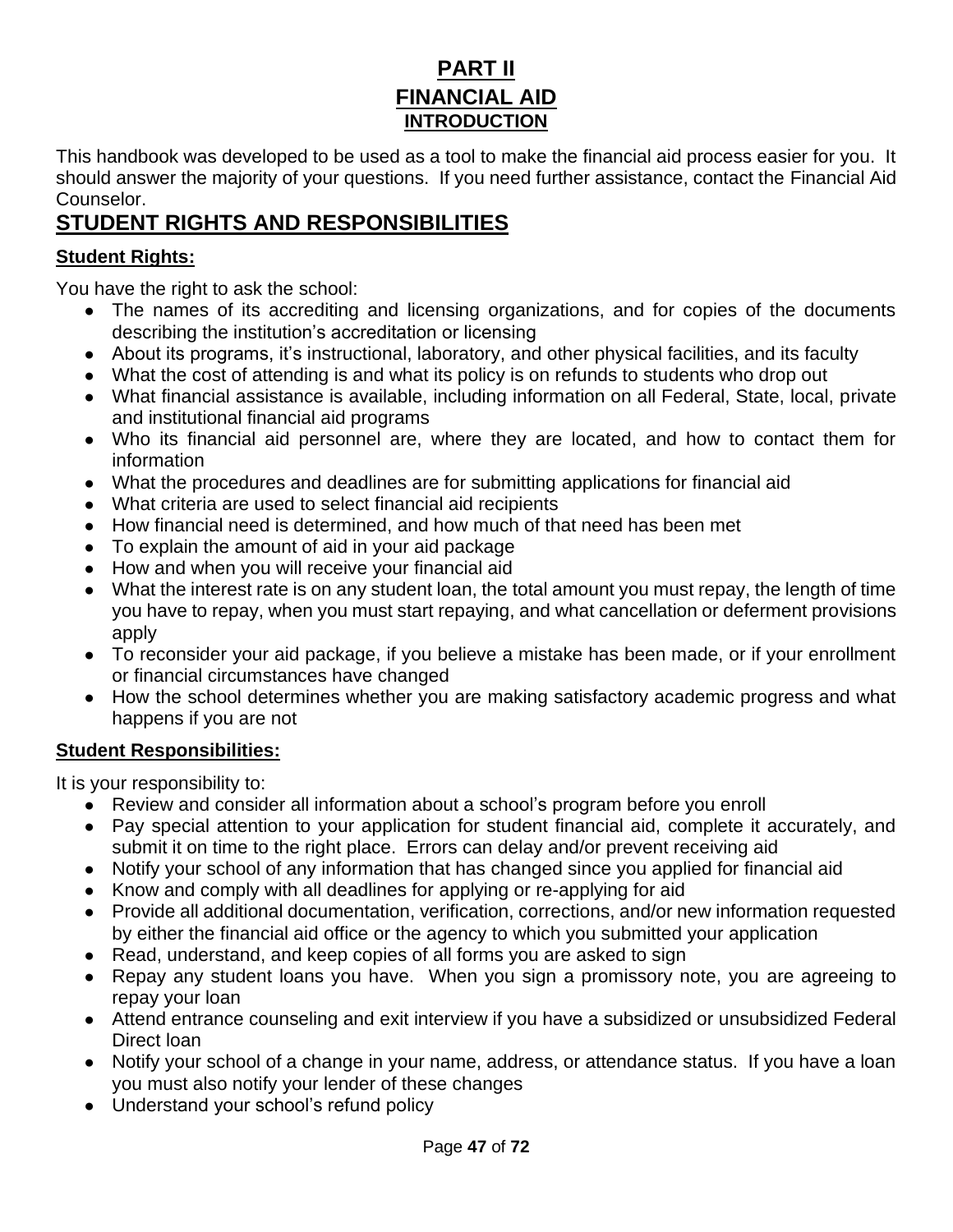## **GENERAL REQUIREMENTS FOR FEDERAL STUDENT FINANCIAL ASSISTANCE**

- The student must be a citizen or eligible non-citizen of the United States with a valid Social Security number
- The student must be registered for the Selective Service if required to do so
- Must be a regular student enrolled in an eligible degree or certificate program
- The student must demonstrate financial need as explained in this handbook
- The student must maintain Satisfactory Academic Progress as explained in this handbook
- Not owe a refund on any grant, not be in default on any loan, nor borrowed in excess of the loan limits, under the Title IV programs, at any institution
- The student must have a high school diploma or equivalent
- In certain cases, students convicted of drug-related offenses may not be eligible to receive financial aid
- Students that have received a bachelor's degree may have exceeded the maximum time frame for eligibility at Career Center of Southern Illinois – Beck School of Practical Nursing

## **STUDENT AFFIRMATION STATEMENTS**

Any student receiving financial assistance is made aware of their ethical responsibilities regarding that assistance. Each student applying for financial aid will be required to sign the following certification of Educational purpose:

*"I certify that I will use any money I receive under Title IV programs (Federal Pell Grant or Federal Stafford Student Loan) only for expenses related to my study at Career Center of Southern Illinois – Beck School of Practical Nursing. I understand that I am responsible for repaying any funds I receive*  which cannot reasonably be attributed to meeting my educational expenses at Career Center of *Southern Illinois – Beck School of Practical Nursing. I further understand that the amount of any repayment is based on regulations published by the Department of Education.*

*I* certify that I do not owe a refund on any grant, am not in default on any loan, and have not borrowed *in excess of the loan limits, under the Title IV programs, at any institution."*

## **APPLYING FOR FINANCIAL AID**

To apply for financial aid, complete the following process:

**1. Application for Financial Aid:**

Students should complete the Free Application for Federal Student Aid (FAFSA) online a[t](http://www.fafsa.ed.gov/) **[www.fafsa.ed.gov](http://www.fafsa.ed.gov/)** for the Federal Pell Grant and Direct Loan program. Applications are also available from the Financial Aid Office at CCSI – Beck School of Practical Nursing, libraries or high school counselors. Submit the resulting Student Aid Report (SAR) to the Financial Aid Counselor at CCSI – Beck School of Practical Nursing by inserting the school code for *Career Center of Southern Illinois – Beck School of Practical Nursing* (013949) in Step 6, Line 103 on the FAFSA application.

#### **2. Career Center of Southern Illinois – Beck School of Practical Nursing:**

All students will be required to complete a separate *Career Center of Southern Illinois – Beck School of Practical Nursing* Financial Aid Application.

#### **3. Verification of Information:**

If your file has been selected for verification by the Department of Education or *Career Center of Southern Illinois – Beck School of Practical Nursing*, you will be asked to provide additional documentation (ex. tax transcripts, W-2's, birth certificate). If selected, verification must be completed before any financial aid is disbursed. Verification must be completed by the specified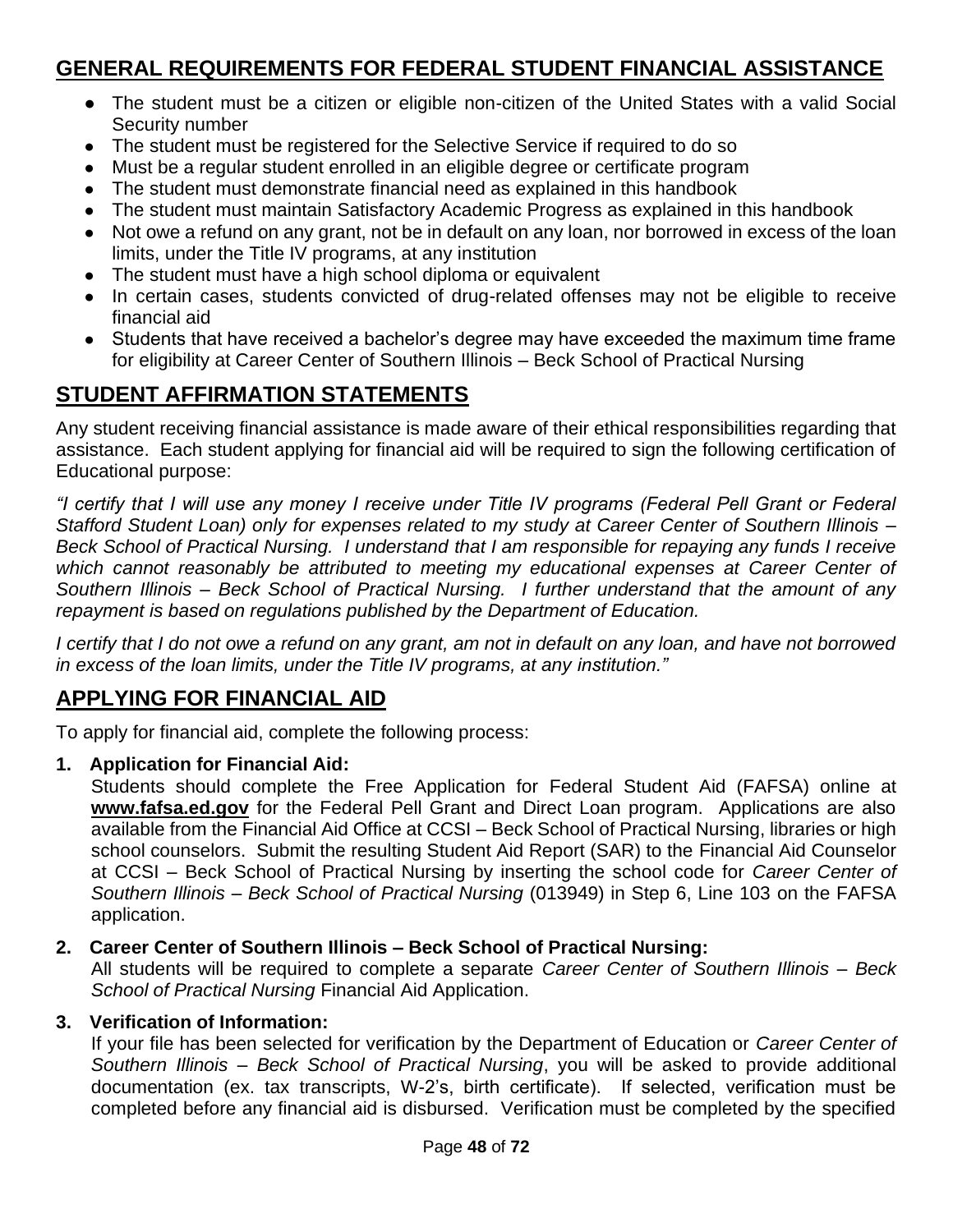date. Failure to complete verification by the specified date may result in a loss of eligibility. Required verification items include: household size, number enrolled in college, adjusted gross income, U.S. Income Tax paid, and certain untaxed income and benefits.

#### **4. Financial Aid History:**

If you have attended another college, technical, or vocational school, your financial aid history from each school must be evaluated. This information can be obtained from the National Student Loan Database System (NSLDS) by the Financial Aid Counselor at CCSI – Beck School of Practical Nursing.

#### **5. Enroll for Classes – Notify the Financial Aid Office:**

If you enroll and do not attend, it is your responsibility to withdraw. If you do not withdraw during the refund period, you will be billed for the tuition and fees for the classes.

#### **6. Award Letter:**

When processing is complete, you will receive an award letter outlining the awards allocated to you from the various programs. You will be asked to either accept or decline the awards offered to you. A signed copy of the award letter will be kept in the student's financial aid file.

## **SPECIAL CIRCUMSTANCES**

If you (and your family) have unusual circumstances, such as unusual medical or dental expenses not covered by insurance, a family member who recently became unemployed, or changes in income or assets that affect your eligibility for financial aid, contact the financial aid office for assistance**. See Leave of Absence Policy, page 50.**

## **FINANCIAL NEED**

Financial need is determined by this formula:

#### **Cost of Attendance – Expected Family Contribution (EFC) = Financial Need**

The cost of attendance for the 2021-2022 PN program appears below. The U.S. Department of Education calculates your EFC from the information you submitted on your FAFSA. For 2020-2021, costs are estimated as follows:

Direct Costs:

|                                    | Tuition<br>Books & Supplies<br>Other:                                | \$14,900<br>\$1602                         |
|------------------------------------|----------------------------------------------------------------------|--------------------------------------------|
| For students living independently: |                                                                      |                                            |
|                                    | Room & Board<br>Transportation<br><b>Personal Expenses</b><br>Total: | \$11,663<br>\$3,878<br>\$6,032<br>\$37,766 |
| For students living with parents:  |                                                                      |                                            |
|                                    | Room & Board<br>Transportation<br><b>Personal Expenses</b>           | \$7,791<br>\$2,597<br>\$4,040              |

Total: \$30,621

Financial aid cannot be paid in excess of financial need.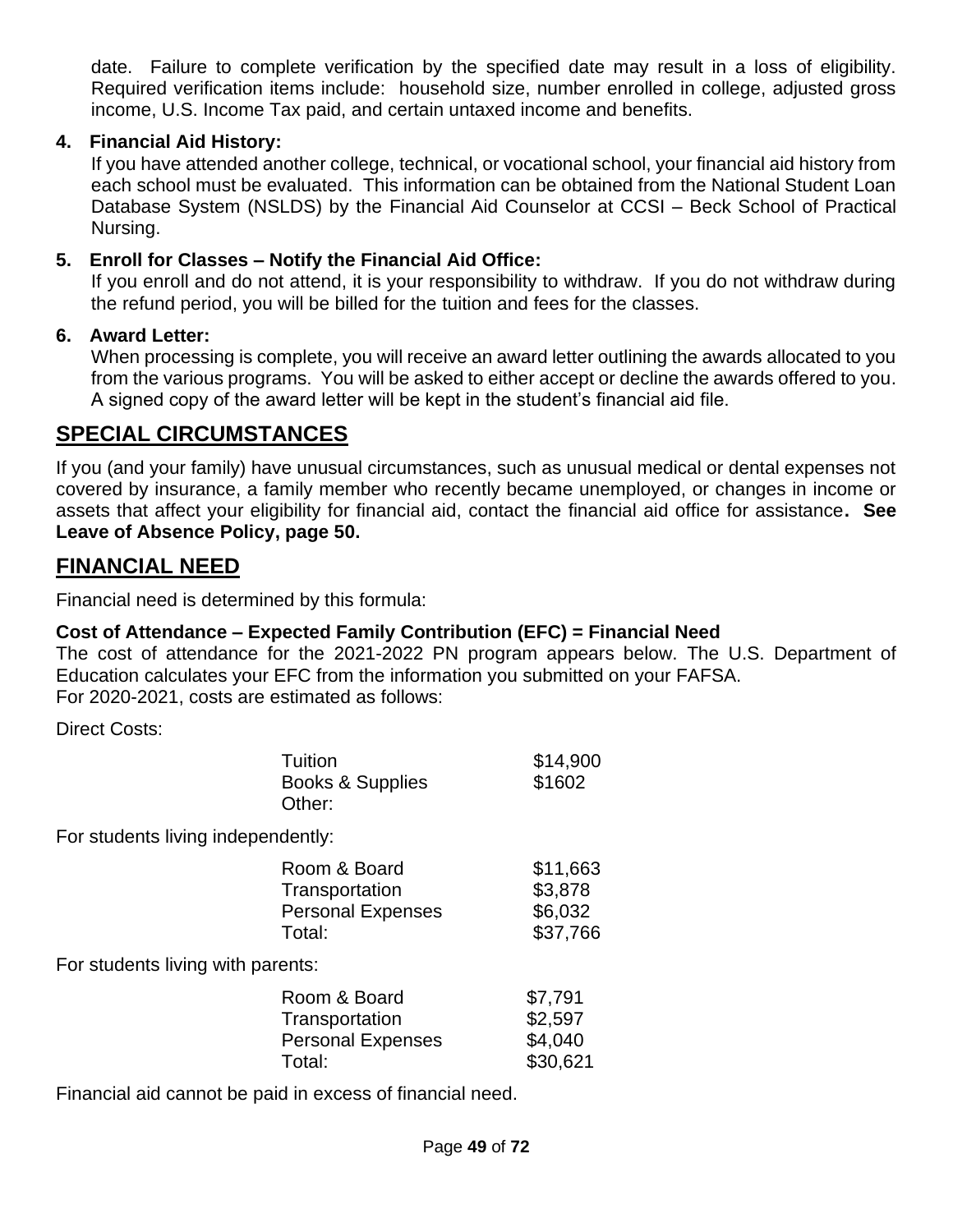## **PERIOD OF ENROLLMENT**

Period of enrollment for the 2021-2022 PN program is 11 months 1440 clock hours. Definition of an academic year as it applies to financial aid:

- First academic year is defined as 900 clock hours in 26 weeks.
- Second academic year begins at the start of 901 hours and is made up of a total of 540 clock hours.

## **RECEIVING YOUR FINANCIAL AID**

Financial aid is meant to assist students in meeting their educational expenses. Students should be prepared to meet their living expenses and book/supply expenses from their personal resources. If an accepted student desires to purchase textbooks from BSPN, the student will be required to purchase all textbooks that are required for each class within the program. No partial textbook orders will be accepted. The student will be forwarded a BSPN textbook list that includes the book ISBN number and description. The student may consider other purchase options outside of the program if preferred.

Your financial aid proceeds will be disbursed in 2 payments each academic year. Student disbursements of Financial Aid can only be made if the student is meeting Satisfactory Academic Progress and meets attendance requirements. For this reason, student disbursements of Financial Aid may take place up to 30 days after reaching eligibility requirements for both attendance and Satisfactory Academic Progress. No disbursement will be greater than half the amount of your financial aid. Students must be enrolled at least 30 days before receiving the first disbursement of financial aid. The remaining disbursements will be processed once Satisfactory Academic Progress has been reviewed for both the qualitative (grade-based when grades are reviewed for the program clock hours of 450, 900, and 1170) and quantitative (time-based in which individual student clock hours are reviewed). All funds will be applied to the student's tuition account first. Remaining funds will be disbursed to the student only after their tuition is paid in full for each academic year.

The academic year tuition is billed as follows:

Day one of program: \$3880 which represents 50% of award year 1.

At 450 clock hours: \$3880, which represents the final 50% of award year 1.

At 900 clock hours: \$3570, which represents 50% of award year 2.

At 1170 clock hours: \$3570, which represents the final 50% of award year 2.

The purpose of this billing system is to follow the Department of Education's clock hour fund disbursements guidelines.

#### **Surplus Disbursements**

When a student, prior to the completion of clock hours that were calculated in Title 4 disbursement funds receives a surplus check and then leaves or is dismissed from the program, the student has a legal responsibility to return the funds given to them by the Department of Education.

These funds disbursed in surplus are government funds that must be returned on the student's behalf by BSPN and subsequently the student must return that same dollar amount of funds to BSPN. Failure to return these funds to BSPN or failing to have a signed payment plan with the financial aid office, within 10 days of the dismissal date may result in the student's account being sent to a collections agency and a \$50 late fee charged.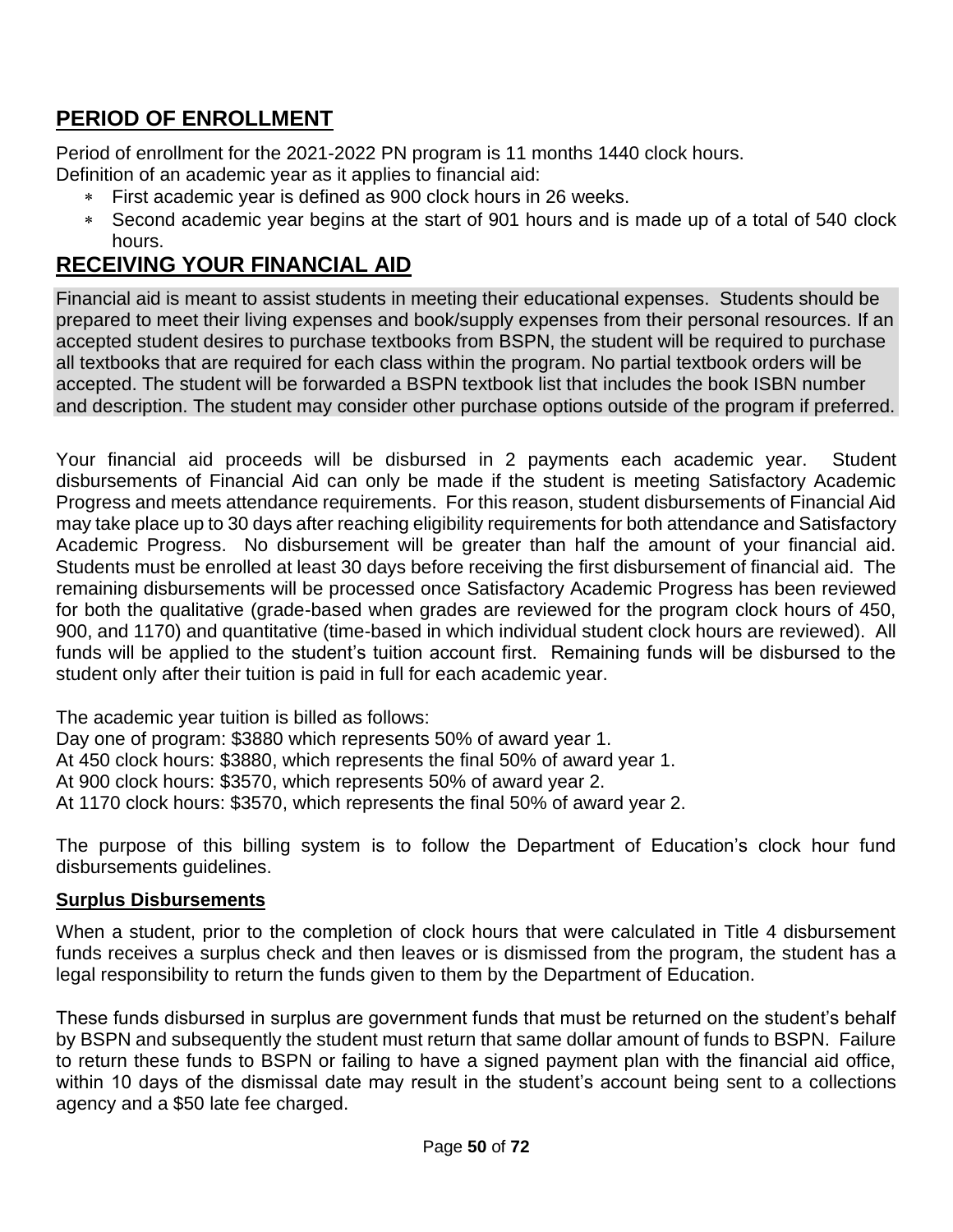There will be no transcripts or any other school related documents released on behalf of a student until all delinquent funds are paid in full. If the student has taken the option of a payment plan for the balance due with BSPN and the student misses one payment, the past due amount, unless prior arrangements have been made with the administrator, may be turned over to a collections agency and a \$50 late fee will be added.

## **WAITING PERIOD FOR SURPLUS CHECK DISBURSEMENT**

A Title IV credit balance occurs whenever the amount of the Title IV funds credited to a student's account for a payment period exceeds the amount assessed the student for allowable charges associated with that payment period.

If financial aid disbursements to the student's account at the school create a surplus, the school will disburse the surplus funds 14 days after the Department of Education deposits the funds into the school's account.

When a student withdraws or is dismissed at any time, and a Title IV credit balance is created, no portion of the balance will be released to the student until any return to Title IV is completed.

## **TYPES OF AID**

At Career Center of Southern Illinois – Beck School of Practical Nursing, financial assistance consists of the following programs:

- Grants: Need based gift aid which the student is not expected to repay.
- Loans: While terms of repayment vary between programs, the student loan is similar to other loans because you must repay the funds.
- Scholarships: Academically and financially based gift aid which the student is not expected to repay.
- Other: Other forms of assistance

## **FEDERAL PELL GRANT**

**Qualifications:** Awards are based on need, your Expected Family Contribution (EFC – a number calculated by the Federal Government based on information from your FAFSA), your enrollment status, and your living arrangements. Awards will be processed after all requested documentation has been received.

Federal Pell Grant may cover: Tuition and fees Books and course related supplies Miscellaneous college expenses

**Tuition and fees:** Tuition and fees owed will be deducted from the Federal Pell Grant unless they have been paid in full by another source such as the Workforce Investment Act (WIOA). You will not receive a statement of tuition and fees paid; keep your initial tuition and fee bill for your records.

**Receiving funds:** You will receive Federal Pell Grant funds in two disbursements per award year. No disbursement will be greater than half the amount of the student's Pell award. Students must be enrolled at least 30 days before receiving the first disbursement of financial aid. The remaining disbursements will be processed once Satisfactory Academic Progress has been reviewed for both the qualitative (grade-based when grades are reviewed for the program clock hours of 450, 900, and 1170)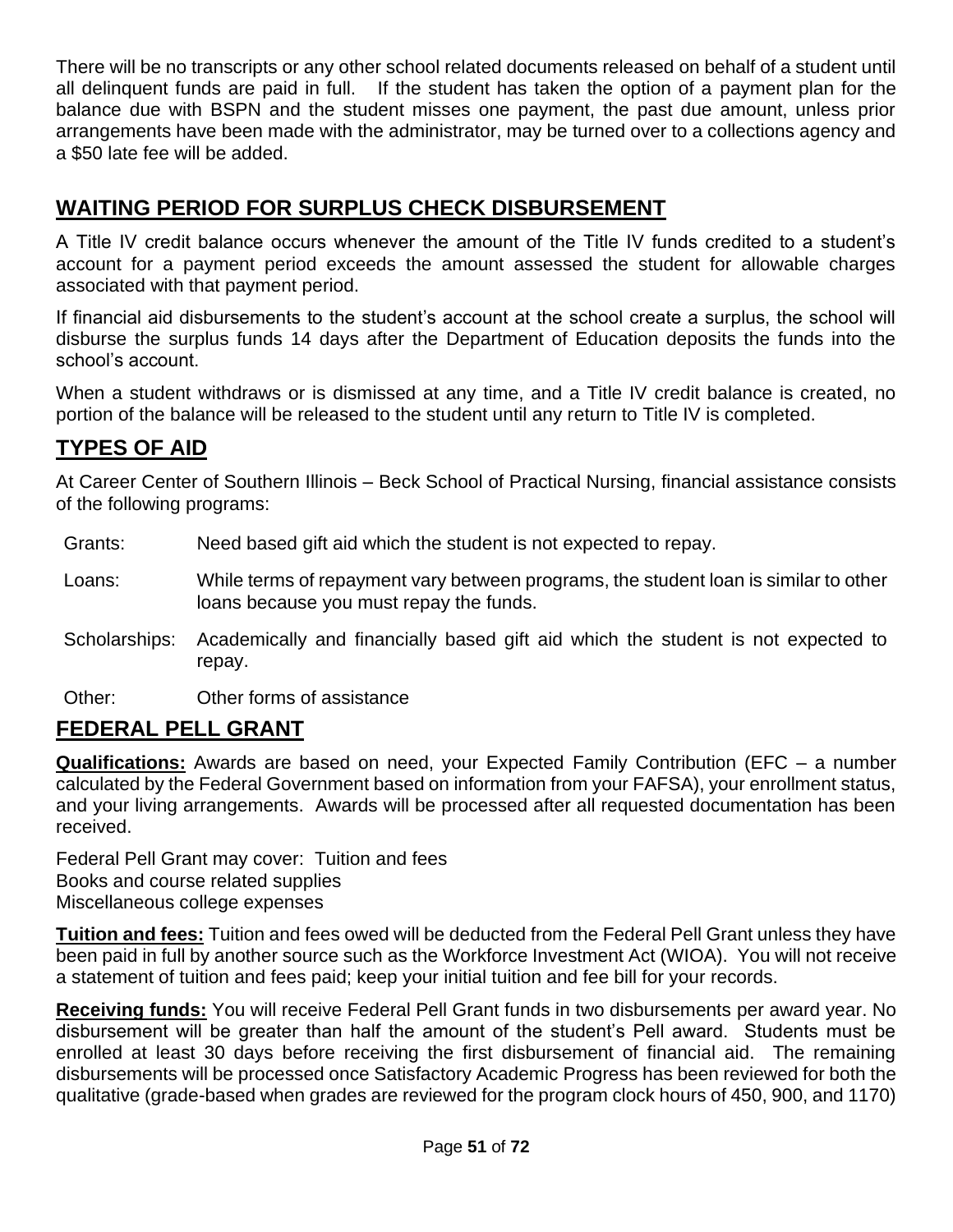and quantitative (time-based in which individual student clock hours are reviewed). Students will be notified if any remaining funds will be disbursed to them.

A Pell Grant payment may not be made until all conditions regarding eligibility for payment have been met.

If a student drops or is dismissed from the program, any unearned PELL funds must be returned within 10 days of dismissal.

## **SCHOLARSHIPS**

Scholarships are based on academic and financial need (not necessarily both). Some organizations which give scholarships request that the student pay back the scholarship if the student fails or withdraws from the program; others, require the student to work at their facility after graduation (i.e. hospital scholarships).

Students can find information about scholarships at their local library, high school guidance counselor or the financial aid office. Students may also want to contact local organizations such as Lions, American Legion, etc. about scholarships.

The award recipient is encouraged to write a thank you letter to the donor of the scholarship.

## **LOANS**

**Direct Subsidized Loan: -** A low interest rate loan that is based on need which is determined from information on the Student Aid Report. A student's eligibility to receive gift aid, such as the Federal Pell Grant, must be calculated before loan eligibility can be determined. The Federal government pays the interest on the subsidized loan while the borrower is enrolled in school at least half-time. A minimum of half-time enrollment must be maintained in an eligible program of study and all verification requirements are the same as for the Federal Pell Grant. Subsidized loans may not exceed the student's estimated cost of attendance minus other financial aid awarded during the period of enrollment. Please contact the Financial Aid Office for additional information.

The application process begins in the Financial Aid Office. If you have financial need and meet all other eligibility requirements, a promissory note will be prepared for your signature by the Financial Aid Counselor upon your request. All students requesting a loan at Career Center of Southern Illinois – Beck School of Practical Nursing must attend an entrance loan counseling session online.

Federal law requires the lender to disburse Direct Loans in at least two disbursements. No disbursement will be greater than half the amount of the loan. Disbursements are usually made twice during each academic year of the PN program. Students must be enrolled at least 30 days before receiving the first disbursement of financial aid. The remaining disbursements will be processed once Satisfactory Academic Progress has been reviewed for both the qualitative (grade-based when grades are reviewed for the program clock hours of 450, 900, and 1170) and quantitative (time-based in which individual student clock hours are reviewed). The student must meet all eligibility requirements and payment of all outstanding charges is required before a loan check will be released to the student. If charges are owed, CCSI – Beck School of Practical Nursing will deduct the outstanding charges and if a balance remains, will issue a check to the student. All student loan borrowers must attend an exit counseling session online prior to withdrawal from school or graduation.

If a student drops or is dismissed from the program, any unearned subsidized loan funds must be returned within 10 days of dismissal.

**Direct Unsubsidized Loan: -** A low interest non-need based loan available to students. A school must first determine the student's need for a subsidized loan before processing an unsubsidized loan. All other requirements are the same as those for the subsidized loan, except for the responsibility of payment of the interest on the loan. A student borrowing an unsubsidized loan has the option of paying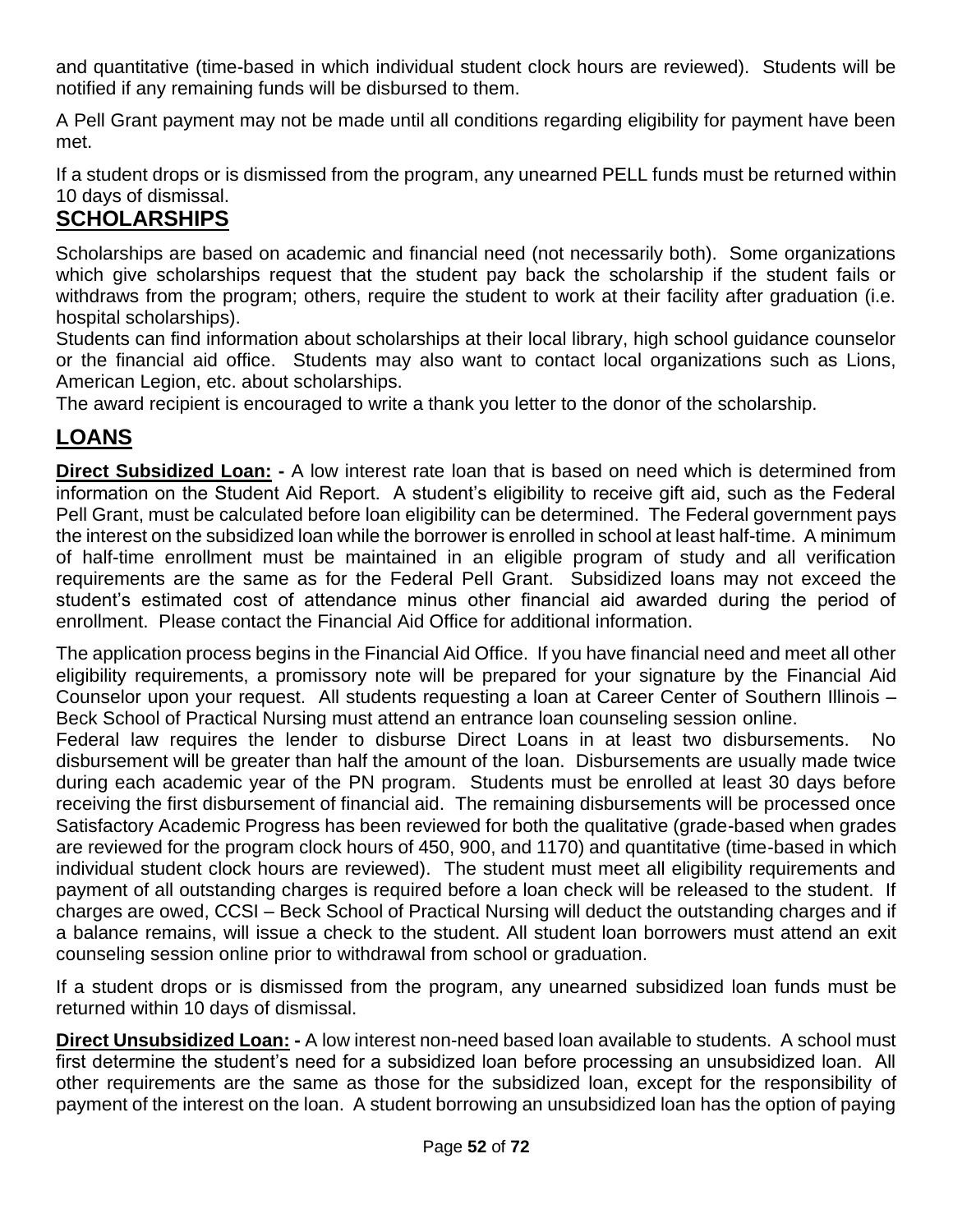the interest quarterly while in school or *capitalizing* the interest. Capitalizing means the interest will accrue and be added to the principal balance.

The combined maximum for the direct subsidized and unsubsidized loans at *Career Center of Southern Illinois – Beck School of Practical Nursing* is \$9500 for an independent student and \$5500 for a dependent student for the first academic year and \$6300 for an independent student and \$3900 for a dependent student for the second academic year.

If a student drops or is dismissed from the program, any unearned unsubsidized loan funds must be returned within 10 days of dismissal.

**Federal PLUS Loan: -** Applications are available from the Financial Aid Office. This loan is not based on need but is subject to approval by the Financial Aid Office. PLUS loans may not exceed the student's estimated cost of attendance minus other financial aid awarded during the period of enrollment. Following a parent's written request of a specific loan amount, a PLUS loan promissory note will be prepared for the parent's signature. Federal PLUS loan checks are disbursed in at least two payments to *Career Center of Southern Illinois – Beck School of Practical Nursing*.

The repayment period for PLUS borrowers begins on the day the loan is fully disbursed. The first payment of interest and principal is due within 60 days after the loan is fully disbursed.

If a student drops or is dismissed from the program, any unearned federal PLUS loan funds must be returned within 10 days of dismissal.

#### **OTHER FINANCIAL AID SOURCES**

**VA Benefits: -** Most CCSI – Beck School of Practical Nursing programs are approved for veterans. See the Financial Aid Counselor for more details. Although CCSI – Beck School of Practical Nursing does not grant credit for prior education, past experience and training are evaluated. Veterans will be granted appropriate credit for previous education and training and the length and cost of their program will be shortened proportionately to match this award of credit. Such transfer credit will be evaluated on an individual basis and is at the discretion of *Career Center of Southern Illinois – Beck School of Practical Nursing*. Veterans must present appropriate documentation to *Career Center of Southern Illinois – Beck School of Practical Nursing* prior to beginning their program of study to receive such credit.

## **Compliance with 38 USC 3679(e)**

#### **VA Pending Payment Compliance**

Beginning August 1, 2019, and despite any policy to the contrary, this educational institution will not take any of the four following actions toward any student using the U.S. Department of Veterans Affairs (VA) Post 9/11 G.I. Bill® (Ch. 33) or Vocational Rehabilitation and Employment (Ch. 31) benefits, while their payment from the United States Department of Veterans Affairs is pending to the educational institution:

- Prevent their enrollment;
- Assess a late penalty fee to;
- Require they secure alternative or additional funding;

• Deny their access to any resources (access to classes, libraries, or other institutional facilities) available to other students who have satisfied their tuition and fee bills to the institution.

However, to qualify for this provision, such students may be required to:

- Produce the VA's Certificate of Eligibility by the first day of class;
- Provide written request to be certified;

• Provide additional information needed to properly certify the enrollment as described in other institutional policies (see our VA School Certifying Official for all requirements).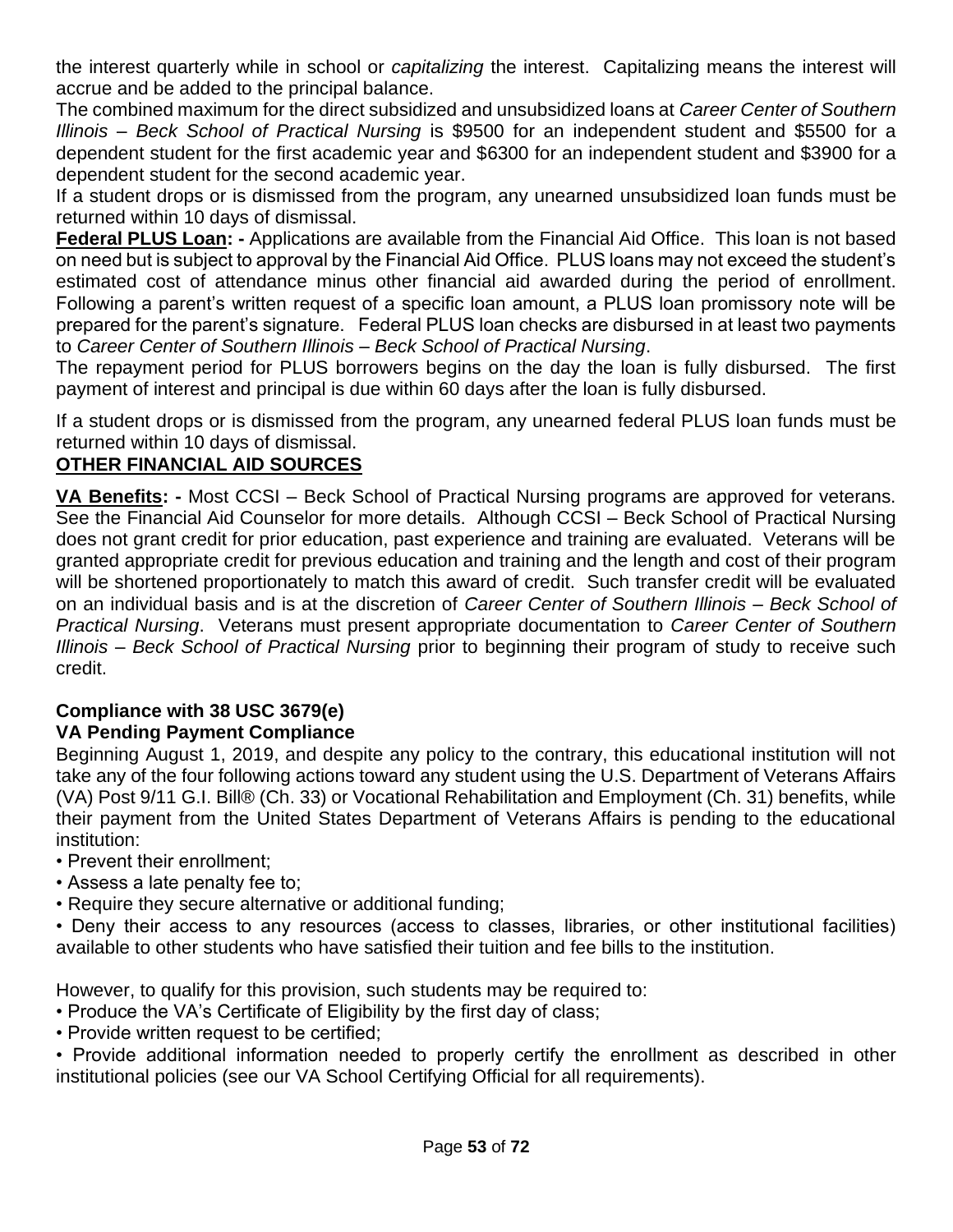''GI Bill® is a registered trademark of the U.S. Department of Veterans Affairs (VA). More information about education benefits offered by VA is available at the official U.S. government Web site at [https://www.benefits.va.gov/gibill.](https://www.benefits.va.gov/gibill)"

**W.I.O.A.: –** The Workforce Investment Opportunity Act is a federally funded program designed to help the handicapped, the economically disadvantaged, laid-off workers, and those with barriers to employment. W.I.O.A. provides funding for tuition, books, transportation costs, uniforms and other supplies. W.I.O.A. reimburses CCSI – Beck School of Practical Nursing for tuition costs.

If a student drops or is dismissed from the program, any unearned W.I.O.A. funds must be returned within 10 days of dismissal.

## **TUITION PAYMENTS AND TERMS**

Upon acceptance to the program, the student will be required to pay a non-refundable administrative deposit. All students must make this deposit which is credited to the student's account.

Arrangements for tuition payment must be made no later than 1 week prior to the beginning of class. **A plan to pay all expenses/tuition must be in place with the financial aid office at the start of class unless alternate funding is applied for and approved.**

CCSI – Beck School of Practical Nursing accepts financial aid in the form of scholarships, grants, and loans. If you are applying to agencies outside of CCSI – Beck School of Practical Nursing, (WIOA, your work site, outside scholarship programs) you must apply early enough to have the funds ready for payment of your expenses on the first day of class.

Financial arrangements must be made with the Financial Aid Counselor. **Financial aid orientations and consultations are mandatory.**

## **PAYMENT PLANS**

Financial aid may cover only a portion of your expenses. To pay the balance of your expenses, you must enter into a payment plan, or have something set up with the Financial Aid office, to pay your remaining expenses. This is available to only those students who have exhausted all other financial aid or loan options.

Payment options are as follows:

#### **Monthly:**

10% down payment prior to the  $1<sup>st</sup>$  day of class

The remaining 90% will be divided by the number of months the program to determine monthly payment amounts.

Monthly payments are payable by the 1st of each month after the start of class

#### **Annual:**

All paid 1 week prior to the first day of class.

*Payments are expected to be made as agreed upon in the signed payment plan. Students who do not make payments as scheduled shall be removed from class at the discretion of the Director of Nursing* when the payment is more than 7 business days past-due, and will not be allowed to return until the *delinquency has been addressed and the account is current. The absences shall be counted against the total allowable non-attendance hours, and any missed examinations will not be awarded a grade higher than 78%. Students will also not be allowed to attend the clinical portion of the program, and the missed days will be made up at the end of the program, at a cost of \$30 / day to the student.*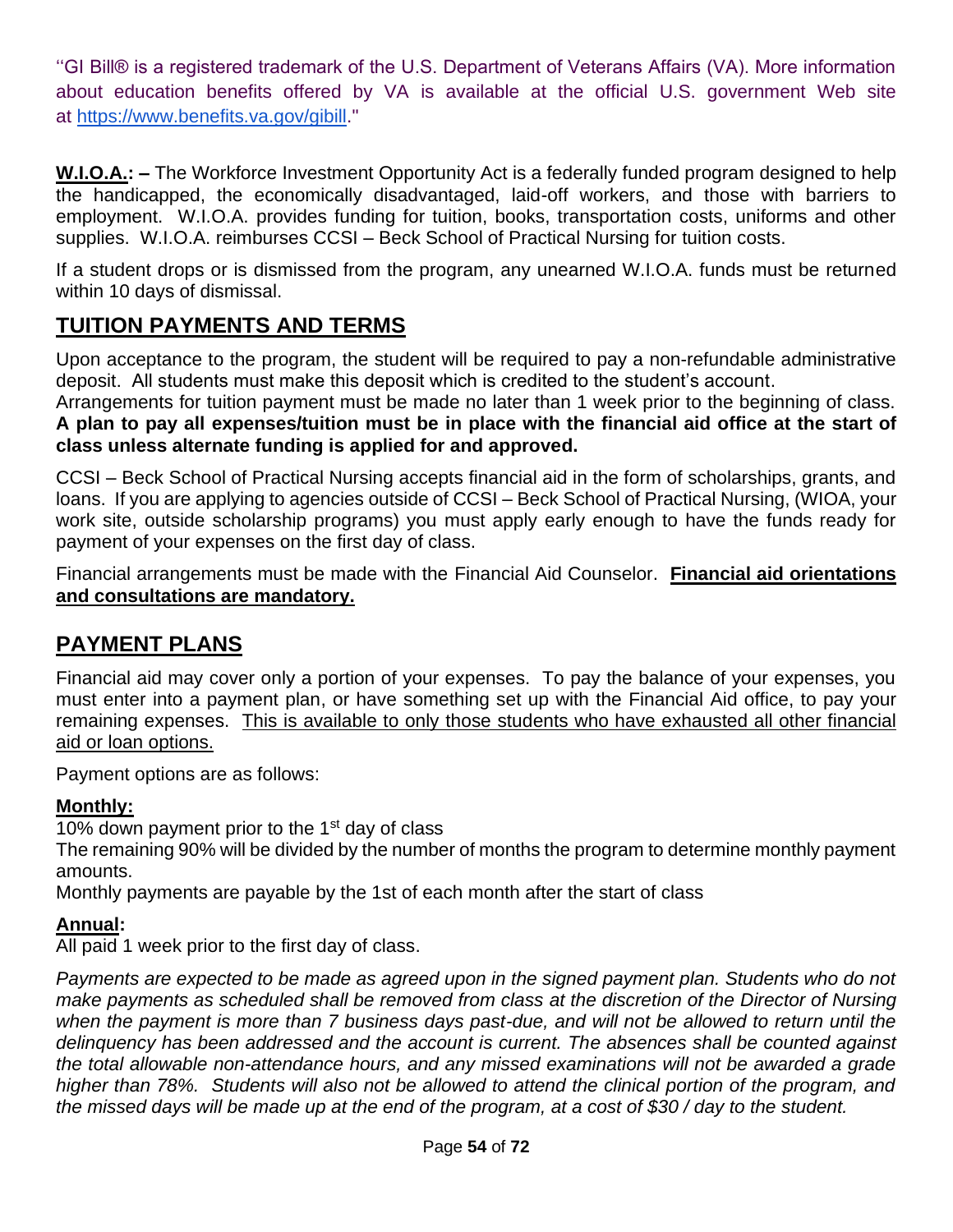Students are responsible to purchase any books, tools, supplies, uniforms, etc., which are variable in cost, when they obtain them.

## **MISCELLANEOUS TESTING FEES**

Students are required to pass computer generated comprehensive term exams and a program exit exam. In the event the student does not pass the comprehensive term exams or program exit exam the student will be responsible for fees associated with retaking comprehensive or exit exams.

## **CLINICAL MAKE-UP FEE**

Students that are required to attend additional clinical dates beyond the original program schedule due to attendance and/or clinical failure will incur a \$100.00 fee per clinical make-up day. This fee must be paid in full prior to attending the make-up clinical(s).

## **DELINQUENT ACCOUNTS**

Students whose accounts are not paid in full will not be allowed to sit for any term exam, receive diplomas, transcripts, letters of recommendation, board application signatures, etc.

Delinquent Payment Plan Accounts:

*Payment plan participants* are required to make consecutive monthly payments in full as scheduled. Accounts with two consecutive missed payments or two returned checks will be cancelled from the payment plan. Once cancelled, the due date will revert back to the original due date of the start of the program. Therefore, the student must make immediate payment in full of the account balance owed. Students failing to comply will be dropped from the program.

Returning student payment plans will require the student to pay as you go. The reduced tuition must be paid as follows: Monthly payments will be arranged with the Financial Aid Counselor. Student will have the option of paying the balance in full at the start of the term. Any failure to maintain the payment schedule will affect the students class time or ability to take the term exam.

## **RETURNING STUDENTS**

Students withdrawing from BSPN must meet with the Financial Aid Counselor within 10 days of withdrawal to discuss his / her outstanding balance (if any) and make arrangements for a payment plan to reduce the balance prior to return. The student is also responsible for all outstanding balances from previous enrollment before repeating the program. Returning students must make payments as arranged prior to return. Returning students who have not shown commitment to repayment as scheduled may not be allowed to attend as scheduled. The returning student must contact BSPN if they will be unable to make a payment as scheduled to avoid being removed from the class roster. All students who have left the program with a past due balance who fail to make payments on that balance are subject to having their account sent to a collection agency.

Returning student payment plans will require the student to pay as you go. The reduced tuition must be paid as follows: Monthly payments will be arranged with the Financial Aid Counselor. Student will have the option of paying the balance in full at the start of the term. Any failure to maintain the payment schedule will affect the students class time or ability to take the term exam.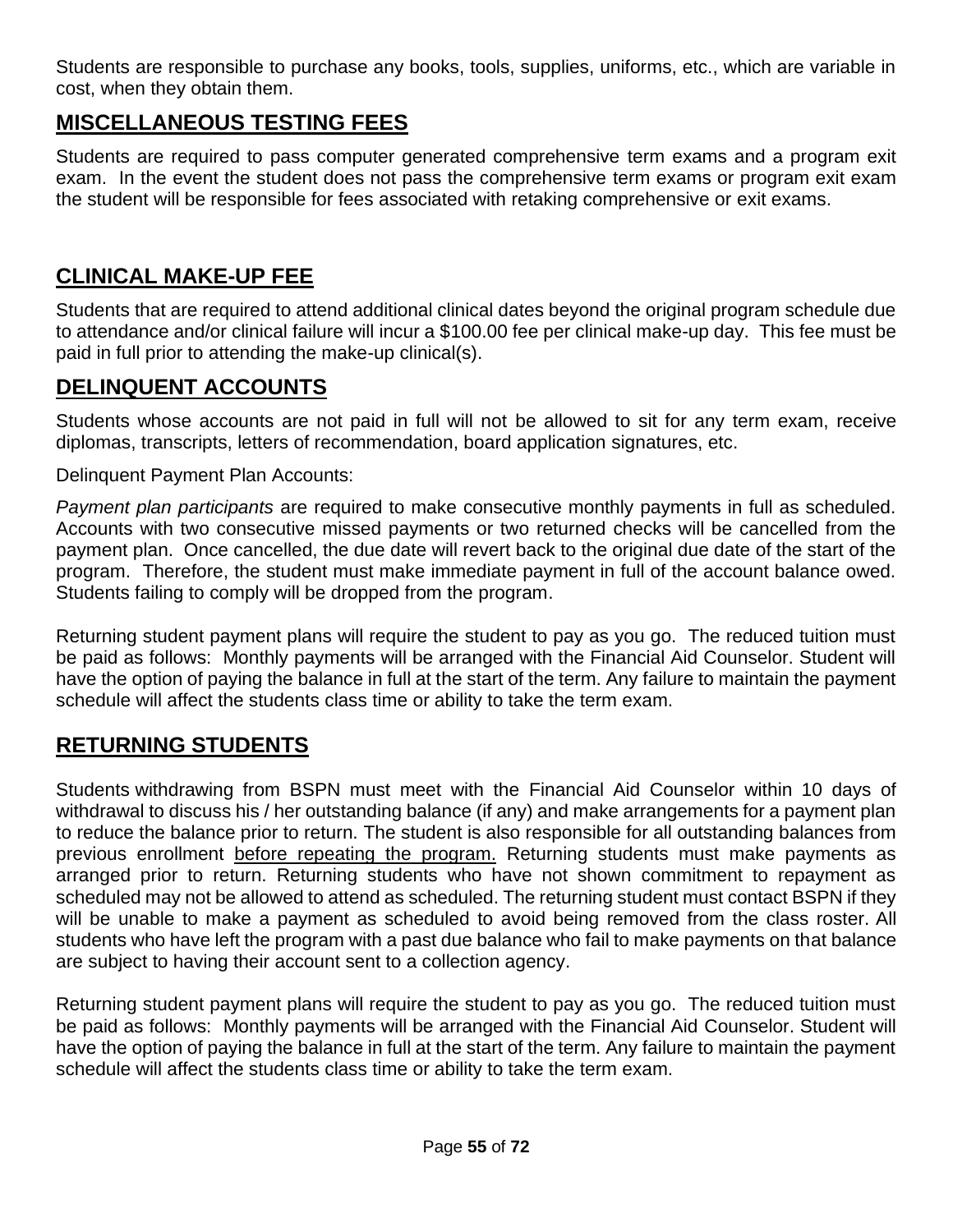Returning students who have an outstanding balance when resuming attendance must continue to make payments as scheduled. If for any reason a student is unable to make a payment as arranged, he / she must make other arrangements with BSPN administration. Returning students may be dismissed at mid-Term or at any point if their accounts should become delinquent. Any student who is delinquent in his / her repayment plan may not be allowed to sit for testing at the upcoming Term exam.

Regardless of the student's admission status as initial or repeat student, all tuition and expense balances must be paid in full prior to graduation. Any student with an outstanding balance at the end of Term 4 will not receive a diploma nor will the student be placed on the roster to take the state board examination administered by the National Council of Licensure Examinations (NCLEX).

## **SATISFACTORY ACADEMIC PROGRESS REQUIREMENTS**

The Career Center of Southern Illinois-Beck School of Practical Nursing Satisfactory Academic Progress policy described below was in effect for the 2014/2015 school year and will continue in effect until published notification of any revision.

According to the United States Department of Education regulations (Public Law 94.482 and Federal Regulations 34CFR Parts 668.16, 668.32, and 668.34 as of October 29, 2010) and the William D. Ford Federal Direct Loan Program policy, a student applying for federal financial assistance must be "maintaining satisfactory academic progress" in his/her course of study in order to receive these funds. Furthermore, such course of study must lead to a certificate.

#### **Note: As a clock-hour program, the following items typical of "semester programs" are NOT applicable to our students in the Beck School of Practical Nursing:**

- **changes in major**
- **pursuit of a second degree**
- **transfer students**
- **summer terms**

.

In order for a student to receive financial aid at Career Center of Southern Illinois-Beck School of Practical Nursing, he/she must be meeting standard of academic progress.

Satisfactory Academic Progress will be reviewed by examining the following two components at the end of each payment period (450, 900, and 1170):

- 1. Quantitative Standard Time-based evaluation in which the individual student program pace is reviewed to ensure that the student will graduate within the maximum time frame. **In order to be eligible for financial aid the student must have attended at least 90% of the scheduled clock hours of the program.**
- 2. Qualitative Standard Grade-based evaluation will be reviewed at the end of each progress or grade period, which will occur before and after clock hours reach 450, 900, and 1170. To be meeting the qualitative (grade-based) standard for Satisfactory Academic Progress, the following condition must be met:

An PN student must have a cumulative grade of at least a "C", (as defined as 78%) for all **active**  courses. Courses which have been completed prior to the previous grading period are not considered "active". For example, the last grading period had the final grade for Anatomy posted. The next progress report will not include anatomy in the cumulative grade average.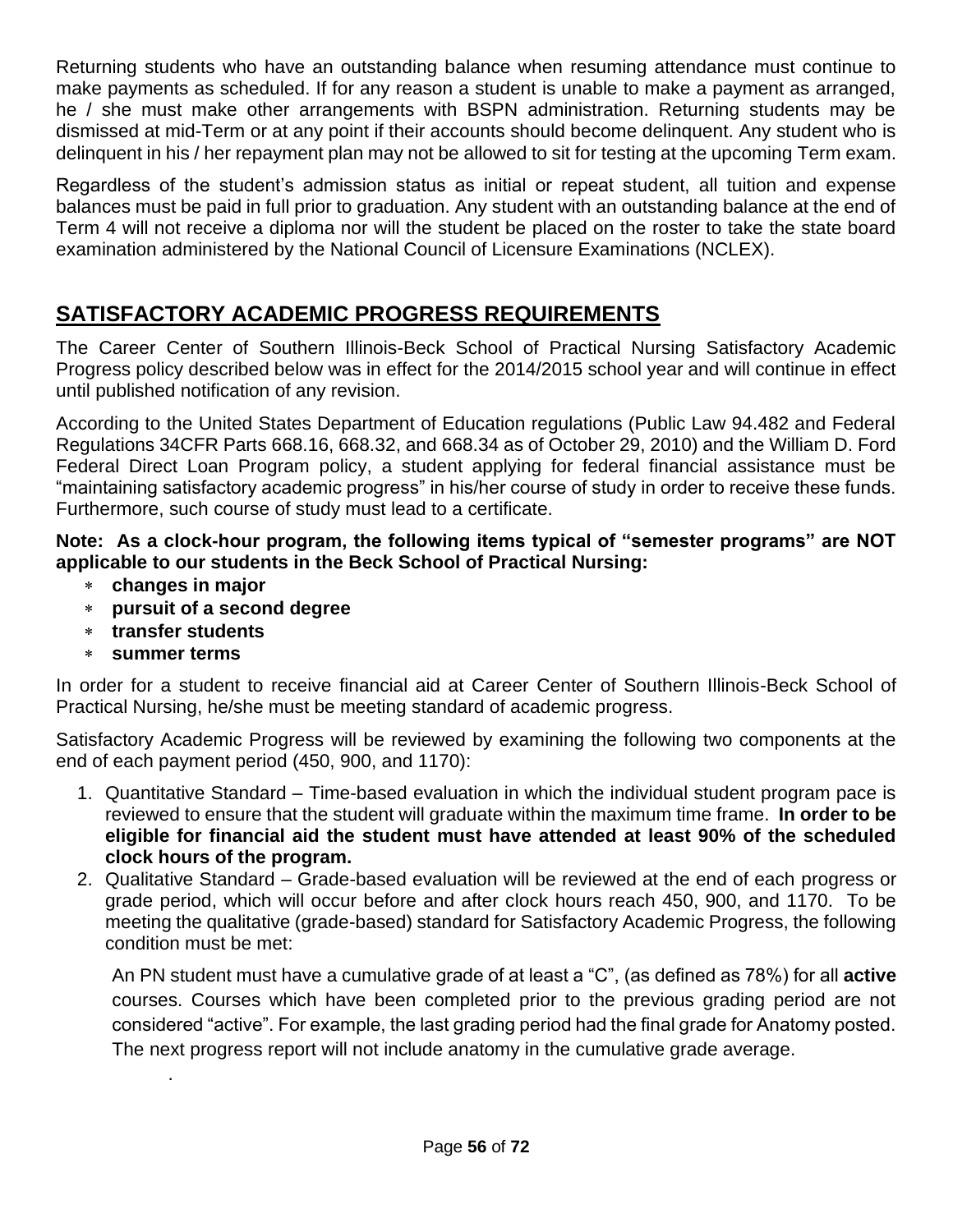If a PN student's cumulative active course grades for any payment period review do not meet satisfactory academic progress requirements, he/she will be placed on financial aid WARNING status and be scheduled for a counseling session by the Director of Nursing or designee. Written notice of financial aid WARNING will be given to the student and placed in the student's financial aid file. WARNING status last for one payment period only, during which the student may continue to receive FSA funds.

Students who fail to make satisfactory progress after the warning period at the next progress or grade report period prior to the next disbursement interval, i.e. 900 after 450, 1170 for 900, etc.) lose their aid eligibility and will be given written notification of Financial Aid Suspension status. Students who meet the SAP Standard (78% or higher cumulative average for all active courses) at the next progress or grade report after losing eligibility, become eligible again for Financial Aid.

A student who has lost their eligibility for aid may make a WRITTEN APPEAL for PROBATION if he/she has extenuating or mitigating circumstances which contribute to his/her inability to meet the requirements. Such an appeal must be accompanied by supporting documents and be submitted to the Director of Financial Aid who will consider the appeal in conjunction with the Director of Nursing or designee. The student will be notified, in writing, of the committee's actions and of any restrictions that may apply.

If it is determined based on the appeal that the student should be able to meet the SAP standards by the end of the subsequent payment period, the student will be placed on PROBATION without an academic plan and will be eligible to receive financial aid during this period. Probation status is for one payment period only.

An Academic Plan is designed for students who may require more than one payment period to meet progress standards. The academic plan is a monitoring process of the student's academic progress and takes into consideration the student's ability to complete the program on time. **The "maximum time frame" for program completion is 150%.**

The student's progress will be reviewed at the end of one payment period to determine if the student is meeting the requirements of the academic plan. If the student is meeting the requirements of the academic plan the student is eligible to receive financial aid as long as the student continues to meet those requirements and is reviewed according to the requirements specified in the plan.

## **APPEALS**

Students who have extenuating circumstances that contributed to their failure to maintain Satisfactory Academic Progress may complete a Financial Aid Appeal. These circumstances must be documented.

Extenuating circumstances that will be considered in an appeal include, but are not limited to, the following:

- The death of an immediate relative (child, spouse, wage earner, parent, or legal guardian)
- Severe personal injury or illness of student or immediate family member (child, spouse, wage earner, parent, or legal guardian)
- Loss of student's home by fire, flood or earthquake
- Military reassignment or required job shift change
- Separation or divorce

The appeal letter should address specific reasons for requesting the exception. The student should describe in detail:

- 1. The reason for appealing.
- 2. The difficulties which led to the student's ineligibility.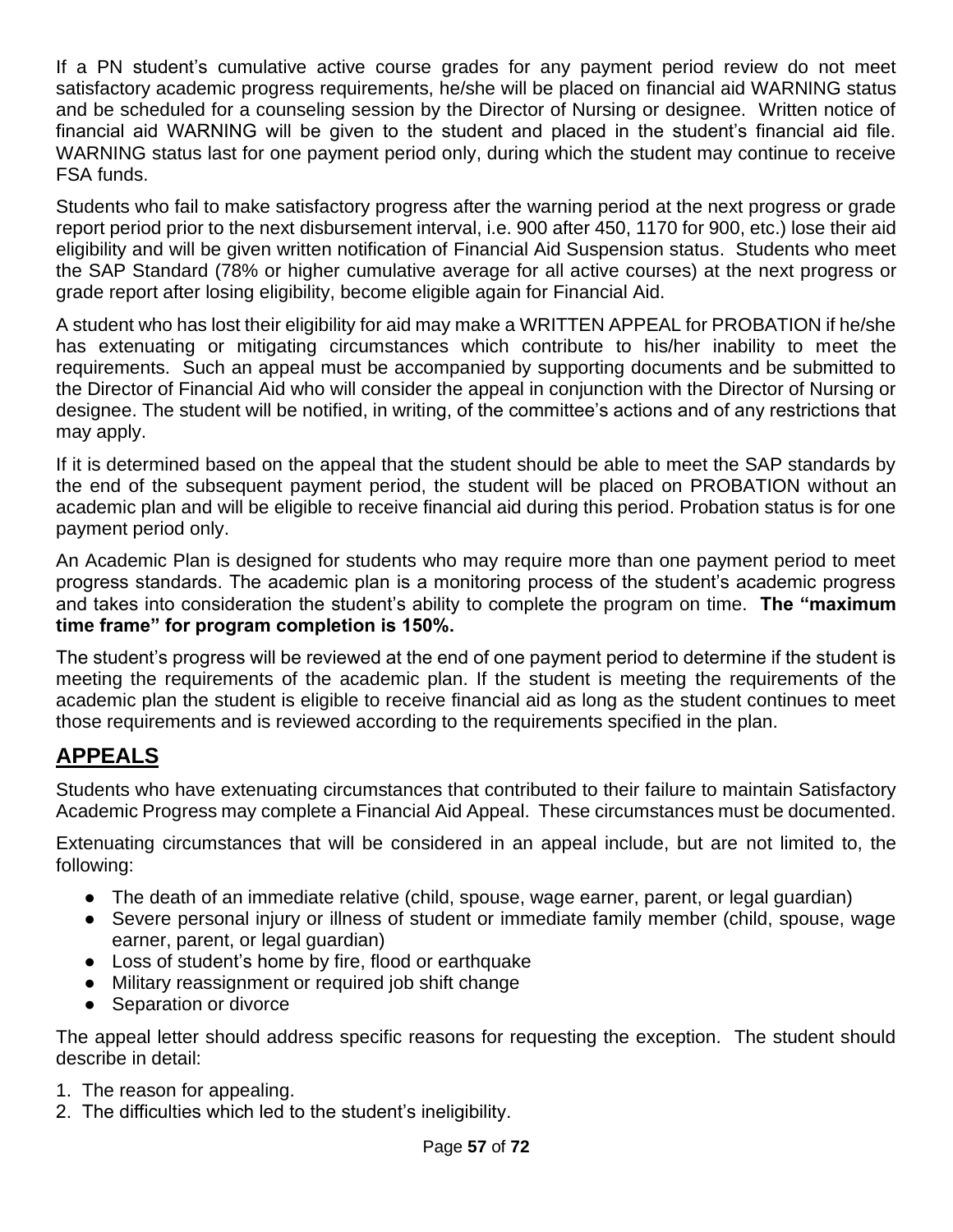- 3. How those difficulties led to the student's ineligibility.
- 4. If the student's difficulty was health or work related, documentation
- of this fact should also be submitted.
- 5. What the student's educational and career goals are, if financial aid is reinstated.

The appeal must be submitted within 10 days after notification of financial aid suspension. A Financial Aid Appeals Committee considers, in a timely manner, appeals that are referred to it. The Financial Aid Appeals Committee normally reviews only the written record and does not conduct hearings unless unusual circumstances warrant it. The Director of Student Financial Aid may also review appeals without the Committee on occasion.

Students who cannot meet the above requirements for an appeal must re-establish Satisfactory Academic Progress through Reinstatement before regaining eligibility for assistance.

Students granted an appeal will regain eligibility for financial assistance on Probation. They will remain on Probation until both their attendance rate and Grade Point Average are satisfactory according to the Satisfactory Academic Progress Policy. While on Probation, failure to maintain the required grades and attendance will result in Suspension.

Extenuating circumstances that will not be considered in an appeal include, but are not limited to, the following:

- Complaint about instructor/course/staff/school or program policy
- Failure to study/immaturity
- Childcare and/or transportation problems within the student's control (ex. Losing driver's license due to excessive tickets)

Failures to read, understand, and follow published Financial Aid and CCSI-Beck School of Practical Nursing policy

## **WITHDRAWAL AND REFUND POLICY FOR FINANCIAL AID RECIPIENTS**

**Students withdrawing from the program must notify the Director of Nursing and the Financial Aid Counselor in writing. In some cases, notification of removal will come from the Director of Nursing to the student. Upon a student's withdrawal or removal from a program, the student's withdrawal date will be determined by the institution. The withdrawal date shall be the last date of attendance or the date the student informed the institution he or she was withdrawing, whichever is first. Students considered to be "unofficial" withdrawals will have the last day of attendance used in the calculation of return to Title IV funding. The Director of Nursing will inform the Financial Aid Counselor of the final day of attendance.**

There are two calculations that must be made regarding the amount of financial aid the student has earned and the amount of tuition that is owed to CCSI-Beck School of Practical Nursing for the program in which the student is enrolled.

The first calculation is to determine the amount of financial aid a student has earned. The Higher Education Amendments of 1998, Public Law 105-244 require that a statutory schedule be used to determine the amount of Student Financial Aid program funds a student has earned at the time of withdrawal. The percentage of aid earned is based on the length of time he or she has attended. If the student has completed 60.01% or more of the payment period or enrollment period, 100% of the disbursable aid has been earned.

The law specifies how your school must determine the amount of Title IV program assistance that you earn if you withdraw from school. The Title IV programs that are covered by this law are: Federal Pell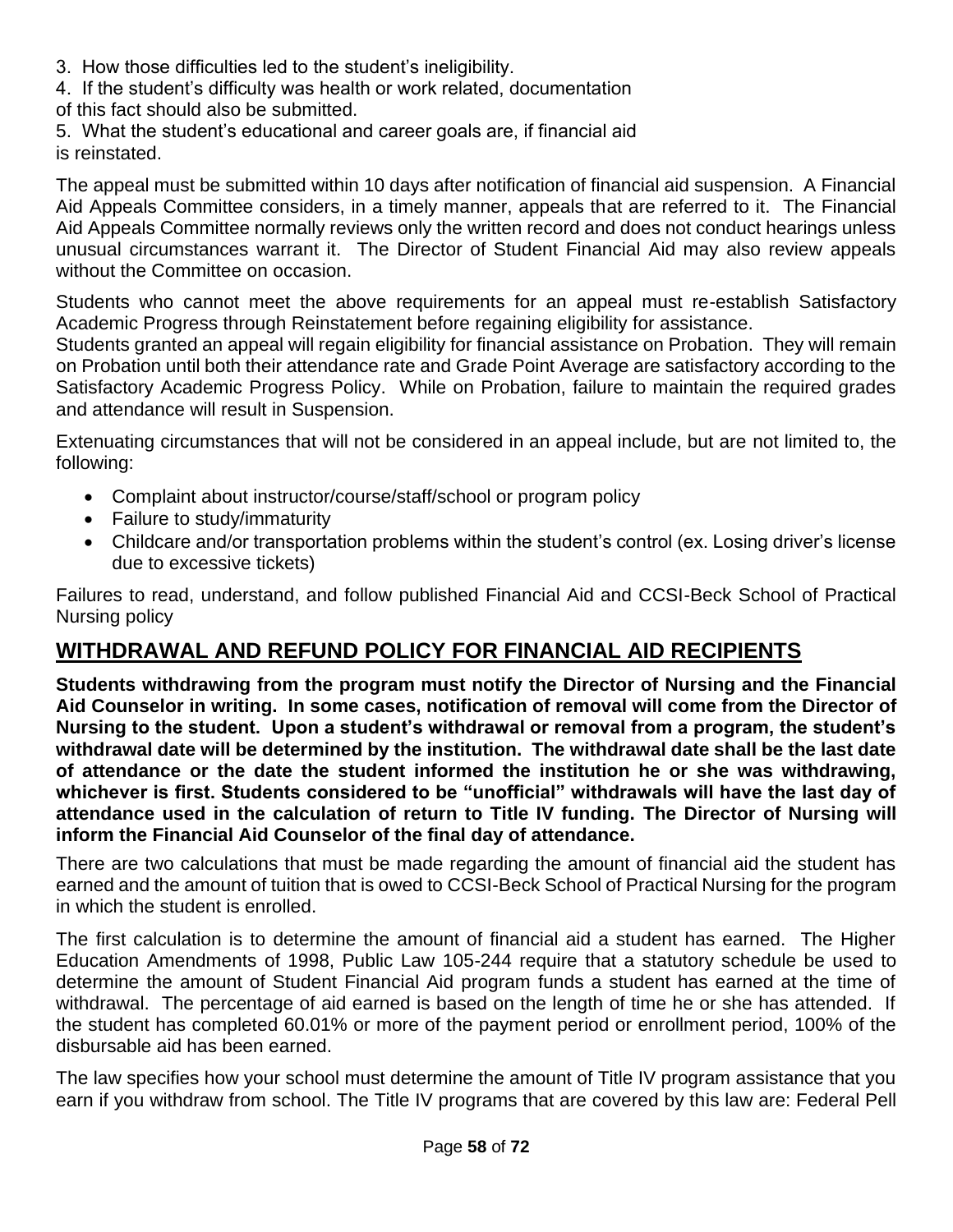Grants, Iraq and Afghanistan Service Grants, TEACH Grants, Stafford Loans, PLUS Loans, Federal Supplemental Educational Opportunity Grants (FSEOGs) and Federal Perkins Loans.

When you withdraw during your payment period or period of enrollment (your school can define these for you and tell you which one applies), the amount of Title IV program assistance that you have earned up to that point is determined by a specific formula. If you received (or your school or parent received on your behalf) less assistance than the amount that you earned, you may be able to receive those additional funds. If you received more assistance than you earned, the excess funds must be returned by the school and/or you.

#### **The institution will return any Pell funds within 45 days of the determination that the student withdrew and disburse any loan funds within 180 days. If your school is not required to return all of the excess funds, you must return the remaining amount.**

The amount of assistance that you have earned is determined on a pro rata basis. For example, if you completed 30% of your payment period or period of enrollment, you earn 30% of the assistance you were originally scheduled to receive. Once you have completed more than 60% of the payment period or period of enrollment, you earn all the assistance that you were scheduled to receive for that period.

If you did not receive all of the funds that you earned, you may be due a Post-withdrawal disbursement. If your Post-withdrawal disbursement includes loan funds, your school must get your permission before it can disburse them. You may choose to decline some or all of the loan funds so that you don't incur additional debt. Your school may automatically use all or a portion of your Post-withdrawal disbursement of grant funds for tuition, fees, and room and board charges (as contracted with the school). The school needs your permission to use the Post-withdrawal grant disbursement for all other school charges. If you do not give your permission (some schools ask for this when you enroll), you will be offered the funds. However, it may be in your best interest to allow the school to keep the funds to reduce your debt at the school.

There are some Title IV funds that you were scheduled to receive that cannot be disbursed to you once you withdraw because of other eligibility requirements. For example, if you are a first-time, first year undergraduate student and you have not completed the first 30 days of your program before you withdraw, you will not receive any Direct Loan funds that you would have received had you remained enrolled past the 30th day.

If you receive (or your school or parent received on your behalf) excess Title IV program funds that must be returned, your school must return a portion of the excess equal to the lesser of:

- 1. Your institutional charges multiplied by the unearned percentage of your funds, or
- 2. The entire amount of excess funds.

#### The school must return this amount even if it didn't keep this amount of your Title IV program funds. **All Title IV funds not related to post-withdrawal disbursement must be returned within 45 days.**

Any loan funds that you must return, you (or your parent for a PLUS Loan) repay in accordance with the terms of the promissory note. That is, you make scheduled payments to the holder of the loan over a period of time.

Any amount of unearned grant funds that you must return is called an overpayment. The maximum amount of a grant overpayment that you must repay is half of the grant funds you received or were scheduled to receive. You do not have to repay a grant overpayment if the original amount of the overpayment is \$50 or less. You must make arrangements with your school or the Department of Education to return the unearned grant funds.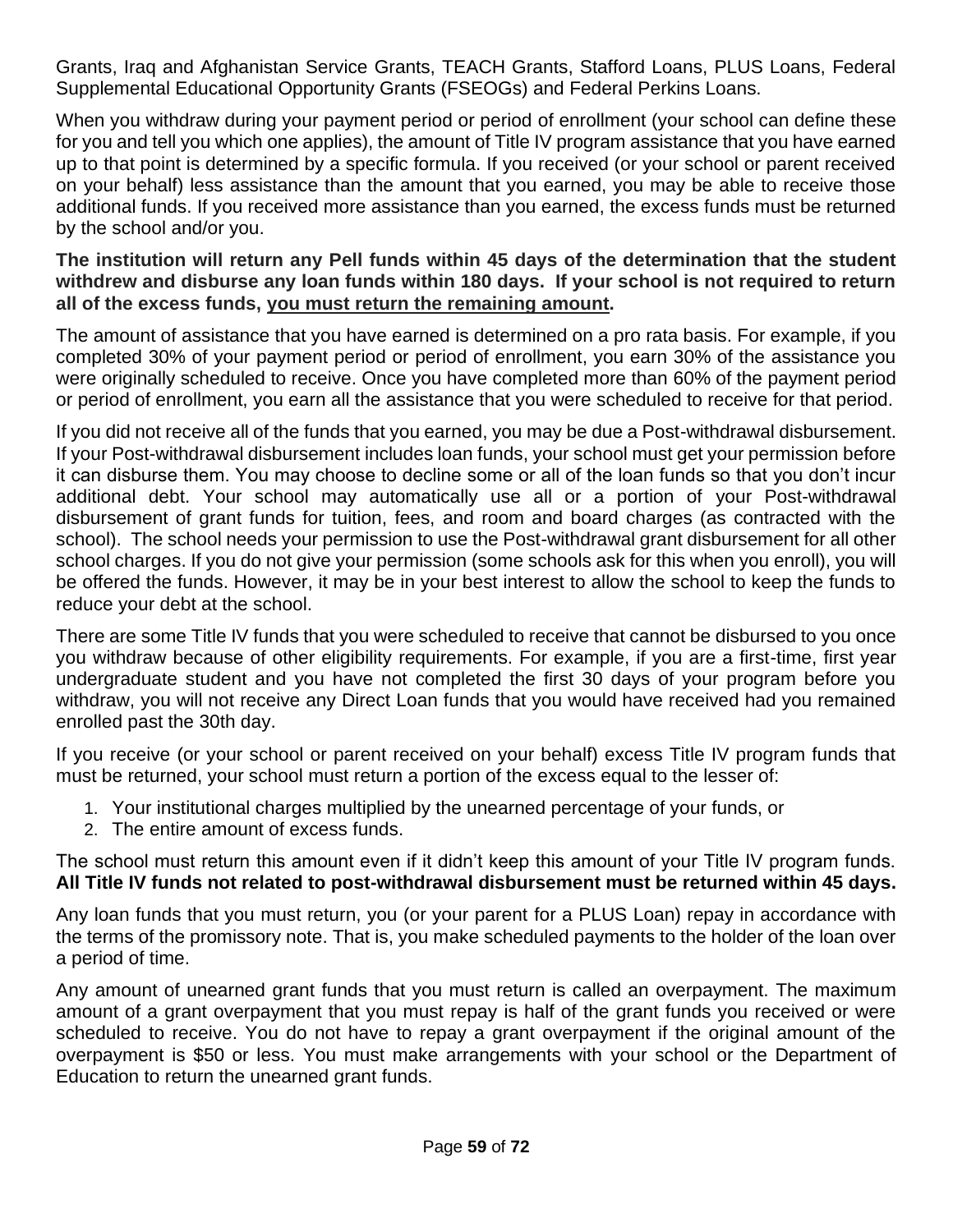The requirements for Title IV program funds when you withdraw are separate from any refund policy that your school may have. Therefore, you may still owe funds to the school to cover unpaid institutional charges. Your school may also charge you for any Title IV program funds that the school was required to return. If you don't already know what your school's refund policy is, you can ask your school for a copy. Your school can also provide you with the requirements and procedures for officially withdrawing from school.

If you have questions about your Title IV program funds, you can call the Federal Student Aid Information Center at 1-800-4-FEDAID (1-800-433-3243). TTY users may call 1-800-730-8913. Information is also available on Student Aid on the Web at *www.studentaid.ed.gov.*

Any "unearned aid" or refund received by the student or school must be distributed in the following order:

- 1. Unsubsidized Direct Stafford Loans
- 2. Subsidized Direct Stafford Loans
- 3. Federal PLUS Loans
- 4. Federal PELL Grants
- 5. Other Title IV programs

The following is the Career Center of Southern Illinois – Beck School of Practical Nursing refund policy: Definition of an academic year as it applies to tuition charged:

- First academic year is defined as 900 clock hours
- Second academic year is defined as 540 clock hours
- 1. Up to the third week of class, institutional charges are 10% of tuition for the first academic year.
- 2. After the third week and through sixty percent (60%) of the point of the academic year student will be charged a prorated amount equal to the percentage of time they have attended the academic year. The prorated amount will be based on the percentage of hours enrolled for that academic year at the date of withdrawal.
- 3. After sixty (60.01%) of the clock hours are completed, the student is obligated to 100% of institutional charges for that academic year.
- 4. This policy is for tuition only. Additional charges for laboratory fees, supplies, textbooks, and other expenses must be paid by the student and are not subject to refund.
- 5. An administrative fee of \$100 will be charged for all withdrawals.

Students who receive Pell Grants and/or Direct Loan funds directly who withdraw prior to 60.01% completion of the payment period may be obligated to refund a portion of the unused money to the Department of Education or lending agency as required by the Higher Education Amendments of 1998.

If the student accepts/takes a tuition refund, then the student must reapply as a new applicant if they wish to return to CCSI – Beck School of Practical Nursing. Accepting a refund nullifies any readmission process.

For further information or specifics regarding the CCSI – Beck School of Practical Nursing refund policy, and/or examples of refunds, contact the CCSI – Beck School of Practical Nursing Financial Aid Office.

## **PN PROGRAM READMISSION TUITION**

Beginning with the January 2021 Cohort, students who fail one or more courses, but are not required to repeat ALL COURSES, will complete any failed coursework at a cost of \$10.35 per clock hour for each course and clinical day required. No tuition discount is offered to those students in any Term.

Students who voluntarily withdraw or fail (as per the PN guidelines) during terms 1 & 2 of the program and are approved for readmission to repeat all courses will be responsible for full program tuition for that term.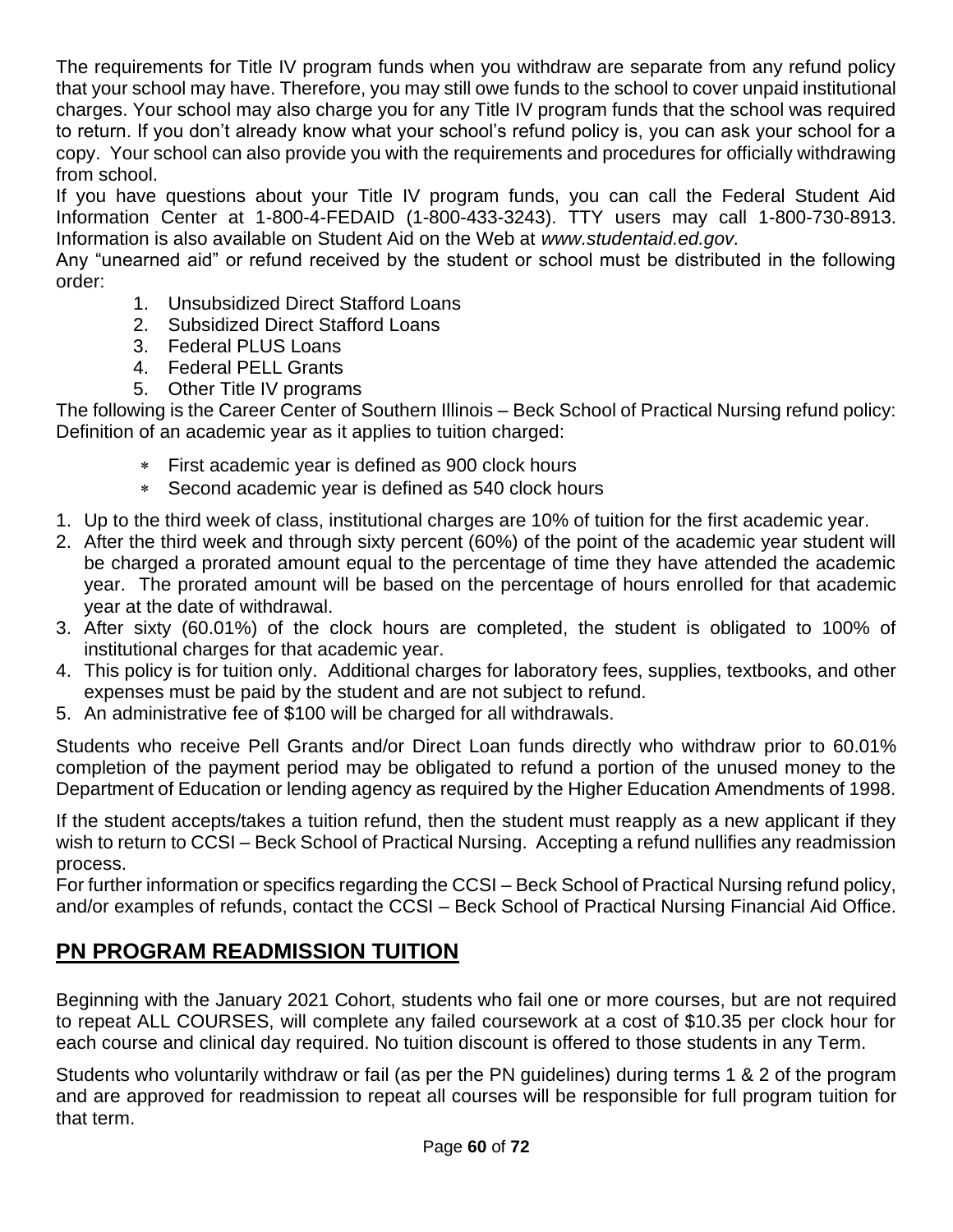Term 1 Cost: \$3880 Term 2 Cost: \$3880

Students who voluntarily withdraw or fail (as per the PN guidelines) during term 3 of the program and are approved for readmission to complete all courses in the term: 60% of the tuition for Term 3: Term 3 Return Cost: \$2142.00

Students who voluntarily withdraw or fail (as per the PN guidelines) during term 4 of the program and are approved for readmission to repeat all courses: 40% of the tuition for Term 4:

Term 4 Cost: \$1428.00

\*See make Clinical Make-up Fee on page 9.

**Returning student payment plans will require the student to pay as you go. The reduced tuition must be paid as follows: Monthly payments will be arranged with the Financial Aid Counselor. Student will have the option of paying the balance in full at the start of the term. Any failure to maintain the payment schedule will affect the students class time or ability to take the term exam.**

## **FINANCIAL AID LEAVE OF ABSENCE POLICY**

A student who withdraws from the course with the intention of returning to a subsequent class may apply for an approved leave of absence. Only one leave of absence may be granted per student in a 12-month period. The leave of absence must not exceed 180 days in any 12-month period.

**A formal request for the leave of absence must be made with the Practical Director of Nursing within 10 days of the student's withdrawal. The request will be approved if the student has been accepted for admission in the subsequent class by the Director of Nursing and there is more than a reasonable expectation that the student will return in the subsequent class. FEDERAL LOAN DEFAULT**

We are notified by the Loan Servicer when a Student that attended here goes into default on student loans. CCSI – Beck School of Practical Nursing will then forward that information on to WISS Default Management Solutions for follow up.

#### **"ABILITY TO BENEFIT" STUDENTS**

Career Center of Southern Illinois – Beck School of Practical Nursing does not accept students without a high school diploma or GED Equivalent Certificate.

## **REFERRAL OF FRAUD CASES**

If the Career Center of Southern Illinois – Beck School of Practical Nursing suspects that a student has misreported information and/or altered documentation to increase his or her student aid eligibility or to fraudulently obtain federal funds, the Career Center of Southern Illinois – Beck School of Practical Nursing will report its suspicions (and provide any evidence) to the Office of the Inspector General. Any information phoned in or relayed to the Financial Aid Office about fraud will be addressed.

#### **FOR MORE INFORMATION**

| Career Center of Southern Illinois<br>Beck School of Practical Nursing<br>6137 Beck Road<br>Red Bud, IL 62278<br>(618) 473-2222 | EOC.<br><b>Educational Opportunity Center</b><br>110 N. High, Suite 1<br>Belleville, IL 62220-1436<br>eocbl@mvp.net<br>(618) 235-1776<br>resource for help with federal aid application and grant/scholarship<br>information |
|---------------------------------------------------------------------------------------------------------------------------------|------------------------------------------------------------------------------------------------------------------------------------------------------------------------------------------------------------------------------|
| <b>Federal Student Information Center</b><br>1-800-4 FED AID (1-800-433-3243)                                                   |                                                                                                                                                                                                                              |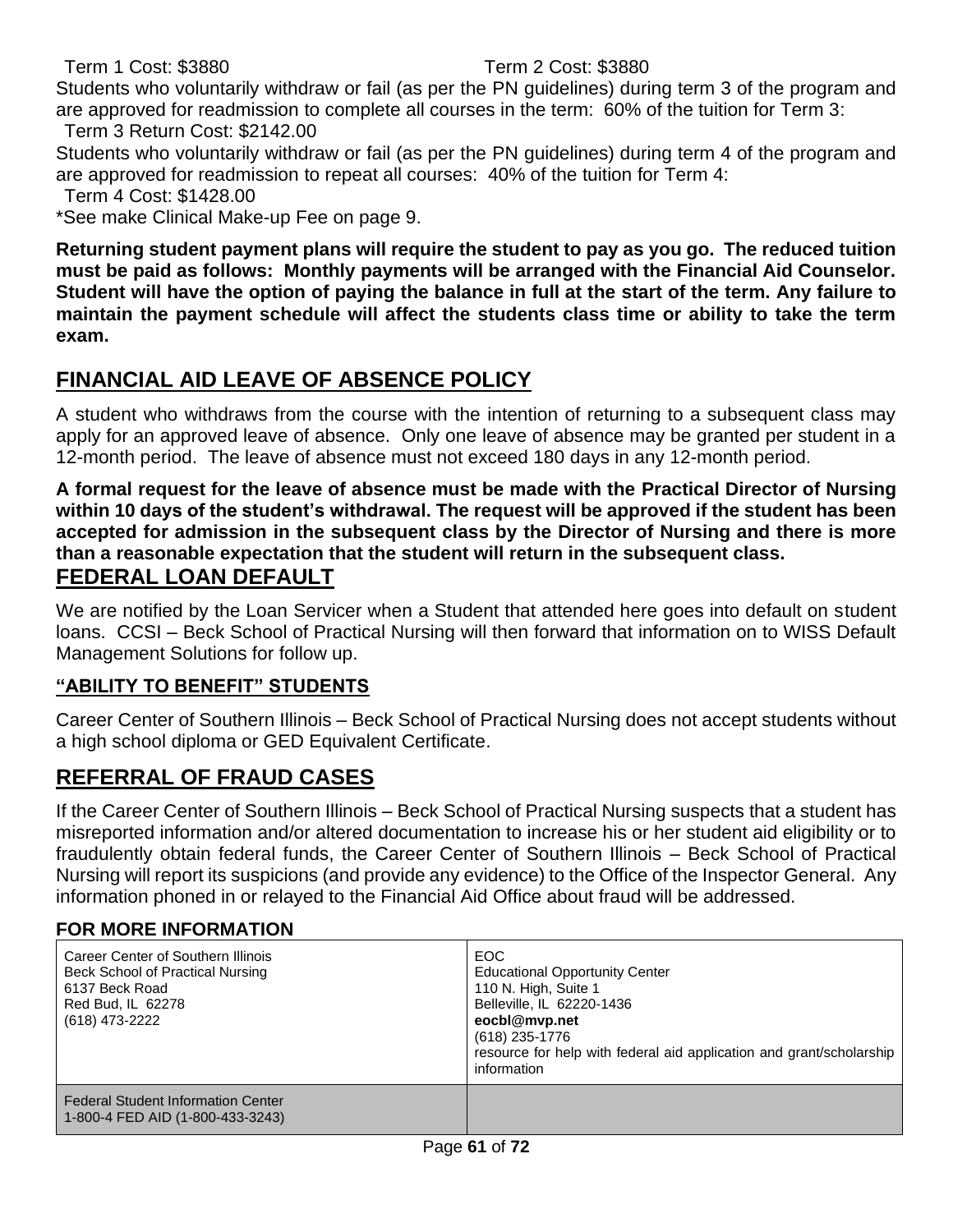| U. S. Department of Education<br>Direct Loan Servicing Center<br>P. O. Box 5609<br>Greenville, TX 75403-5609<br>1-800-848-0979<br>http://www.ed.gov/offices/OPE/DirectLoan | Council on Occupational Education<br>7840 Roswell Road, Building 300, Suite 325<br>Atlanta, GA 30350<br>1-800-917-2081<br>www.council.org |
|----------------------------------------------------------------------------------------------------------------------------------------------------------------------------|-------------------------------------------------------------------------------------------------------------------------------------------|
| Internal Revenue Service (IRS)<br>1-800-829-1040                                                                                                                           | Selective Service<br>1-708-688-6888                                                                                                       |
| FAFSA on the WEB<br>Apply electronically for federal student aid<br>www.fafsa.ed.gov                                                                                       |                                                                                                                                           |

All requirements and information in this publication are subject to change due to modification in Federal and State regulations and can be updated without prior notification.

*\*\*All shaded/highlighted portions are the newest board approved changes\*\**

## **AMENDMENT TO POLICY**

This handbook and policies contained herein will be amended whenever applicable federal or state law or regulations are changed. Upon approval of the Career Center of Southern Illinois Director, the Director of Student Financial Aid is authorized to incorporate and implement changes required in this policy by federal or state law or regulations.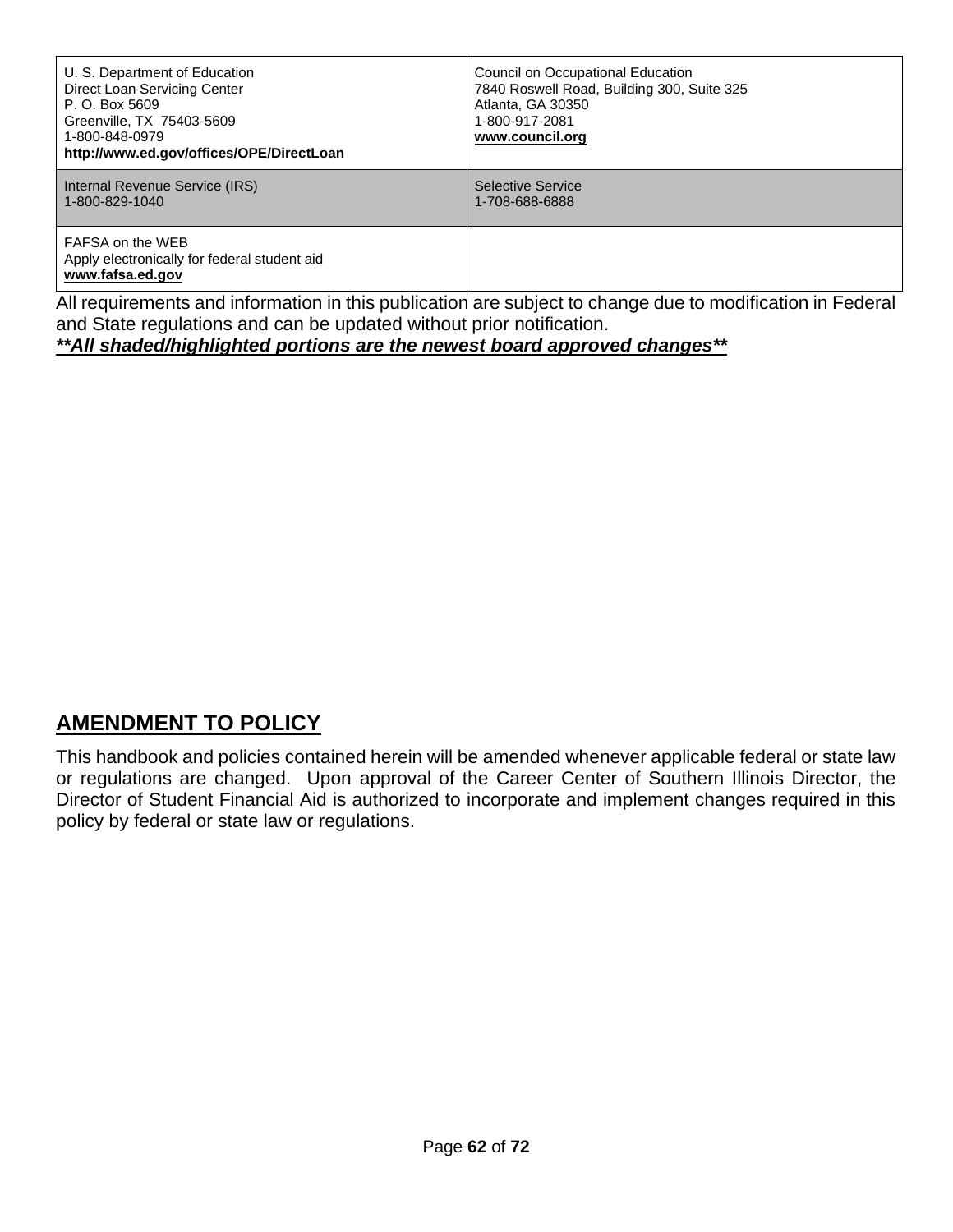## **SCHOOL CALENDAR FOR January 2022/ July 2022**

December 2 – 3 **January 2021 Cohort Final Term Exams** Final Term Exams December 3 **December 3** January 2022 Cohort **Constantion** December 6 - 16 **December 6 - 16** January 2022 Cohort **Intro to Nursing for Non-CNA**<br>December 6 - 7 January 2021 Cohort **International Studies** Simulations December 9 **January 2021ohort** Graduation Graduation December 15 – 16 July Cohort Term 2 Finals December 17 **December 17** July Cohort **Final OB clinical**<br>December 20 - January 2 **Minter Break** Winter Break December 20 – January 2 Winter Break University 4 University 4 University 2 University 2 University 2 University 2 University 2 University 2 University 2 University 2 University 2 University 2 University 2 University 2 Uni January 4 July Cohort Term 3 begins – School resumes January 4 **January Cohort** Class begins January Cohort Class begins Class begins<br>January 17 January 17 Holiday January 21 **July Cohort** Med-Surg clinical begin and the Unit Clinical Degine and Med-Surg clinical begins and D<br>
January Cohort Clinical begins and Degine and Degine and Degine and Degine Degine and Degine and Degine Degi February 21 **Holiday** March 7 Holiday March 21 **March 21 March 21** January Cohort **Final Geriatric Clinical**<br>March 22 – 23 **Final Geriatric Clinical** July Cohort **Final Geriatric Clinical** March 25 – 23 Term 3 Finals March  $22 - 23$ March 24 **March 24 July Cohort Term 4 Begins March 24 Term 4 Begins March 25 - 29 Term 1 Finals** March 30 **March 30** January Cohort **Term 2 Begins**<br>April 1 **January Cohort** Cohort Maternity / Beh **April 15 – 18 Spring Break May 30 Holiday June 13 – 14 July Cohort Term 4 Finals June July Cohort Graduation TBA June 14 – 24 July 2022 Cohort Intro to Nursing course (CNA) June 20 January Cohort Term 3 begins June 27 - July 1 January Cohort Summer Break July 4 Holiday July 25 January Cohort Med-Surg clinical begins September 5 September 15 - 16 January Cohort Term 3 Final Exams September 19 19**<br> **September 26 – 27 July Cohort September 26 – 27 July Cohort Term 1 Final Exams October 10 Holiday November 11 November 24 - 25 Holiday**<br> **December 5 Holiday**<br> **Constant American**<br> **Constant America December 5 Constanting Constanting Cohort Final Med-Surg Clinical Properties Account Constanting Constanting Constanting Constanting Constanting Constanting Constanting Constanting Constanting Constanting Constanting December 7 - 8 Consumer Search Advisors Search Advisors Search Advisors Search Advisors Search Advisors Search Advisors Search Advisors Search Advisors Search Advisors Search Advisors Search Advisors Search Advisors Sea December Consumerable Consumers Consumers Consumers Consumers Consumers Consumers Consumers Consumers Consumers Consumers Consumers Consumers Consumers Consumers Consumers Consumers Consumers Consumers Consumers Consume December 19 – 20 July Cohort Term 2 Final Exams December 21 – January 2, 2023 July Cohort**<br> **July Cohort January 3, 2023 January 3, 2023 July Cohort Classes resume January 13 July Cohort Medical-Surgical Clinical begins January 16 Holiday February 20 March 6 Holiday March 22-23 July Cohort Term 3 Finals April 7 - 10 Holiday May 26 July Cohort Final Medical-Surgical clinical** May 29 **Holiday**<br> **May 29 Holiday**<br> **Holiday May 29 Holiday June 12 - 13 July Cohort Term 4 Finals**

January 2021Cohort January Cohort **January Cohort Term 2 Finals August 15 July Cohort Geriatric Clinical Begins September 28 July Cohort Term 2 Begins March 24 July Cohort Term 4 begins**

Geriatric Clinical begins

Maternity / Behavior Clinical begins

**May 23 July Cohort Final Med-Surg clinical**

**June 13 January Cohort Final Maternity/Behavioral clinical**  $Similarly,$  Simulated NCLEX

**December 10 January Cohort Simulated NCLEX exams December 16 July Cohort Final OB / Behavioral Clinical**

**June 14 - 15 July Cohort Simulated NCLEX Exam**

**Note: All dates are subject to change at administrative discretion and social distancing requirements**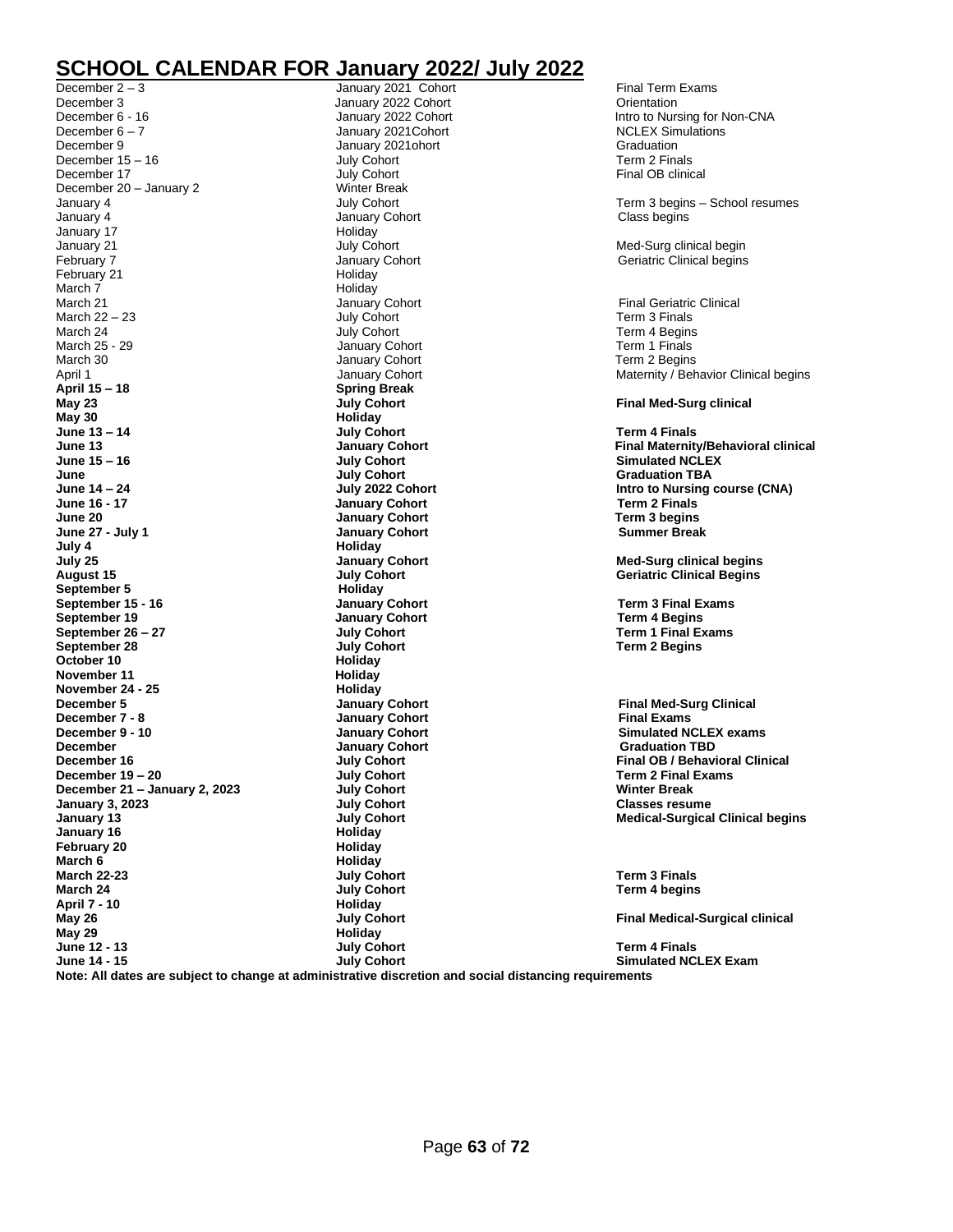# **This page left intentionally blank**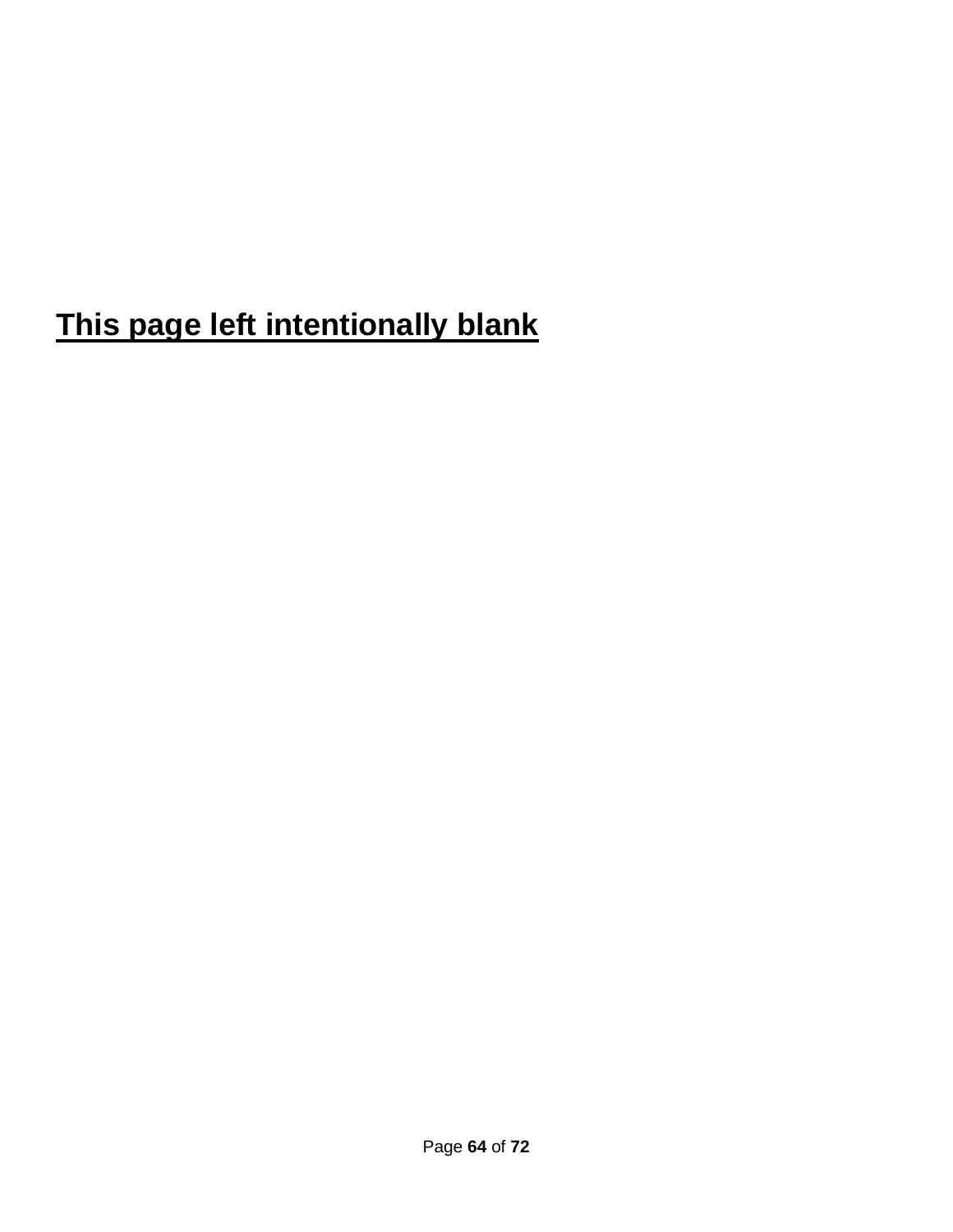# **RECEIPT OF HANDBOOK**

In keeping with the Beck School of Practical Nursing mission, these regulations may be revised at the discretion of the Career Center of Southern Illinois. Supplements and/or additions may be made at any time.

I, the student is a set of the Student in the Student student is a set of the Student in the Student in the Student

(Please print name) Handbook for Beck School of Nursing's Practical Nursing Program, which includes Program and Financial Aid information. I have read the handbook and understand its contents. I will abide by all policies, rules, and regulations of the Career Center of Southern Illinois, the Beck School of Practical Nursing program, and all clinical affiliations.

- I have read and understand the satisfactory academic progress requirement for financial aid.
- I understand the handbook is not inclusive and is subject to change at the PN Director's discretion.

\_\_\_\_\_\_\_\_\_\_\_\_\_\_\_\_\_\_\_\_\_\_\_\_\_\_\_\_\_\_\_\_\_\_\_\_\_ \_\_\_\_\_\_\_\_\_\_\_\_\_\_\_\_\_\_

Sign **Date** 

Beck School of Practical Nursing Copy for student Record.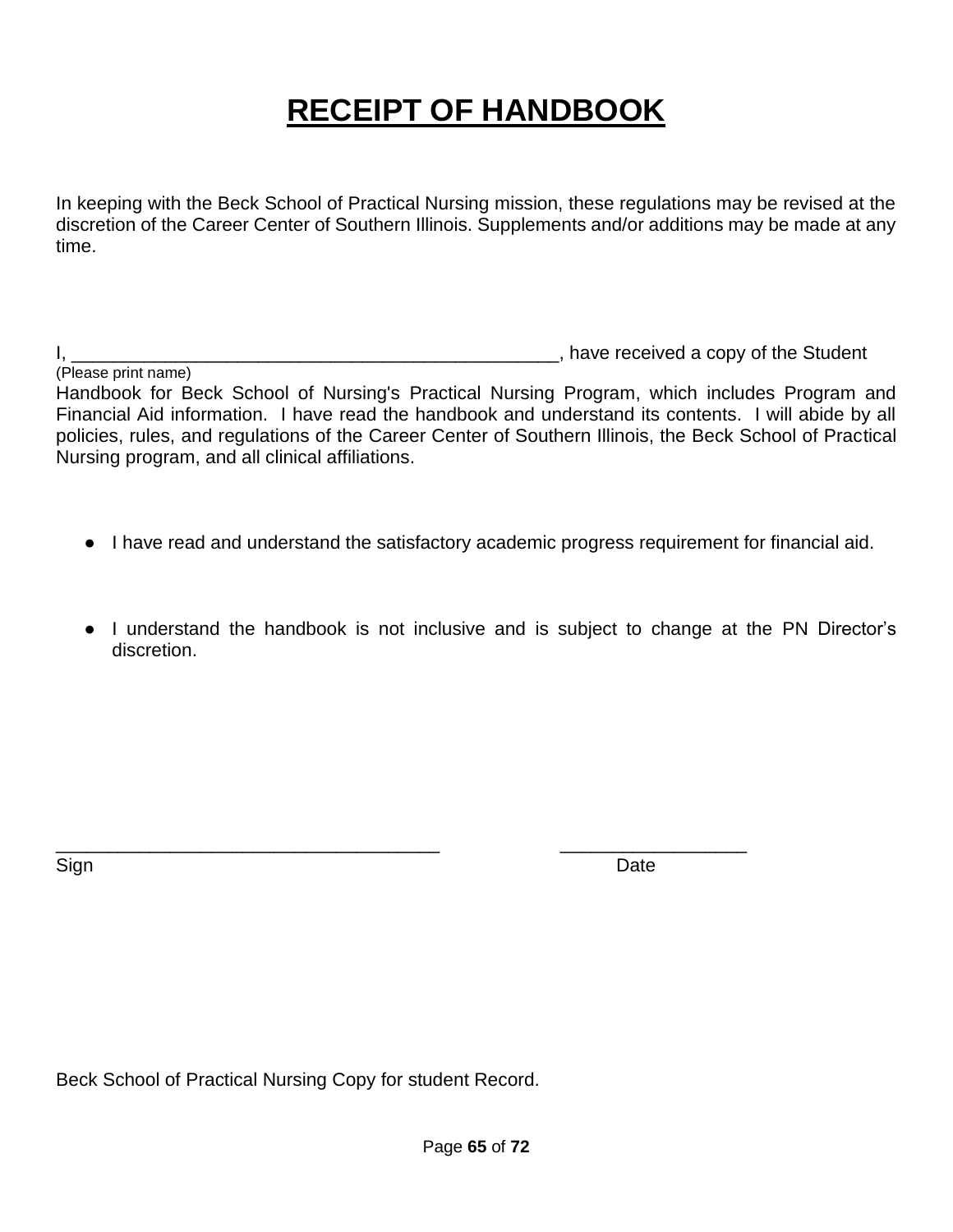## **Appendix 1**

## **COVID-19 Precautions Addendum**

The health and safety of all students, faculty, and staff are of primary concern at the Beck School of Practical Nursing. To reduce the risk of exposure to COVID-19 and resultant infection, the following policies are to be followed:

- 1. All students and faculty will complete the COVID-19 assessment checklist prior to leaving home. Students should use the following link to access the assessment: [https://docs.google.com/forms/d/1Z77kX96GLVMYGmNeWeNOQTEYWZrgojwo1i86RcUKTtI/](https://docs.google.com/forms/d/1Z77kX96GLVMYGmNeWeNOQTEYWZrgojwo1i86RcUKTtI/edit) [edit.](https://docs.google.com/forms/d/1Z77kX96GLVMYGmNeWeNOQTEYWZrgojwo1i86RcUKTtI/edit) You will receive this form as an email originally, and the link will also be on the website.
- 2. Any student who answers "yes" to any of the assessment questions is to stay home for the day and seek guidance from the healthcare provider. If the healthcare provider believes that the symptoms observed are not COVID-19 related, such as seasonal allergies, migraine, strep throat, etc., the healthcare provider should provide the student a note which indicates the date which the student will be allowed to return to Beck School of Practical Nursing.
- 3. Staff or students who tests positive for COVID-19, regardless of vaccination status, should isolate for 5 days after onset of symptoms, or 5 days from specimen collection date if no symptoms are present.
	- a. Staff or students who test positive for COVID-19 and have no symptoms or their symptoms are resolving can be released from isolation after 5 days.
	- b. To calculate the 5- day isolation period, day 0 is the first day of symptoms or specimen collection date if asymptomatic.
	- c. If they continue to have fever or other symptoms have not improved after 5 days of isolation, they should wait to end isolation until they are fever-free for 24 hours and their other symptoms have improved.
	- d. Staff or students who test positive for COVID-19 also do the following: o Continue to wear a well-fitted mask around others (including at home) for 5 additional days after release from isolation.
	- e. If unable to wear a mask when around others, the case should continue to isolate for a total of 10 days.
	- f. Avoid being around students or staff who are immunocompromised or at high risk for severe disease. o If masks need to be removed (e.g., for lunch), ensure 6 feet of physical distancing until 10 days after symptom onset or positive test.
- 4. Any student who reports that they are absent due to COVID-19 symptoms must show proof that they have tested for COVID and are either awaiting results or have tested positive for Zoom only attendance to be approved by the Director of Nursing. Failure to do so will result in hours counted as absence until proof of reporting to the health department is provided by the student.
- 5. Students must wear a mask while inside all campus buildings.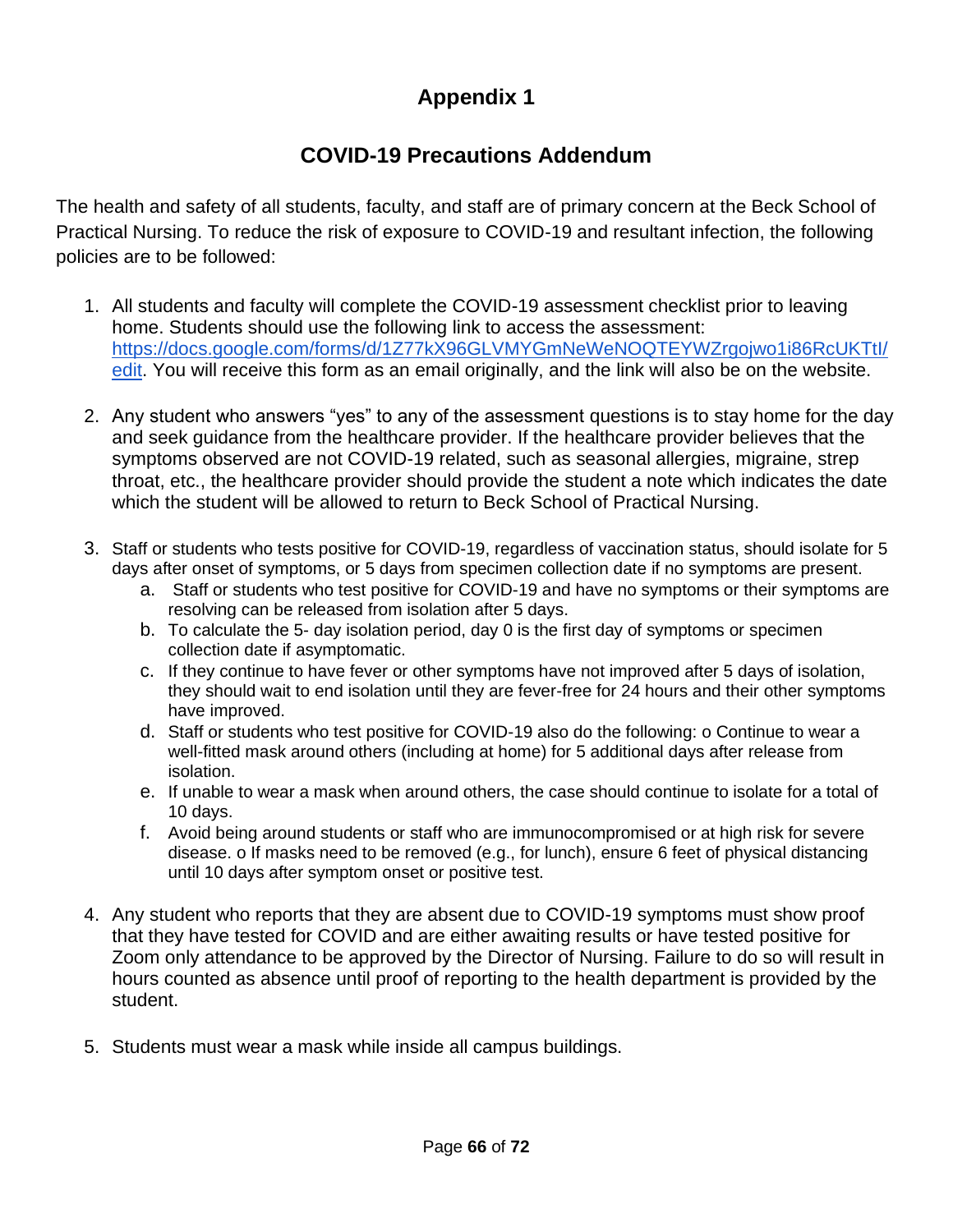- 6. Social distancing is required to the greatest extent possible. Tables and chairs have been arranged to meet the distance requirements while seated. Do not move the tables or chairs out of the current locations.
- 7. Do not share pens, pencils, notebooks, or any personal items.
- 8. Personal items brought into the classroom will be limited to purses, binder, books, and notebooks. No blankets, pillows, or other similar items will be allowed. You may store your unneeded books, etc. in a locker. Locks must be obtained from the front office for a \$5.00 deposit fee. No personal locks are allowed.
- 9. Stay in the seat assigned throughout class. Do not roam in the classroom.
- 10.The nursing building break room is available for meals and breaks. Microwaves and refrigerators are available, but students are reminded that the area must be cleaned with the spray disinfectant after use. Please maintain social distancing to the greatest extent possible while using the room. Vending machines are available to purchase soda and snacks. Meals may be purchased from the cafeteria beginning in late August when the high school students return to the campus. Breakfast will also be available.
- 11.Spray bottles with disinfectant and paper towels are located on each table. Clean your table top at the start of each day, every time you leave the room, and upon your return. Please let your faculty know when the bottle needs to be refilled.
- 12.Please maintain appropriate space when in line for the rest room and other areas. Traffic flow must allow social distancing to the greatest extent possible.
- 13.Wash your hands frequently. Use the hand sanitizer available in the back of the classroom on entry and when leaving the classroom. Avoid touching your facemask.
- 14.Clinical attendance may require COVID-19 testing prior to start of each day of the rotation at some facilities. If the testing is not completed at the facility, the student is responsible for all costs associated with the COVID-19 testing. Testing may be provided 15 minutes prior to the start of clinical at the clinical site. Plan to arrive early.
- 15.Updates and changes to these requirements may be needed based on Center for Disease Control (CDC), Illinois Department of Public Health (IDPH), local health department, and Illinois Community College Board (ICCB) recommendations.

#### **See next page for quarantine guidelines.**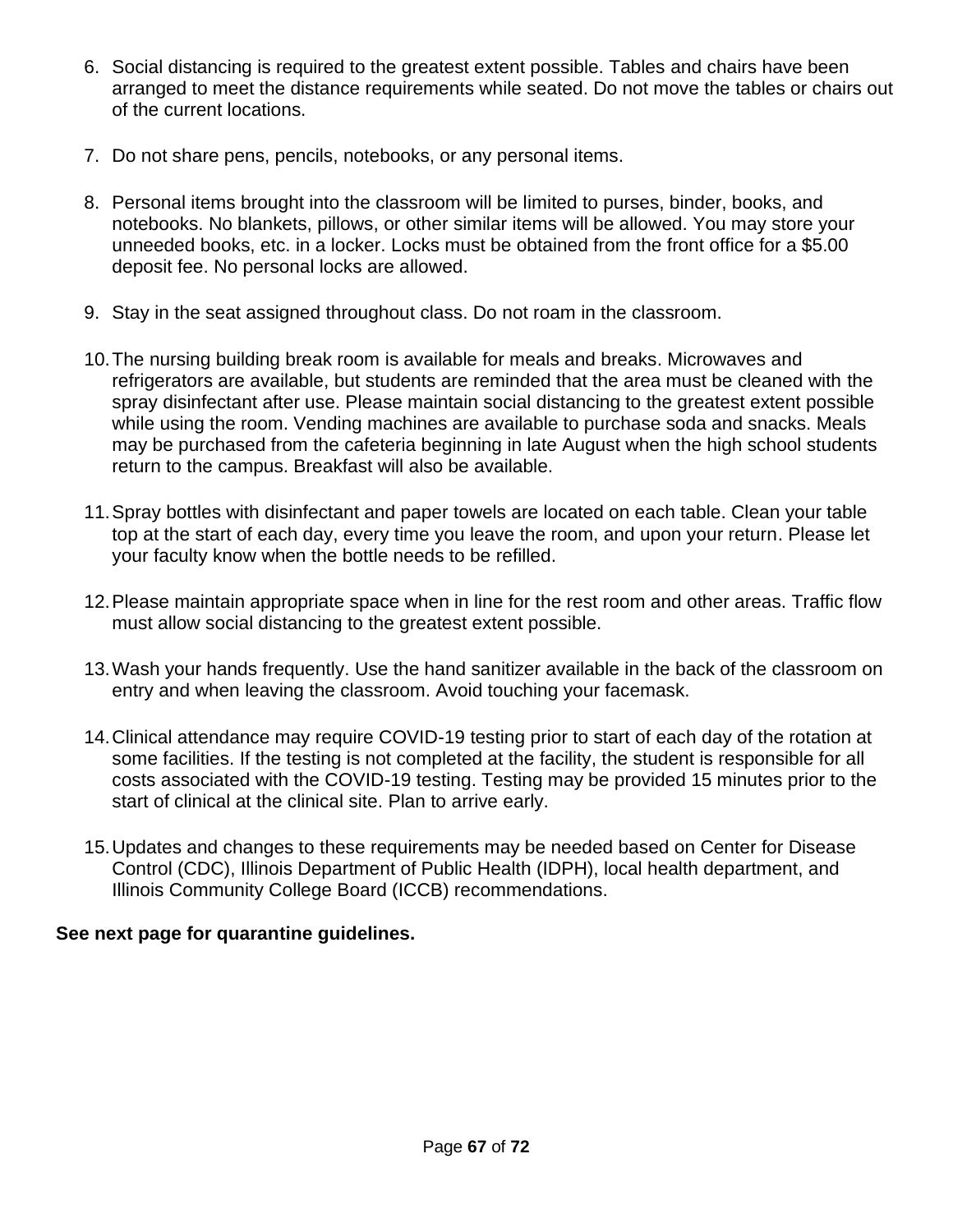#### **CDC Recommended Quarantine Period for Close Contacts to Someone with COVID-19**

| Ages 18 or older and have received all<br>$\bullet$<br>recommended vaccine doses, including<br>boosters and additional primary shots for<br>some immunocompromised people.<br>Ages 5-17 years and completed the primary<br>$\bullet$<br>series of COVID-19 vaccines.<br>Confirmed COVID-19 within the last 90 days<br>$\bullet$<br>(you tested positive using a viral test).                                                                        | Quarantine not required<br>$\bullet$<br>Wear a mask around others for 10 days<br>Test on day 5, if possible<br>$\bullet$<br>If a person develops symptoms, they should<br>$\bullet$<br>immediately isolate until a negative test<br>confirms symptoms are not caused by<br>COVID-19                                                            |
|-----------------------------------------------------------------------------------------------------------------------------------------------------------------------------------------------------------------------------------------------------------------------------------------------------------------------------------------------------------------------------------------------------------------------------------------------------|------------------------------------------------------------------------------------------------------------------------------------------------------------------------------------------------------------------------------------------------------------------------------------------------------------------------------------------------|
| Ages 18 or older and completed the primary<br>$\bullet$<br>series of recommended vaccine, but have not<br>received a recommended booster shot when<br>eligible.<br>Received the single-dose Johnson &<br>$\bullet$<br>Johnson vaccine (completing the primary<br>series) over 2 months ago and have not<br>received a recommended booster shot.<br>Unvaccinated or have not completed a<br>$\bullet$<br>primary vaccine series.<br>$c$ of 1/26/2022 | Stay home and mask around others for 5<br>$\bullet$<br>days. After that, continue to wear a mask<br>around others for 5 additional days<br>Test on day 5, if possible<br>$\bullet$<br>If a person develops symptoms, they should<br>$\bullet$<br>immediately isolate until a negative test<br>confirms symptoms are not caused by<br>COVID-19. |

As of 1/26/2022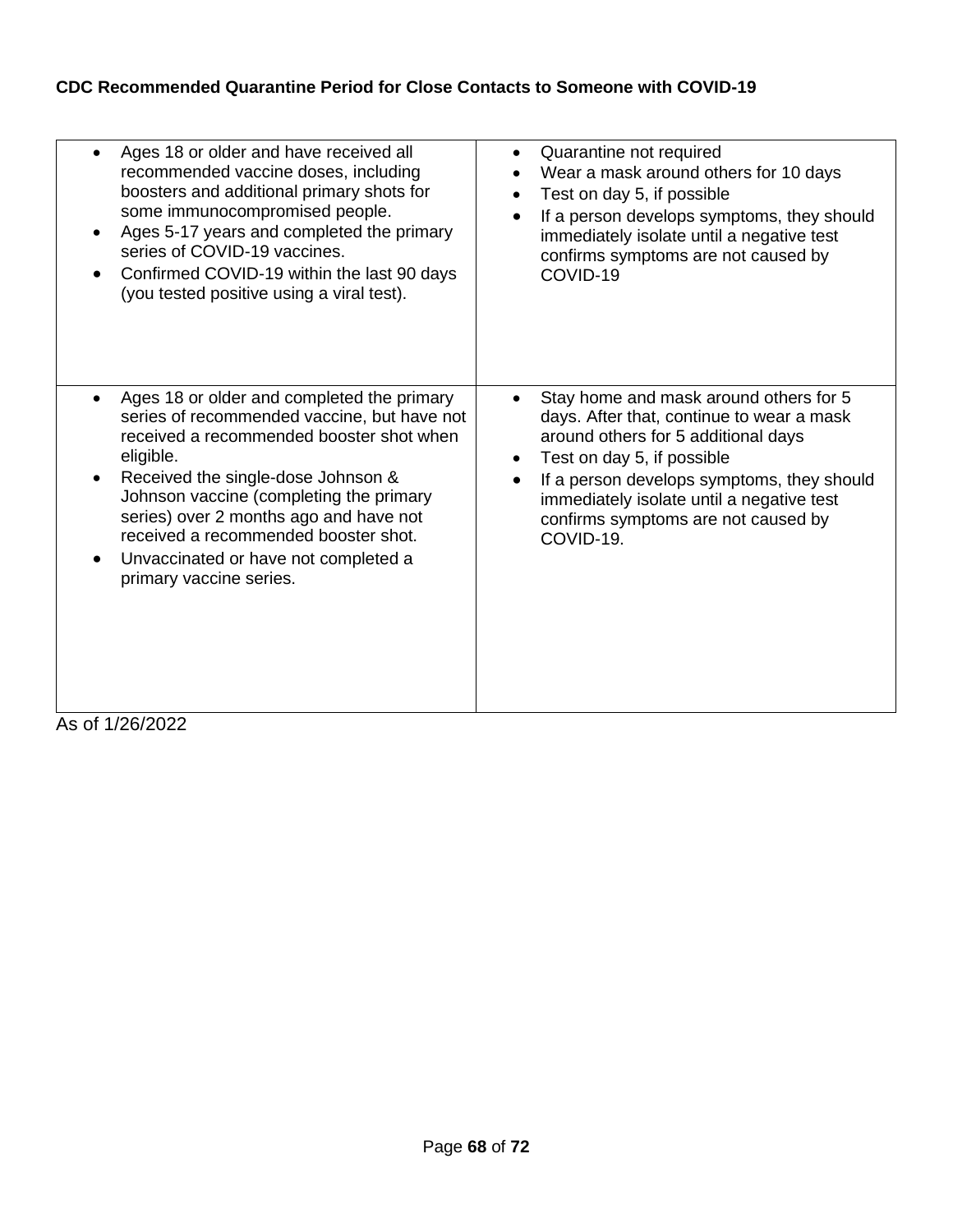# **Appendix 2**

#### **American Nurses Association Code of Ethics**

Beck School of Practical Nursing stresses the importance of professional and ethical behavior in students, faculty and administration. The student is expected to abide by the "American Nurses Association Code of Ethics"

#### **American Nurses Association Code of Ethics for Nurses**

- Provision 1. The nurse practices with compassion and respect for the inherent dignity, worth, and unique attributes of every person.
- Provision 2. The nurse's primary commitment is to the patient, whether an individual, family, group, community, or population.
- Provision 3. The nurse promotes, advocates for, and protects the rights, health, and safety of the patient.
- Provision 4. The nurse has authority, accountability and responsibility for nursing practice; makes decisions; and takes action consistent with the obligation to provide optimal patient care.
- Provision 5. The nurse owes the same duties to self as to others, including the responsibility to promote health and safety, preserve wholeness of character and integrity, maintain competence, and continue personal and professional growth.
- Provision 6. The nurse, through individual and collective effort, establishes, maintains, and improves the ethical environment of the work setting and conditions of employment that are conducive to safe, quality health care.
- Provision 7. The nurse, in all roles and settings, advances the profession through research and scholarly inquiry, professional standards development, and the generation of both nursing and health policy.
- Provision 8. The nurse collaborates with other health professionals and the public to protect human rights, promote health diplomacy, and reduce health disparities.
- Provision 9. The profession of nursing, collectively through its professional organizations, must articulate nursing values, maintain the integrity of the profession, and integrate principles of social justice into nursing and health policy.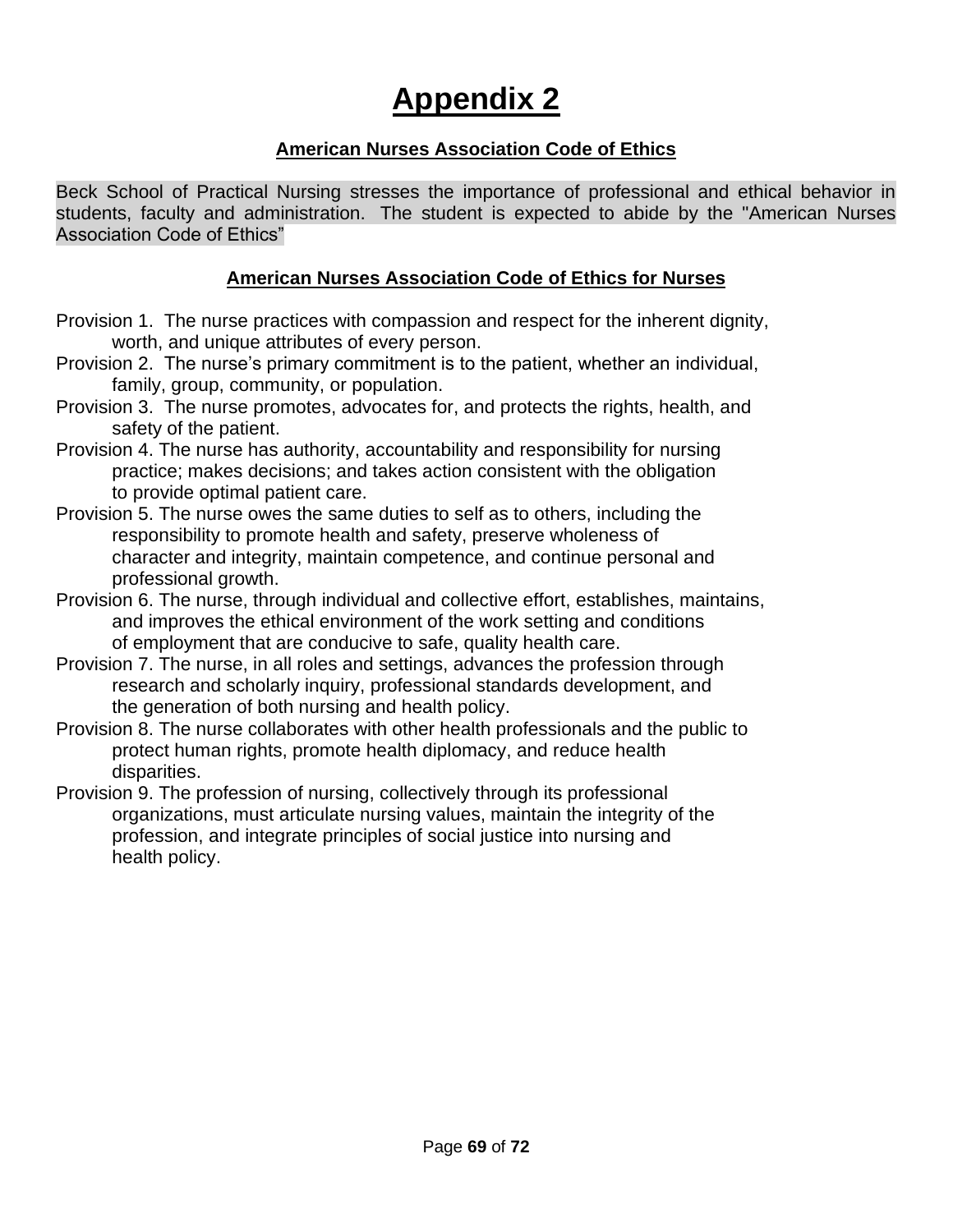#### **INDEX**

| 9  |
|----|
| 8  |
| 9  |
| 9  |
| 9  |
| 24 |
| 24 |
| 8  |
| 8  |
| 51 |
| 51 |
| 59 |
| 22 |
| 23 |
| 23 |
| 22 |
| 20 |
| 30 |
| 27 |
| 8  |
| 28 |
| 60 |
| 38 |
| 55 |
| 46 |
| 14 |
| 24 |
| 41 |
| 39 |
| 30 |
| 32 |
| 30 |
| 11 |
| 53 |
| 24 |
| 17 |
| 43 |
| 15 |
| 64 |
| 42 |
| 42 |
| 53 |
| 31 |
| 25 |
| 25 |
| 24 |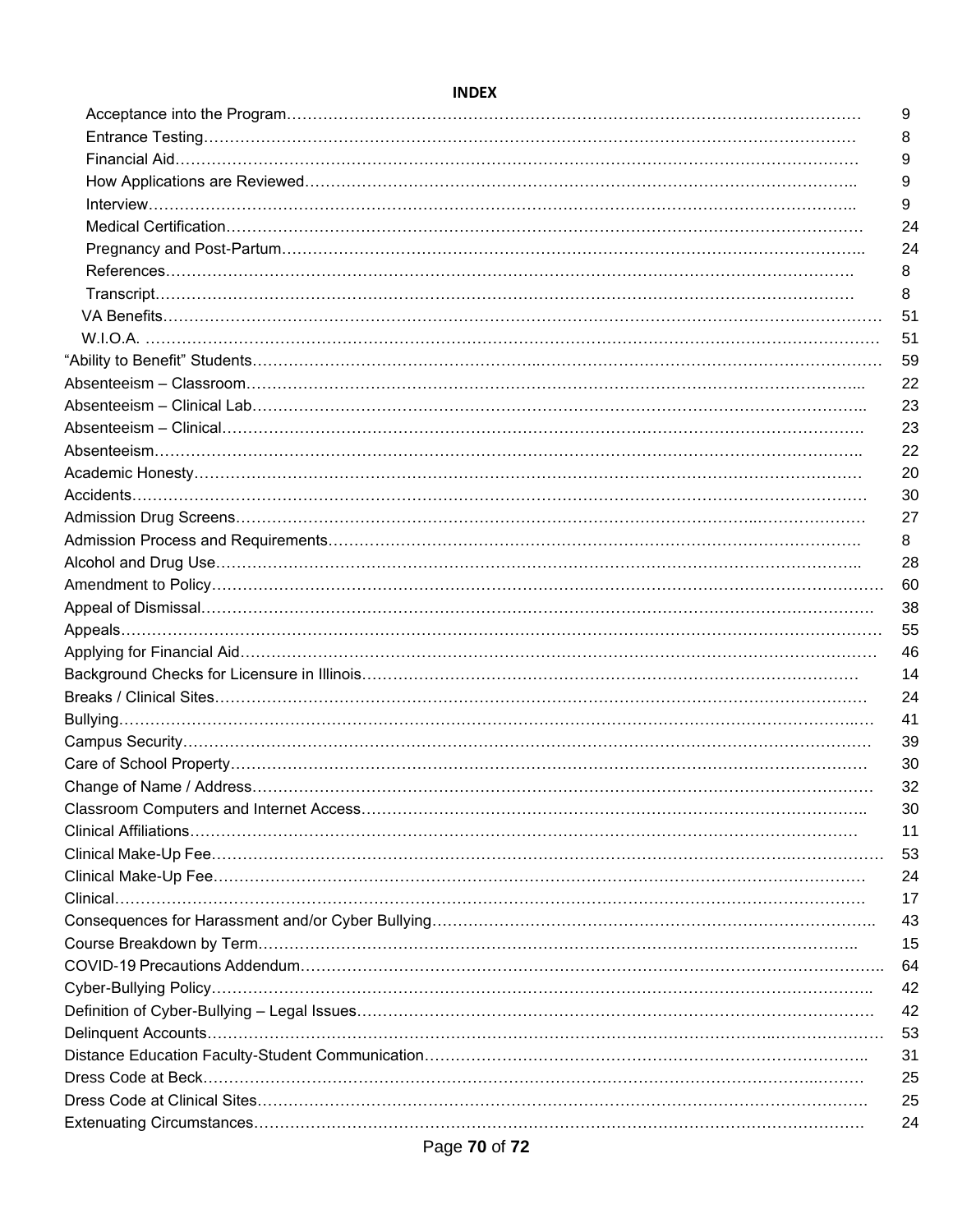| 31             |
|----------------|
| 59             |
| 49             |
| 45             |
| 59             |
| 47             |
| 32             |
| 59             |
| 33             |
| 46             |
| 5              |
| 16             |
| 33             |
| 38             |
| 43             |
| 31             |
| 39             |
| 12             |
| 43             |
| 19             |
|                |
| 45             |
| 25             |
| 51             |
| 32             |
| 24             |
| 10             |
| 52             |
| 5              |
| 33             |
| 6              |
| 31             |
| 7              |
| 13             |
| 8              |
| 51             |
| $\overline{7}$ |
| 45             |
| 12             |
| 52             |
| 48             |
| 14             |
| 6              |
| 29             |
| 30             |
| 61             |
| 11             |
| 58             |
| 42             |
|                |